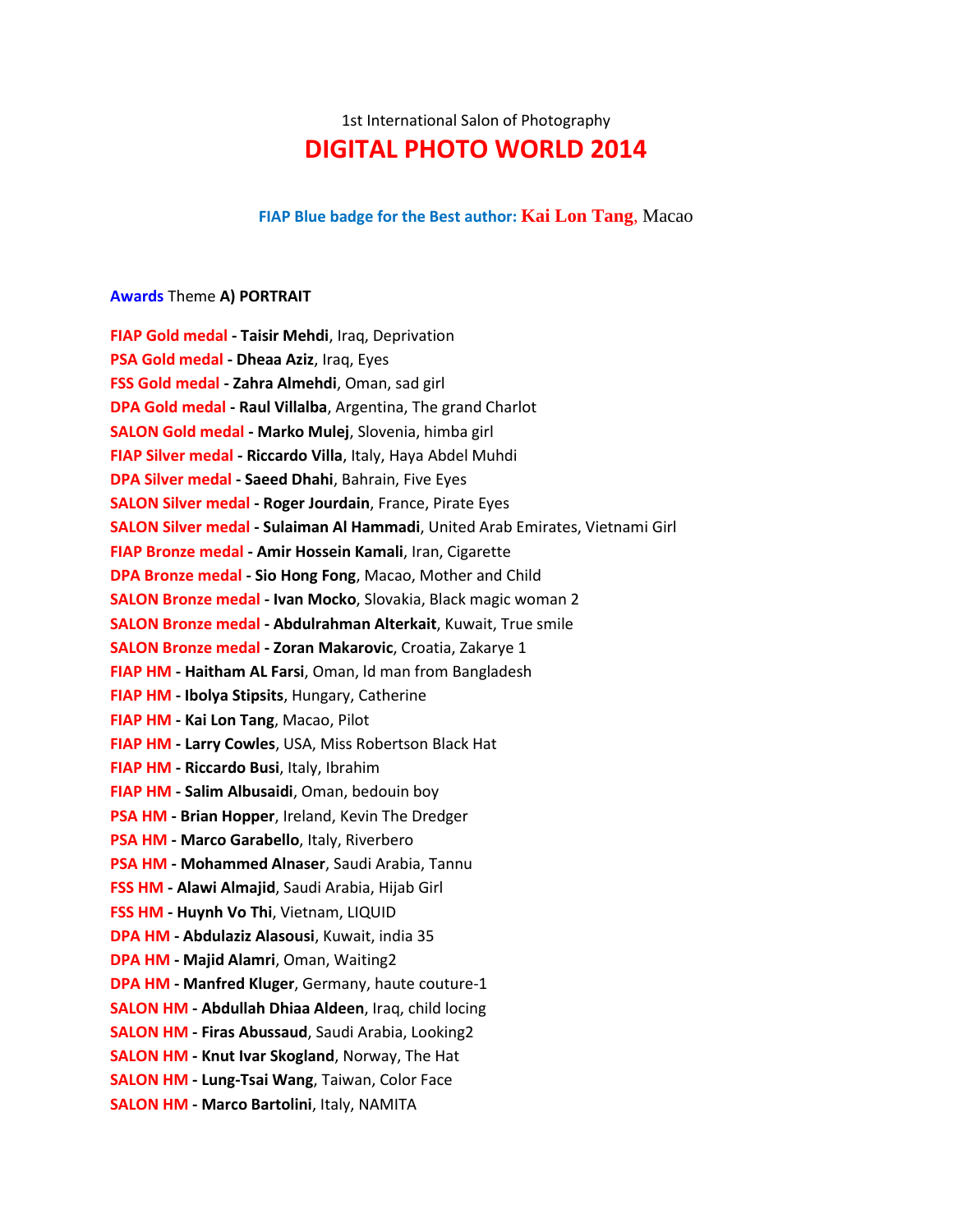# 1st International Salon of Photography **DIGITAL PHOTO WORLD 2014**

#### **Accepted** Theme **A) PORTRAIT**

# Argentina

**Raul Villalba** - *The clown* **Raul Villalba** - *The grand Charlot* **Raul Villalba** - *The old merchant* **Raul Villalba** - *Memories*

# Australia

**Alex Hunter** - *Saint Kilda Fisherman* **Alex Hunter** - *Larry No.2* **Joseph Tam** - *Red Dzao Woman* **Joseph Tam** - *Emphatic* **Joseph Tam** - *Garry* **Mark Charteris** - *Sarah* **Roy Killen** - *Happy street vendor*

#### Austria

**Alois Bernkopf Dr.** - *Jose* **Thomas Radislovich** - *N porsin* **Thomas Radislovich** - *Hel porI*

#### Bahrain

**Ahmed Hameed** - *Childhood Colors* **Ahmed Hameed** - *Window* **Ahmed Hameed** - *Mursi Warrior* **Aqeel Albash** - *Saleswoman* **Fadhel Almutaghawi** - *Securing the future* **Fadhel Almutaghawi** - *face from india* **Fadhel Almutaghawi** - *Grandma* **Fadhel Almutaghawi** - *Homeless little girl* **Hassan Altaif** - *View Jaber* **Hassan Altaif** - *Indian child* **Hussain Almomen** - *al hussain* **Mirza Shehabi** - *Look woman* **Mirza Shehabi** - *Ruqayyah*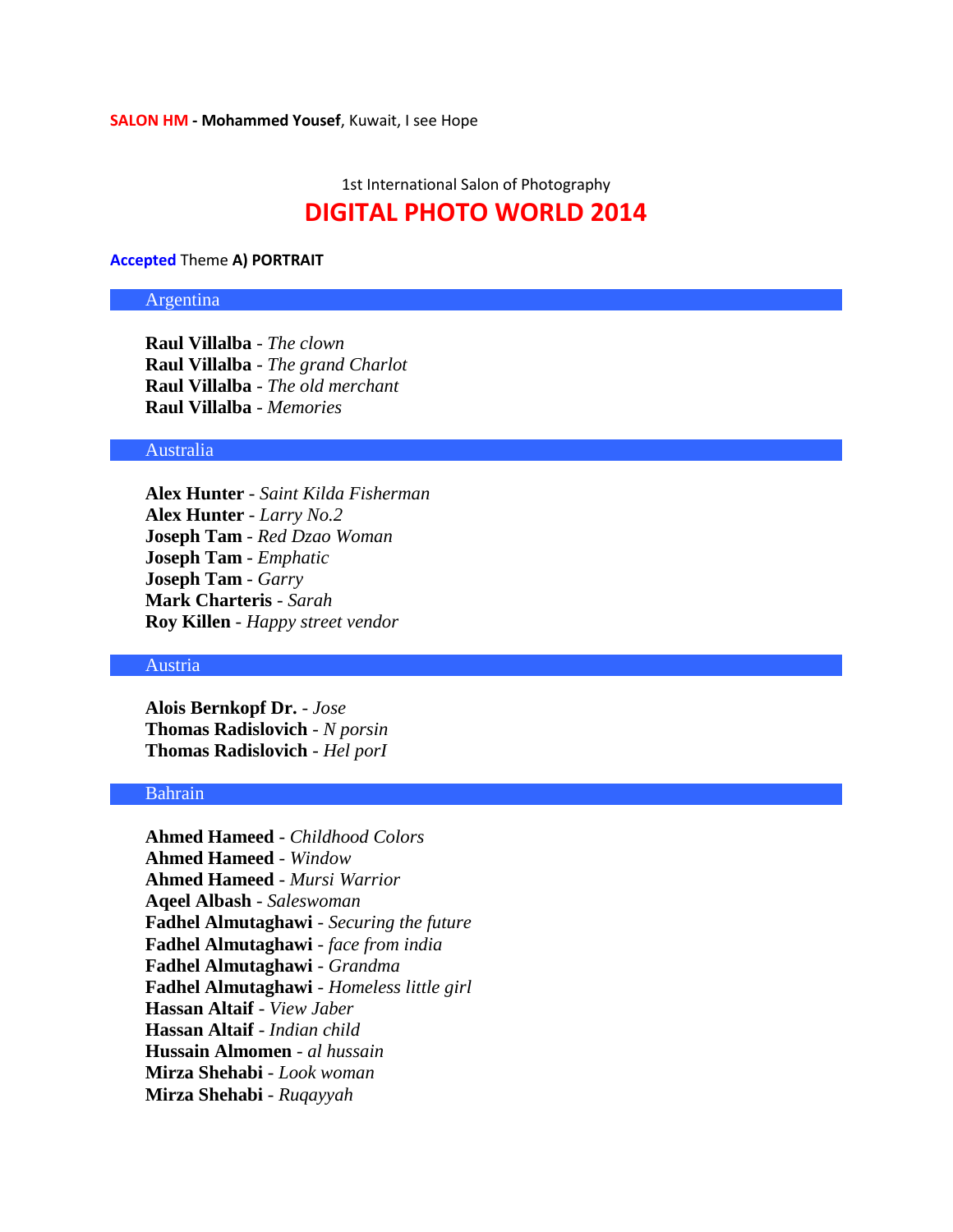**Mirza Shehabi** - *Iraqi girl* **Saeed Dhahi** - *Ya Hamida* **Saeed Dhahi** - *Indian Look* **Saeed Dhahi** - *Sharp Eyes* **Saeed Dhahi** - *Five Eyes*

#### Belarus

**Alfred Mikus** - *curious old woman* **Alfred Mikus** - *Listening to the sounds of autumn*

#### Belgium

**Herbillon Christian** - *le mage*

# Bulgaria

**Zhecho Planinski** - *fisherman*

#### Canada

**Kam Chiu Tam** - *An old lady* **Phillip Kwan** - *Sadhus* **Yung Niem** - *My Dana closeup*

# China

**Jinghui Chen** - *TIBETAN OLD MAN* **Yi Wan** - *French man* **Zhiguo Song** - *Tajik girl1* **Zhiguo Song** - *The years keep the mark* **Zhiguo Song** - *Pamir man*

#### **Croatia**

**Lucija Trupkovic** - *Vita* **Petar Sabol** - *Smoke* **Petar Sabol** - *Apa Dagi* **Petar Sabol** - *Smoke 2* **Zoran Makarovic** - *Poor people* **Zoran Makarovic** - *Zakarye 2* **Zoran Makarovic** - *Zakarye 1*

# Cyprus

**Mustafa Evirgen** - *Osman 2*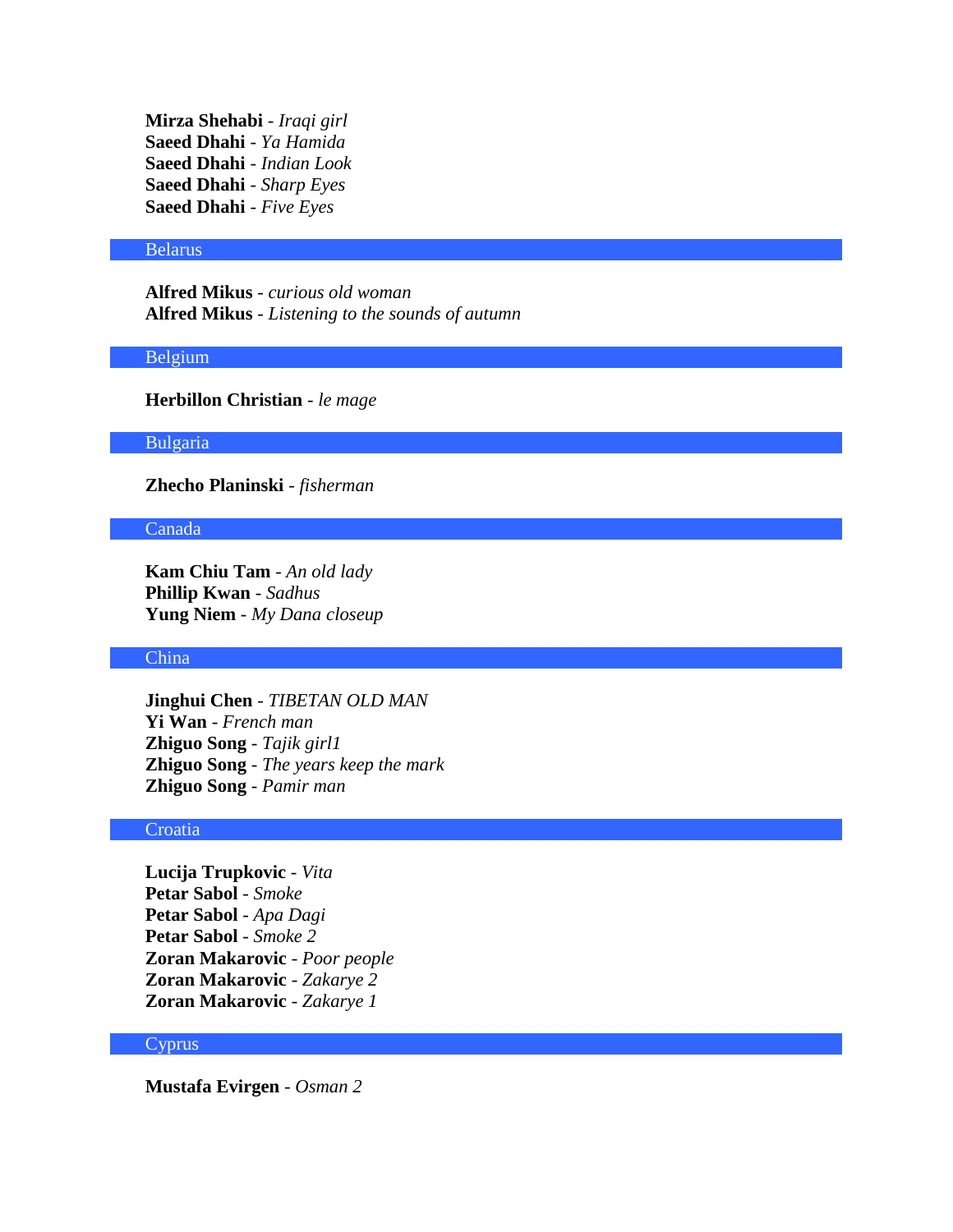# Finland

**Jussi Talvitie** - *Blue* **Osmo Kyttala** - *Godness*

#### France

**Daniel Cacheux** - *Nina- Noir et Blanc* **Guy B. Samoyault** - *Bouffon* **Roger Jourdain** - *The Prez* **Roger Jourdain** - *Faty* **Roger Jourdain** - *Pirate Eyes*

#### Germany

**Dagmar Petersohn** - *Franziska 1* **Frank Hausdoerfer** - *Diva* **Fredi Scholze** - *The Look II* **Fredi Scholze** - *Erste Geige sw* **Fredi Scholze** - *Geisha* **Harry Buenger** - *Mahlet-3-* **Harry Buenger** - *Dora* **Heike Ehlers** - *irena* **Heike Ehlers** - *in the jungle* **Horst Schuetze** - *El Comandante* **Manfred Kluger** - *haute couture-1* **Manfred Kluger** - *mirror image* **Manfred Kluger** - *dreamy-3* **Manfred Kluger** - *far eastern beauty-1* **Martina Wolf** - *Elegant Lady* **Reinhard Becker** - *Vampire 4* **Renate Jebe** - *One Dollar* **Renate Jebe** - *other culture* **Renate Jebe** - *Yaro* **Renate Jebe** - *Friend* **Roland Hank** - *Hey Guyes* **Roland Hank** - *Smile* **Ruediger Schwarz** - *Kopf an Kopf* **Thomas Detzner** - *Naughty Girl 1*

# **Greece**

**Efstratios Tsoulellis** - *Workers in mine*

# Hungary

**Adam Szathmary-Kiraly** - *Attention No3*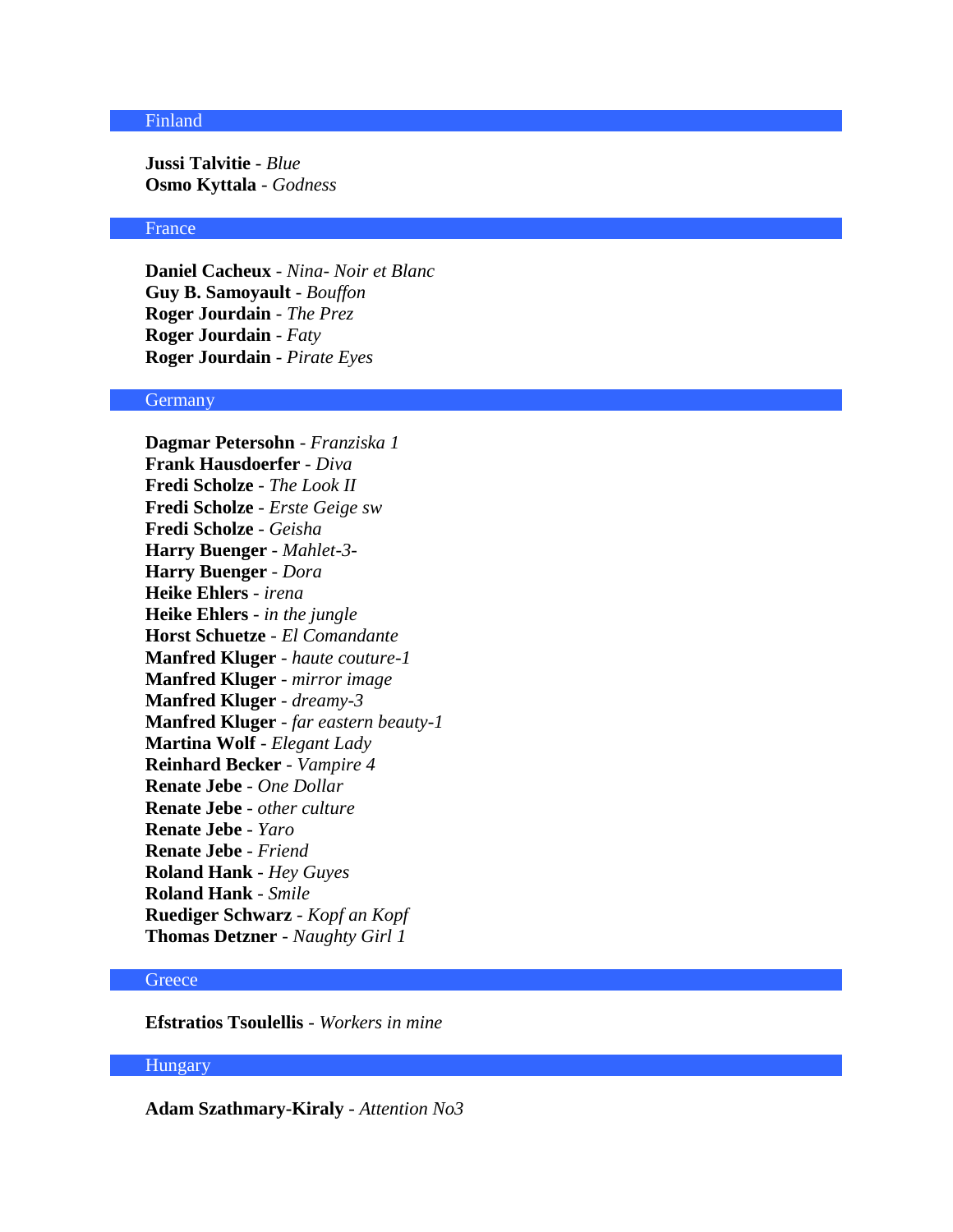**Ibolya Stipsits** - *Catherine* **Irene Becker** - *Gypsy Snake Charmer* **Irene Becker** - *Little Fulani Girl* **Irene Becker** - *Herboy* **Molnar Ferenc** - *The contrabassist* **Molnar Ferenc** - *Jano Bari painter No30*

# India

**Abani Paul** - *VERY HAPPY* **Mukesh Srivastava** - *Man With Cigar* **Mukesh Srivastava** - *Sad Mood* **Sandip Sarkar** - *Hidden sorrow* **Sanghamitra Sarkar** - *The beauty in black* **Subrata Bysack** - *WONDERING*

#### Indonesia

**Handi Laksono** - *Nepalese Sadhu* **Joko Nuswantoro** - *Hide* **Joko Nuswantoro** - *Big Brother*

#### Iran

**Amir Hossein Kamali** - *Cigarette* **Amir Hossein Kamali** - *Gaze* **Ebrahim Alipoor** - *Pure*

#### Iraq

**Abdullah Dhiaa Aldeen** - *child locing* **Abdullah Dhiaa Aldeen** - *black cat* **Abdullah Dhiaa Aldeen** - *xo child* **Abdullah Dhiaa Aldeen** - *hussain* **Dheaa Aziz** - *Eyes* **Dheaa Aziz** - *Waiting* **Mohammed Sawaf** - *holyman* **Mohammed Sawaf** - *seydabbas.jpg* **Mohammed Sawaf** - *asmae* **Taisir Mehdi** - *Meditation* **Taisir Mehdi** - *Deprivation* **Taisir Mehdi** - *Smile* **Taisir Mehdi** - *Innocence*

# Ireland

**Brian Hopper** - *Beauty In Pose*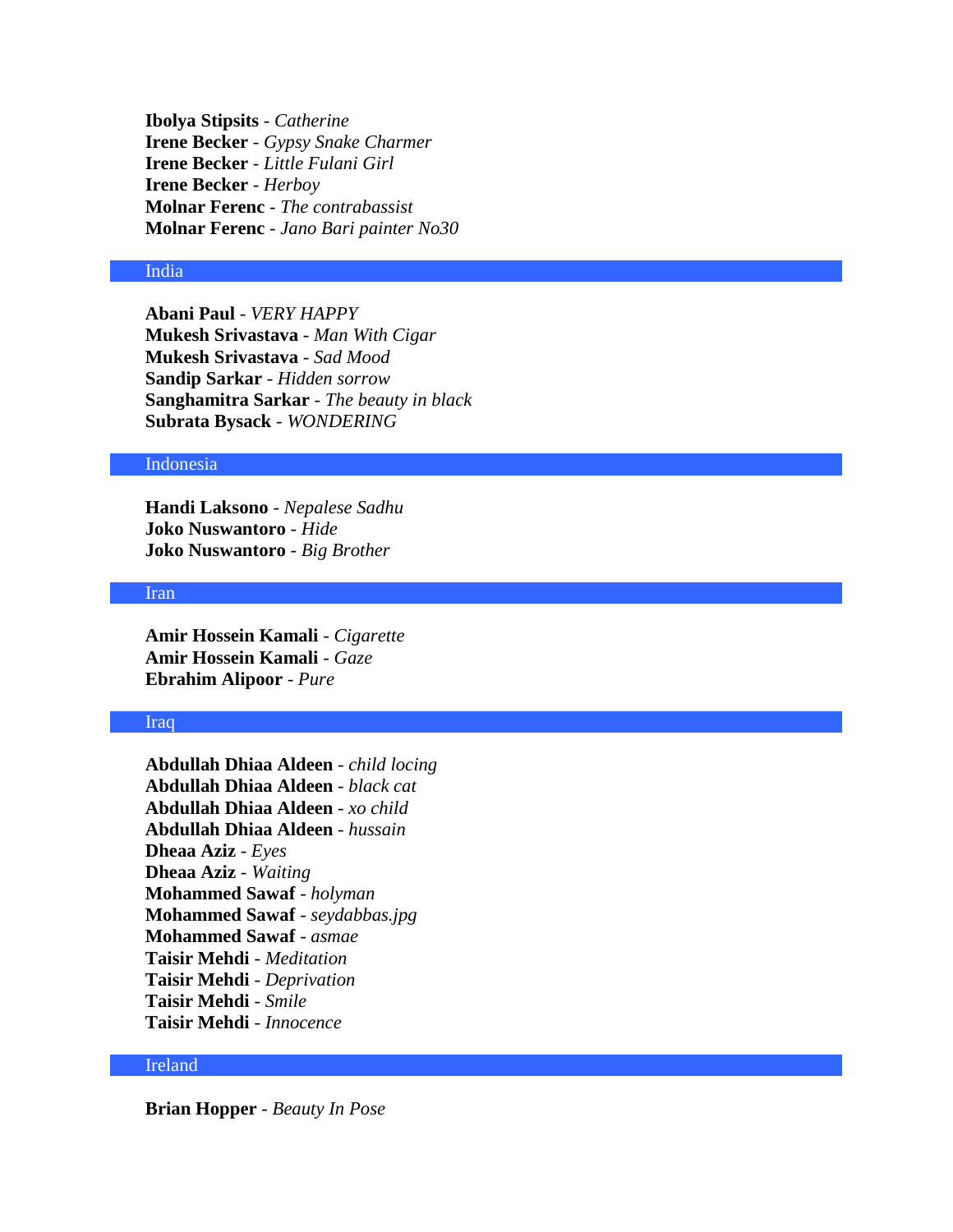**Brian Hopper** - *Kevin The Dredger* **Brian Hopper** - *Longing*

#### Israel

**Galia Gitliz** - *Shy* **Galia Gitliz** - *Red Crown*

#### Italy

**Alberto Agnolucci** - *Felice* **Alberto Agnolucci** - *Whiskey funeral* **Antonio Coppola** - *MELANIA* **Luigi Esposito** - *GIULIA* **Luigi Esposito** - *L'URLO* **Marco Bartolini** - *NAMITA* **Marco Bartolini** - *THE MONK 1* **Marco Bartolini** - *ANUSHA* **Marco Bartolini** - *THE MONK* **Marco Garabello** - *Riverbero* **Marco Garabello** - *Life* **Massimo Daddi** - *MALAYSIAN ORANG ASLI 1* **Mauro Agnesoni** - *Tango Evelynn* **Riccardo Busi** - *Ibrahim* **Riccardo Busi** - *Basaam* **Riccardo Villa** - *Haya Abdel Muhdi*

# Kuwait

**Abdulaziz Alasousi** - *india 26* **Abdulaziz Alasousi** - *india 35* **Abdulrahman Alterkait** - *True smile* **Ayman Rashed** - *the girl* **Ayman Rashed** - *massai man* **Mohammad Awadh** - *quietness* **Mohammed Yousef** - *Victory is Coming* **Mohammed Yousef** - *I see Hope* **Yousef Ali Almuhanna** - *poor boy* **Yousef Ali Almuhanna** - *smile* **Yousef Ali Almuhanna** - *history in lines*

# Macao

**Kai Lon Tang** - *Steam Lady* **Kai Lon Tang** - *Mystique Castle* **Kai Lon Tang** - *Pilot* **Sio Hong Fong** - *Old Ascetic*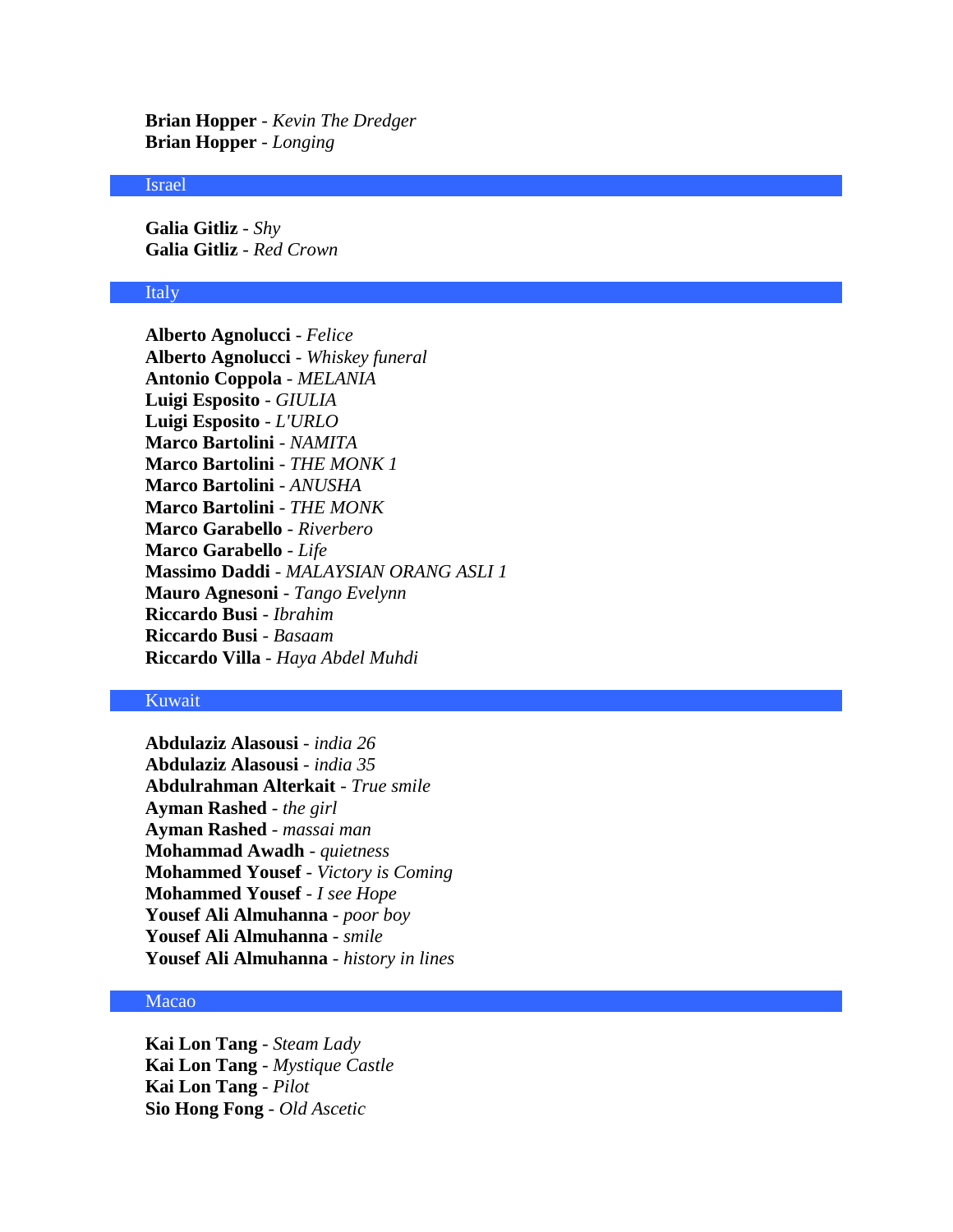**Sio Hong Fong** - *Judith* **Sio Hong Fong** - *Mother and Child*

#### **Norway**

**Atle Sveen** - *To silence a scream* **Atle Sveen** - *Victoria* **Eirik Samdal Lund** - *Kaisa* **Knut Ivar Skogland** - *The Hat* **Knut Ivar Skogland** - *Linda* **Roald Synnevag** - *Mafia boss* **Roald Synnevag** - *Brumlebass* **Rolf Tore Kjaeran** - *Guro the raw one* **Sandra Upe-Vaage** - *Nature girl* **Tore Johan Birkeland** - *Bushman* **Tore Johan Birkeland** - *Cold Shoulder* **Tore Johan Birkeland** - *Anita* **Trond M. Skaret** - *Dorka Framed II* **Trond M. Skaret** - *Toyin and Shadow II* **Trond M. Skaret** - *Audry in Florence iP IV*

## Oman

**Abdulrahman Al Adawi** - *beauty* **Abdulrahman Al Adawi** - *sad* **Abdulrahman Al Adawi** - *wrinkles* **Bashair Alazry** - *arwe 2* **Bashair Alazry** - *arwe 1* **Habib Alzadjali** - *Bedouin Boy 3* **Habib Alzadjali** - *Indian Girl 4* **Habib Alzadjali** - *Sadness 2* **Haitham AL Farsi** - *hiding my self* **Haitham AL Farsi** - *ld man from Bangladesh* **Haitham Alshanfari** - *Jbroh* **Haitham Alshanfari** - *India man* **Haitham Alshanfari** - *great age* **Hamed AlGhanboosi** - *Looking-4* **Hamed AlGhanboosi** - *Looking-2* **Hamed AlGhanboosi** - *OldWoman-2* **Hamed AlGhanboosi** - *Strongeye* **Majid Alamri** - *Waiting2* **Majid Alamri** - *old man8* **Mohd Alhadi** - *india 11* **Mohd Alhadi** - *Looks 10* **Mohd Alhadi** - *Looks 9* **Salim Albusaidi** - *pure eyes 88* **Salim Albusaidi** - *sadhu 3*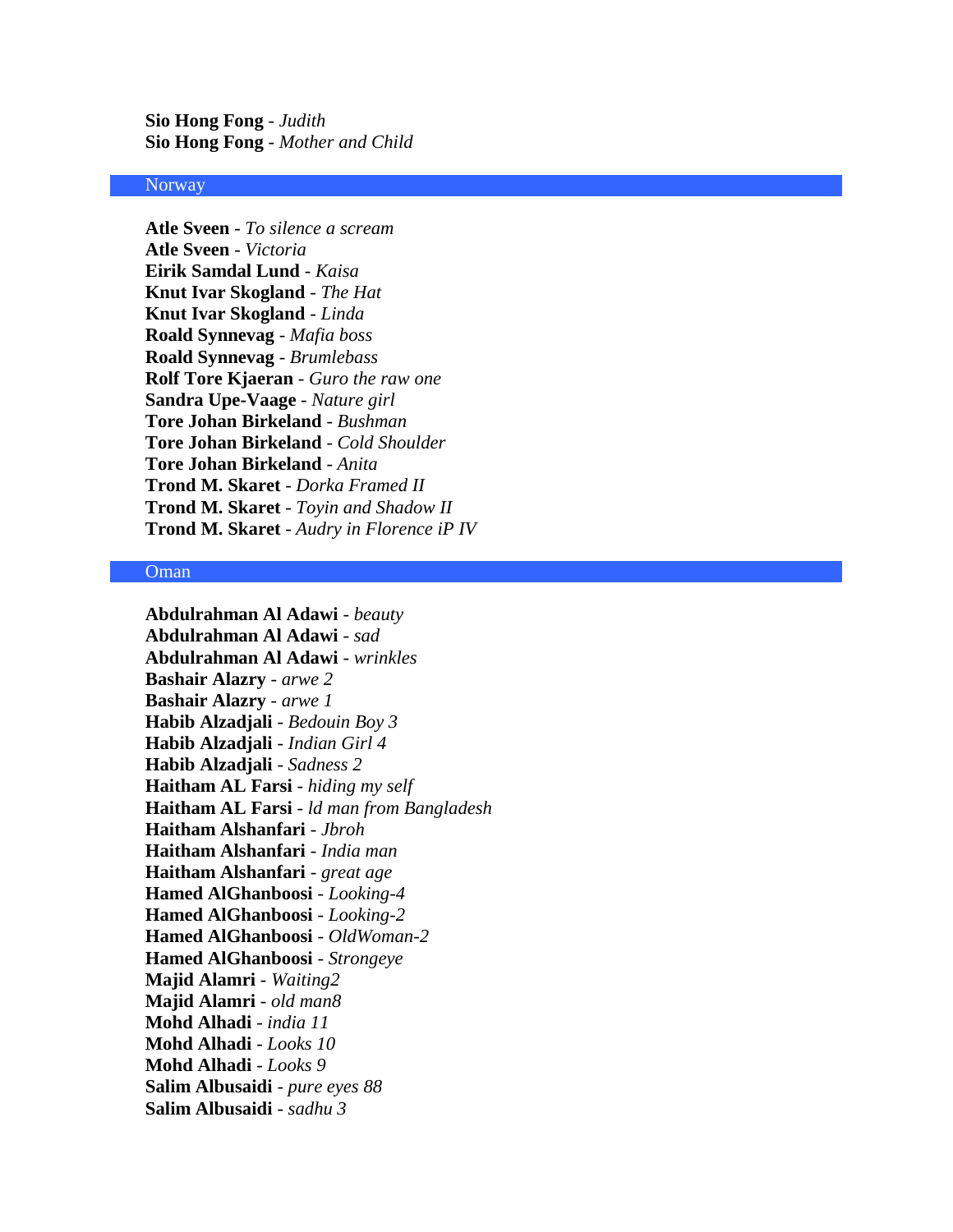**Salim Albusaidi** - *arabian beauty* **Salim Albusaidi** - *bedouin boy* **Zahra Almehdi** - *omani girl* **Zahra Almehdi** - *girl smile* **Zahra Almehdi** - *sad girl*

#### Poland

**Lukasz Gurdak** - *mmm*

#### Qatar

**Abdulla AL-Mushaifri** - *The prince* **Mohammed Alshafai** - *onmq*

#### Romania

**Csaba Toth** - *HUSSAR* **Lajos Nagy** - *With my son* **Lajos Nagy** - *Portrait of turkish man* **Ovi D Pop** - *Nero*

# Russia

**Yury Pustovoy** - *Tibetian girl* **Yury Pustovoy** - *Girl from Kashmir*

#### Saudi Arabia

**Ahmed Al-Ibrahim** - *Salman 2* **Ahmed Al-Ibrahim** - *Darkness Soul 1* **Ahmed Al-Ibrahim** - *DARKNESS SWORD 1* **Ahmed Alibrahim** - *Thinking* **Ahmed Alibrahim** - *Harvest Years* **Ahmed Alibrahim** - *Sad man* **Alawi Almajid** - *Hijab Girl* **Alawi Almajid** - *Handsome Grandpa* **Fatimah Ibraheem** - *Magdoleen eyes* **Fatimah Ibraheem** - *Beauty* **Fatimah Ibraheem** - *Magdoleen* **Firas Abussaud** - *Looking* **Firas Abussaud** - *Looking2* **Hussain Aljassim** - *Hi* **Hussain Aljassim** - *Looks* **Hussain Aljassim** - *Eyes* **Jassim Ali Al-Mulla** - *Indian Man* **Jassim Ali Al-Mulla** - *Where is my dad*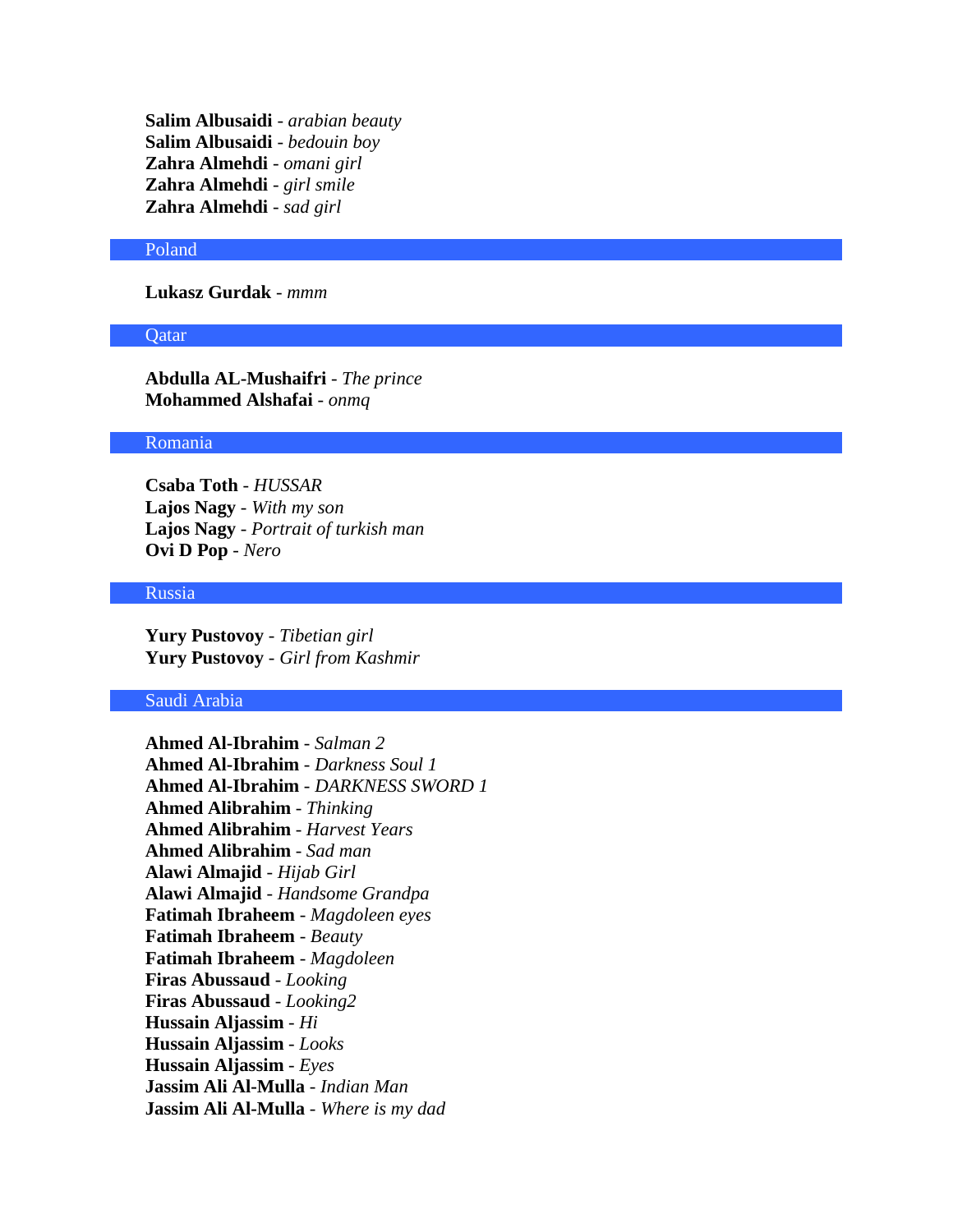**Jassim Ali Al-Mulla** - *Jamal* **Masfer Alhshesh** - *Nostalgic look* **Mohammed Alnaser** - *Outlook* **Mohammed Alnaser** - *Tannu* **Mohammed Alnaser** - *Face Story* **Naseem Alabduljabar** - *kshmir man* **osama alsulami** - *Child Karo*

#### **Scotland**

# **Bill Terrance** - *Quiet Contemplation*

# Serbia

**Istvan Virag** - *Portrait05* **Istvan Virag** - *Eme* **Istvan Virag** - *Gipsy child with a mother* **Rasa Milojevic** - *hidden view* **Rasa Milojevic** - *Portrait\_6703*

# Singapore

**David Candlish** - *Sensual* **David Poey-Cher Tay** - *Windy smile* **David Poey-Cher Tay** - *Little lass* **David Poey-Cher Tay** - *Graying bw* **Zee Kek Heng** - *Cold stare* **Zee Kek Heng** - *Lina with golden net*

# Slovakia

**Ivan Mocko** - *Black magic woman 1* **Ivan Mocko** - *Black magic woman 2* **Ivan Mocko** - *Michaela* **Pavol Cepcek** - *View* **Pavol Cepcek** - *Gold* **Pavol Cepcek** - *Kiss* **Pavol Cepcek** - *Sadness*

# Slovenia

**Barbara Greguric Silic** - *Contrasts* **Barbara Greguric Silic** - *Wind in her hair* **Igor Debevec** - *Beduin's daughter II* **Igor Debevec** - *Old woman II* **Ivo Borko** - *Old farmer with fork* **Marko Mulej** - *himba girl*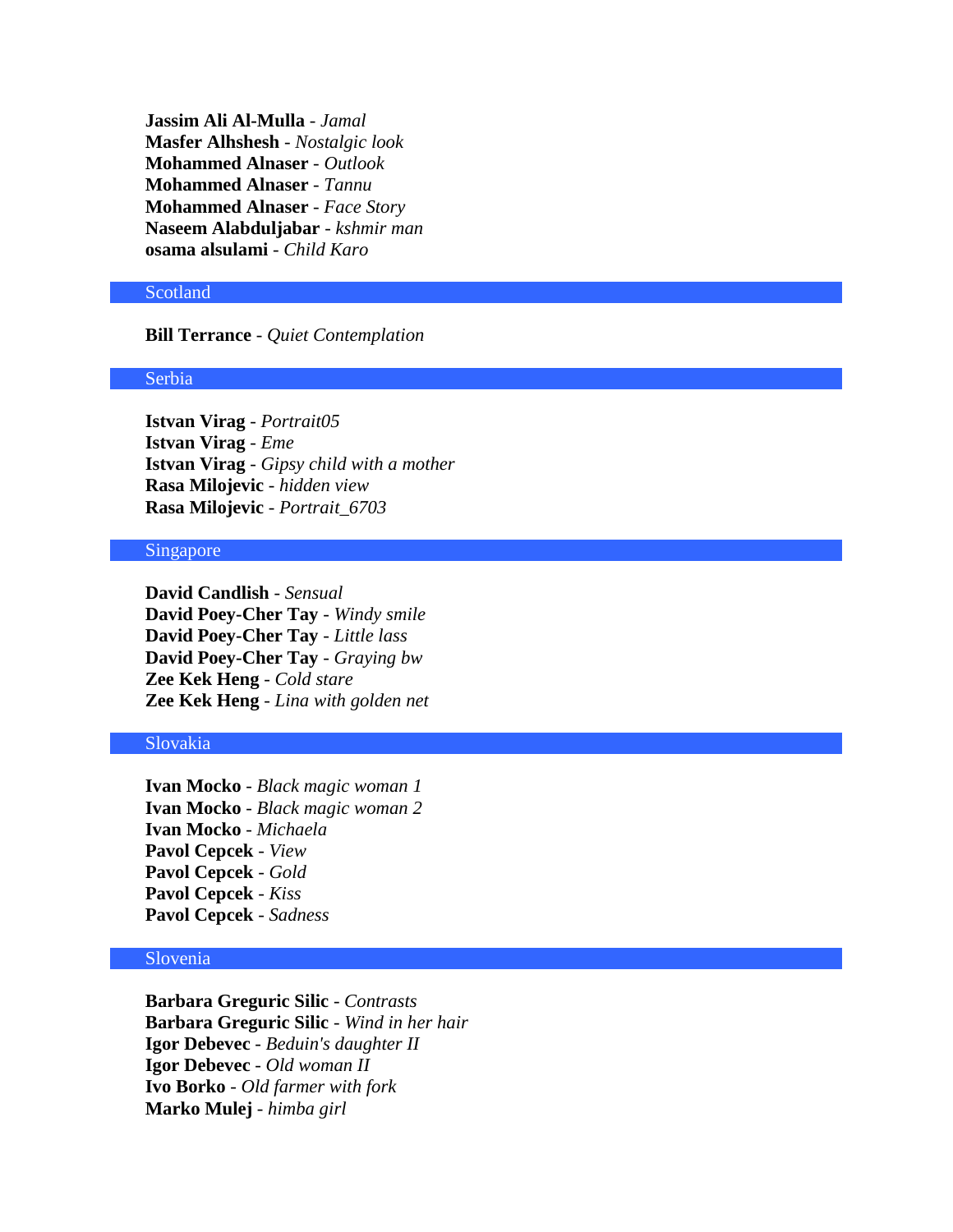#### Spain

**Jordi Egea Torrent** - *old kurd* **Jordi Egea Torrent** - *retrat* **Jordi Egea Torrent** - *pastor* **Jordi Egea Torrent** - *dona i radio* **Pedro Luis Ajuriaguerra Saiz** - *Vidal the boxer* **Pedro Luis Ajuriaguerra Saiz** - *Desafiante* **Santiago Choliz** - *sisters 02*

#### Sri Lanka

**Wimal Amaratunge** - *Innocent*

#### Switzerland

**Martin Zurmuehle** - *Portrait of Csilla II* **Martin Zurmuehle** - *Hollywood Light*

# Taiwan

**Lung-Tsai Wang** - *Color Face* **Lung-Tsai Wang** - *Think* **Min Sheng Ku** - *Old Man Selling Fish* **Min Sheng Ku** - *Young Lady by Window #1*

# Turkey

**Cetin Alkilic** - *Sadu in Nepal* **Cetin Alkilic** - *Indian women 1* **Cetin Alkilic** - *Sadhu* **Cigdem Morgul** - *Long Life* **Cigdem Morgul** - *Oldest* **Mehmet Naci Demirkol** - *PORTRAIT* **Onur Palabiyik** - *HOPE AGAINST HOPE* **Selnur Okudan** - *the simit seller*

# Ukraine

**Anatoliy Volokh** - *retro portrait* **Anatoliy Volokh** - *cutie* **Yuriy Zilinskyy** - *Belief in reincarnation\_2* **Yuriy Zilinskyy** - *Sadhu*

United Arab Emirates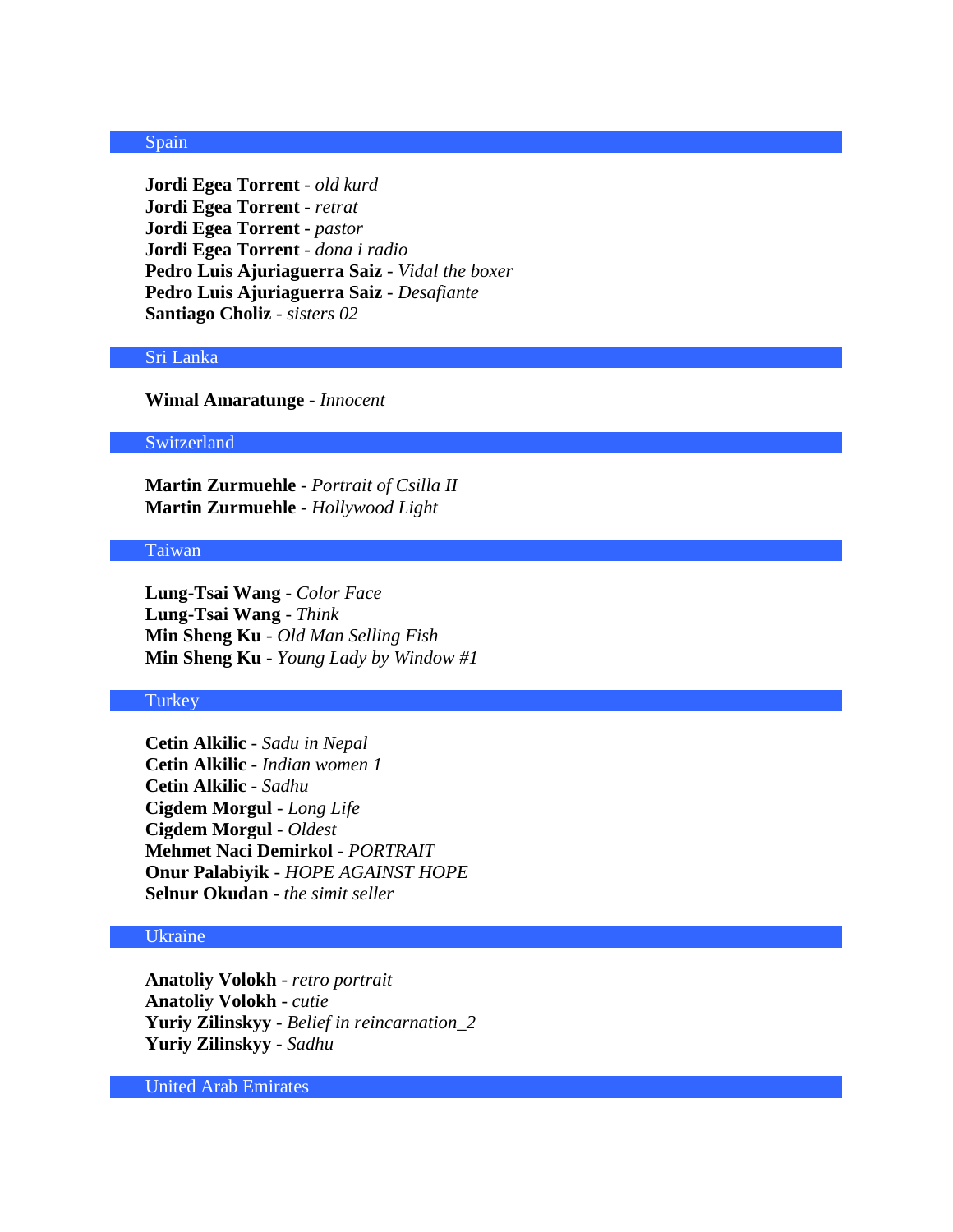**Abbas Kapadia** - *YOUNG MONKS* **Abdul Rab Sawad** - *Young Monk* **Mariam Al Ghafli** - *Livestock seller* **Mohamed Almahri** - *pure childhood* **Mohammed Salim** - *Arab outfit* **Mohammed Salim** - *Alone* **Omar Ahmed** - *old face* **Sulaiman Al Hammadi** - *Natural Mask* **Sulaiman Al Hammadi** - *Indian Man 1* **Sulaiman Al Hammadi** - *Indian Man 2* **Sulaiman Al Hammadi** - *Vietnami Girl* **Yousef Bin Shakar Alzaabi** - *WELCOME*

# United Kingdom

**Barbara Jenkin** - *Diana* **Barbara Jenkin** - *Pensive Mood* **John Elvin** - *John 2* **John Elvin** - *The Senior Warden* **John Harding** - *The rose* **Jon Sellers** - *The Old Baker* **Jon Sellers** - *The Spymaster* **Malcolm Jenkin** - *Violin 2* **Pietro Rocchiccioli** - *Given up the Eye* **Tracy Hughes** - *The Happy Voter*

# USA

**Dave Whitson** - *Lauren with Veil* **Larry Cowles** - *Miss Robertson Black Hat* **Larry Cowles** - *Tiffany Paisley Scarf* **Larry Cowles** - *Kara with Bump Wrap* **Mohammad Ali Salim** - *Child Labor* **Susan Cowles** - *Kara Red On Red*

#### Vietnam

**Duy Tuong Nguyen** - *Thinking 4* **Huynh Vo Thi** - *ADULT PRACTICE* **Huynh Vo Thi** - *LIQUID* **Huynh Vo Thi** - *LIVING IN RED* **Huynh Vo Thi** - *MAN* **Mai Thien Bui** - *MOTHER AND SON* **Mai Thien Bui** - *HMONG OLD WOMAN* **Ngo Dung** - *The old man* **Nhan Le Hoang** - *VUOT QUA SO PHAN* **Tan Nguyen Minh** - *The old*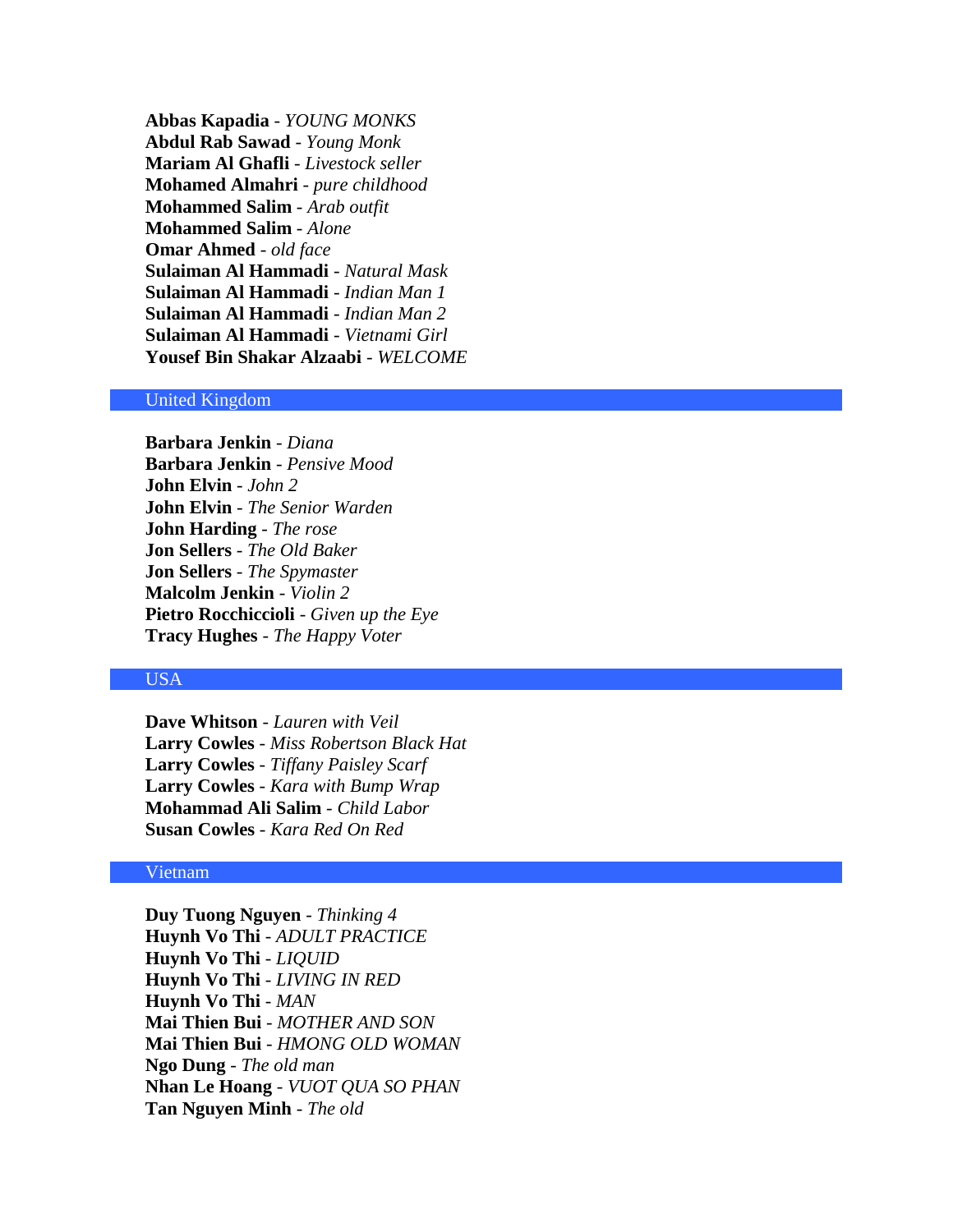**Tan Nguyen Minh** - *old man* **Tho Dao** - *A3- A GLANCE* **Tho Dao** - *A4- SMILE* **Van Danh Nguyen** - *GRANDMA AND CHILDREN*

1st International Salon of Photography

# **DIGITAL PHOTO WORLD 2014**

#### **Awards** Theme **B) WOMAN**

**FIAP Gold medal - Chau Kei Checky Lam**, Hong Kong, Together Moment **PSA Gold medal - Ahmed Al-Ibrahim**, Saudi Arabia, Constrain **FSS Gold medal - Yi Wan**, China, Jehiel **DPA Gold medal - Oksana Odynets**, Ukraine, About a woman2 **SALON Gold medal - Habib Alzadjali**, Oman, Woman and Girl **FIAP Silver medal - Fadhel Almutaghawi**, Bahrain, Our home **DPA Silver medal - Jordi Egea Torrent**, Spain, pastors **SALON Silver medal - Chan Seng Tang**, Macao, Three Sisters **SALON Silver medal - osama alsulami**, Saudi Arabia, sewing **FIAP Bronze medal - Tan Nguyen Minh**, Vietnam, Memories **DPA Bronze medal - Abdullah Dhiaa Aldeen**, Iraq, iran woman **SALON Bronze medal - Dave Whitson**, USA, Sweater Girl BW **SALON Bronze medal - Tho Dao**, Vietnam, B2- FOREST WATER **SALON Bronze medal - Csaba Toth**, Romania, ANOTHER DAY **FIAP HM - Haitham AL Farsi**, Oman, arma old women **FIAP HM - Huynh Vo Thi**, Vietnam, COOKING **FIAP HM - Jassim Ali Al-Mulla**, Saudi Arabia, Indian Lady 2 **FIAP HM - Riccardo Busi**, Italy, Semidarkness **FIAP HM - Saeed Dhahi**, Bahrain, The Harvester **FIAP HM - Tore Johan Birkeland**, Norway, Position **PSA HM - David Poey-Cher Tay**, Singapore, Cooking together **PSA HM - Huy Lu Huynh Thanh**, Vietnam, A Corner Of Kitchen **PSA HM - Istvan Virag**, Serbia, Old woman **FSS HM - Costas Symiakakis**, Greece, the coffee nb2 **FSS HM - Handi Laksono**, Indonesia, Final Touch **DPA HM - Mohammed Al Sulaili**, Saudi Arabia, Old Lady **DPA HM - Raul Villalba**, Argentina, In the deep forest **DPA HM - Susan Cowles**, USA, Jasmeet Pink Eyeshadow **SALON HM - Kai Lon Tang**, Macao, Time Traveler **SALON HM - Lothar Noth**, Germany, Charme **SALON HM - Murat Unal**, Turkey, Lost in the city lines **SALON HM - Rasa Milojevic**, Serbia, view of an old woman\_7914 **SALON HM - Roland Hank**, Germany, Handarbeit **SALON HM - Thomas Radislovich**, Austria, L in incident light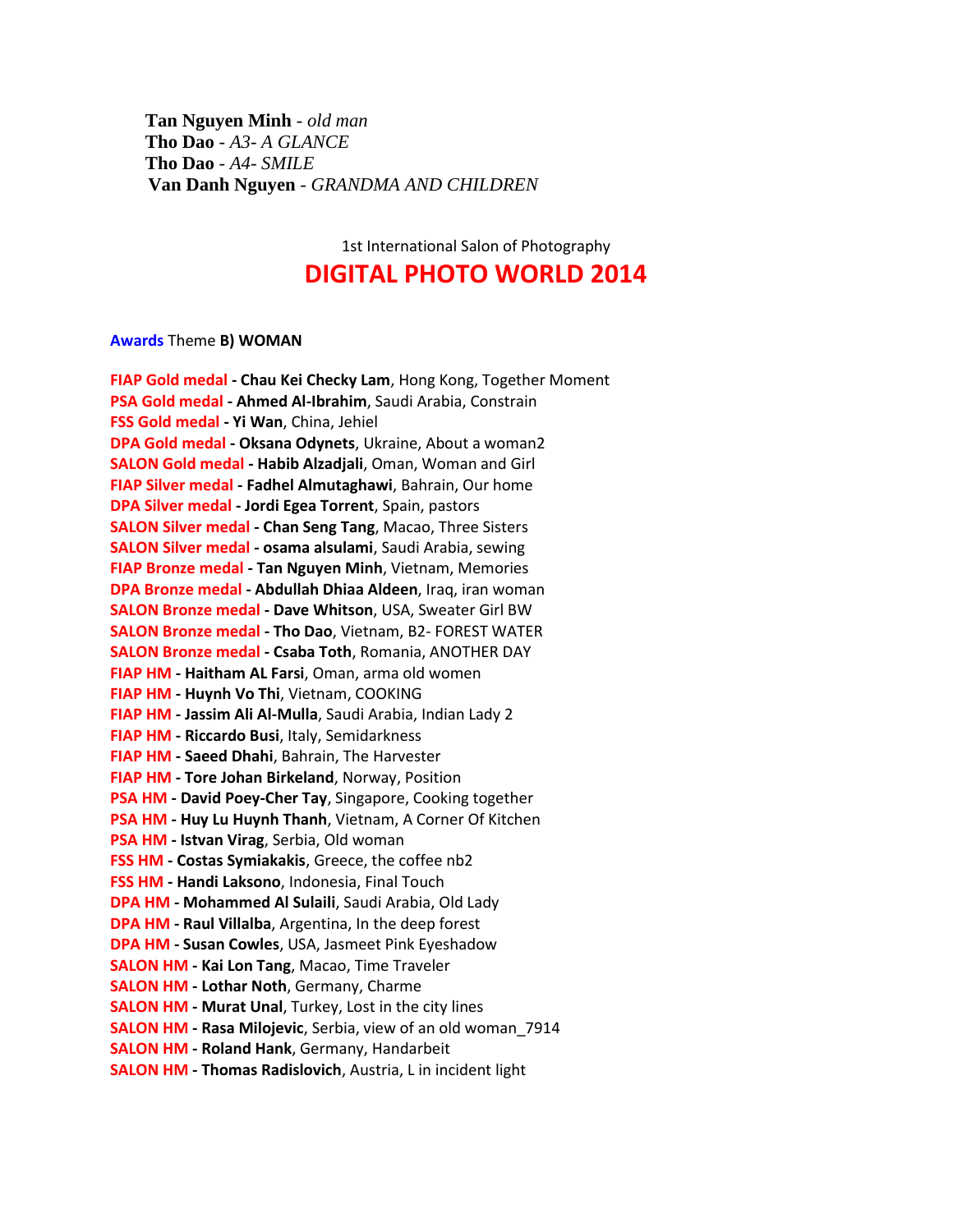1st International Salon of Photography

# **DIGITAL PHOTO WORLD 2014**

#### **Accepted** Theme **B) WOMAN**

#### Argentina

**Raul Villalba** - *Friends* **Raul Villalba** - *In the deep forest* **Raul Villalba** - *Venus*

#### Australia

**Alex Hunter** - *The Lady In The Straw Hat* **Alex Hunter** - *The Italian Tourist* **Gary Brennand** - *Wulan in Wreck* **Joseph Tam** - *Gotcha*

# Austria

**Thomas Radislovich** - *beached eve* **Thomas Radislovich** - *hidden* **Thomas Radislovich** - *L in incident light* **Werner Burgstaller** - *bambina* **Werner Burgstaller** - *sonja*

# Bahrain

**Ahmed Hameed** - *Motherhood Under The Sun* **Ahmed Hameed** - *Feed* **Aqeel Albash** - *Saleswoman 2* **Fadhel Almutaghawi** - *traditional cooking* **Fadhel Almutaghawi** - *Simple life* **Fadhel Almutaghawi** - *Our home* **Fadhel Almutaghawi** - *family* **Hussain Almomen** - *The three women* **Hussain Almomen** - *Mother annihilate her memorable life* **Hussain Almomen** - *Galaoh* **Hussain Almomen** - *Mother* **Isa Abdulwahab** - *bird of peace* **Isa Abdulwahab** - *Beautiful eye* **Mamdooh Alsaleh** - *Lioness* **Mirza Shehabi** - *Indian woman* **Mirza Shehabi** - *women*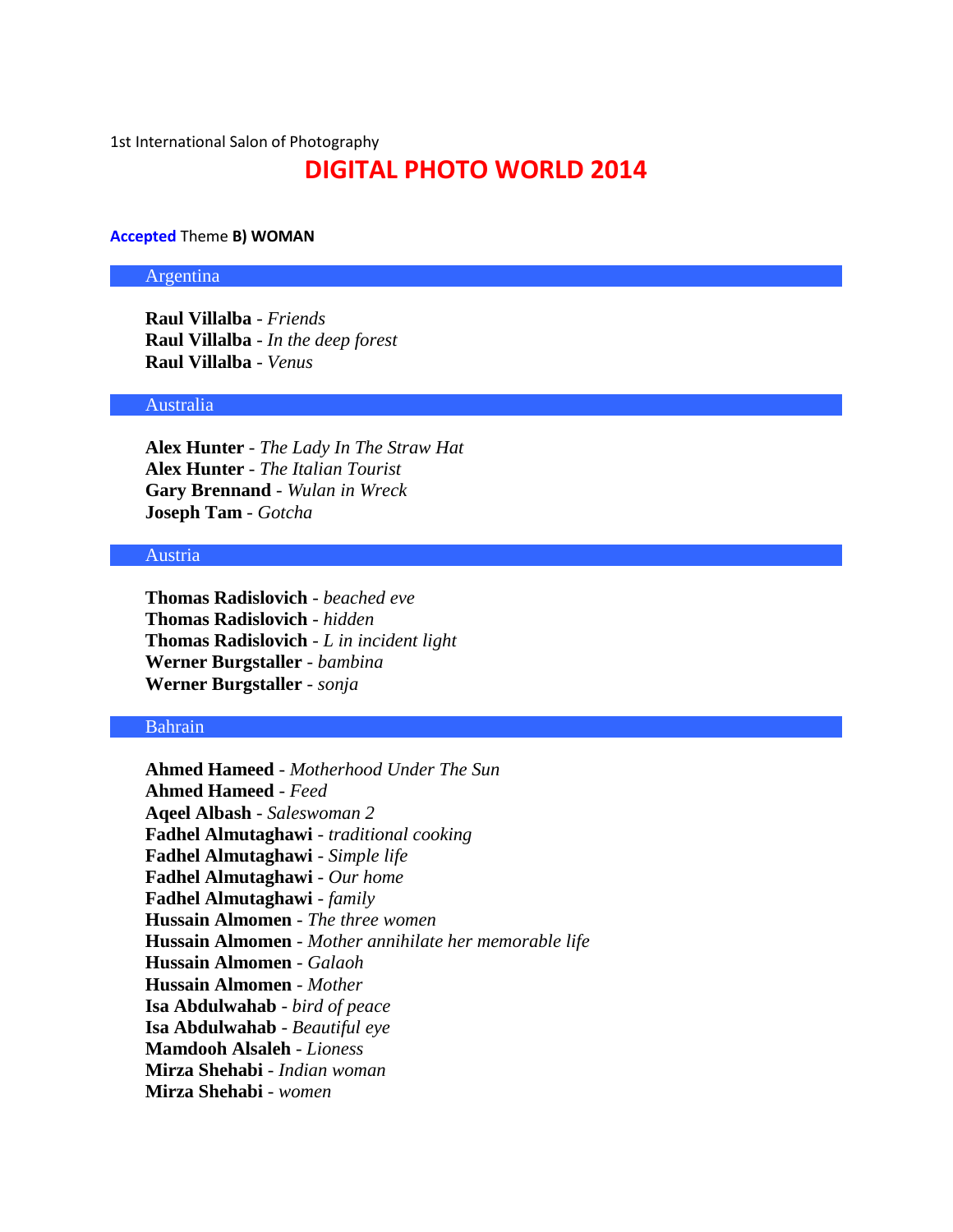**Saeed Dhahi** - *The Harvester* **Saeed Dhahi** - *Cooking* **Saeed Dhahi** - *Motherhood* **Saeed Dhahi** - *Still Alive*

#### Belarus

**Alfred Mikus** - *quarrel girlfriends*

# Canada

**David Laronde** - *In Flight* **David Laronde** - *The Backwards Arch* **Kam Chiu Tam** - *Long jump 9785* **Phillip Kwan** - *Hair in Air*

#### China

**Jinghui Chen** - *MOUNTAIN STREAM BODY 1* **Jinghui Chen** - *SUNRISE BUT MAKE* **Yi Wan** - *onely old man* **Yi Wan** - *Jehiel*

**Croatia** 

**Petar Sabol** - *New life*

#### **Cyprus**

# **Panayiotis Kyriakou** - *Despair*

# Czech Republic

**Josef Bosak** - *Jajka* **Josef Bosak** - *Reminiscing*

# Finland

**Kari Tolonen** - *sreaming girl* **Sami Lommi** - *Cold* **Sami Lommi** - *Daydreamer*

#### France

**Guy B. Samoyault** - *Yiu Kamiji* **Roger Jourdain** - *Miss In Blue*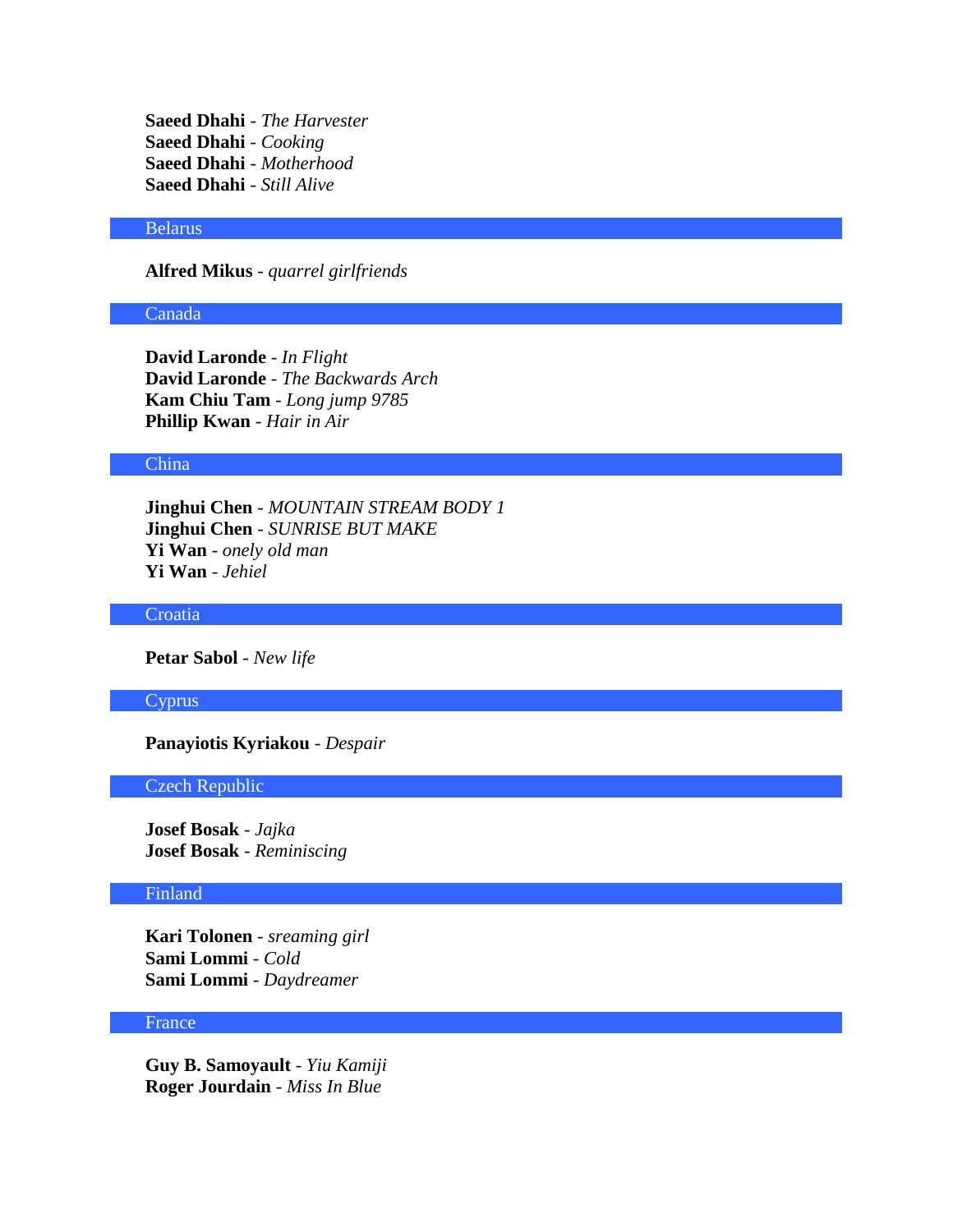#### **Germany**

**Lothar Noth** - *Charme* **Manfred Kluger** - *meditative-2* **Manfred Kluger** - *fashion parade* **Manfred Kluger** - *catch a glimpse-1* **Manfred Kluger** - *weddingday* **Martina Wolf** - *Nala* **Roland Hank** - *Have a Look* **Roland Hank** - *Market Woman* **Roland Hank** - *Handarbeit* **Thomas Detzner** - *Medusa 2*

# **Greece**

**Costas Symiakakis** - *praying* **Costas Symiakakis** - *the coffee nb2* **Costas Symiakakis** - *maria nb3*

#### Hong Kong

**Chau Kei Checky Lam** - *Bargaining* **Chau Kei Checky Lam** - *Together Moment* **Chau Kei Checky Lam** - *Sincere Hope* **Xing Fang Su** - *Homeless* **Xing Fang Su** - *Morning Market* **Xing Fang Su** - *Talking*

#### Hungary

**Zoltan Lokos** - *Akt 15*

#### India

**Mukesh Srivastava** - *Chhath Puja(Worship to Sun)* **Subrata Bysack** - *BLISS*

# Indonesia

**David Somali-Chow** - *Watching* **Dibyo Gahari** - *Hope* **Handi Laksono** - *Traditional Batik Maker* **Handi Laksono** - *Final Touch* **Handi Laksono** - *Portrait Of Balinese Dancer* **Handi Laksono** - *The Potter Maker* **Joko Nuswantoro** - *Village Girl* **Joko Nuswantoro** - *With Grandma*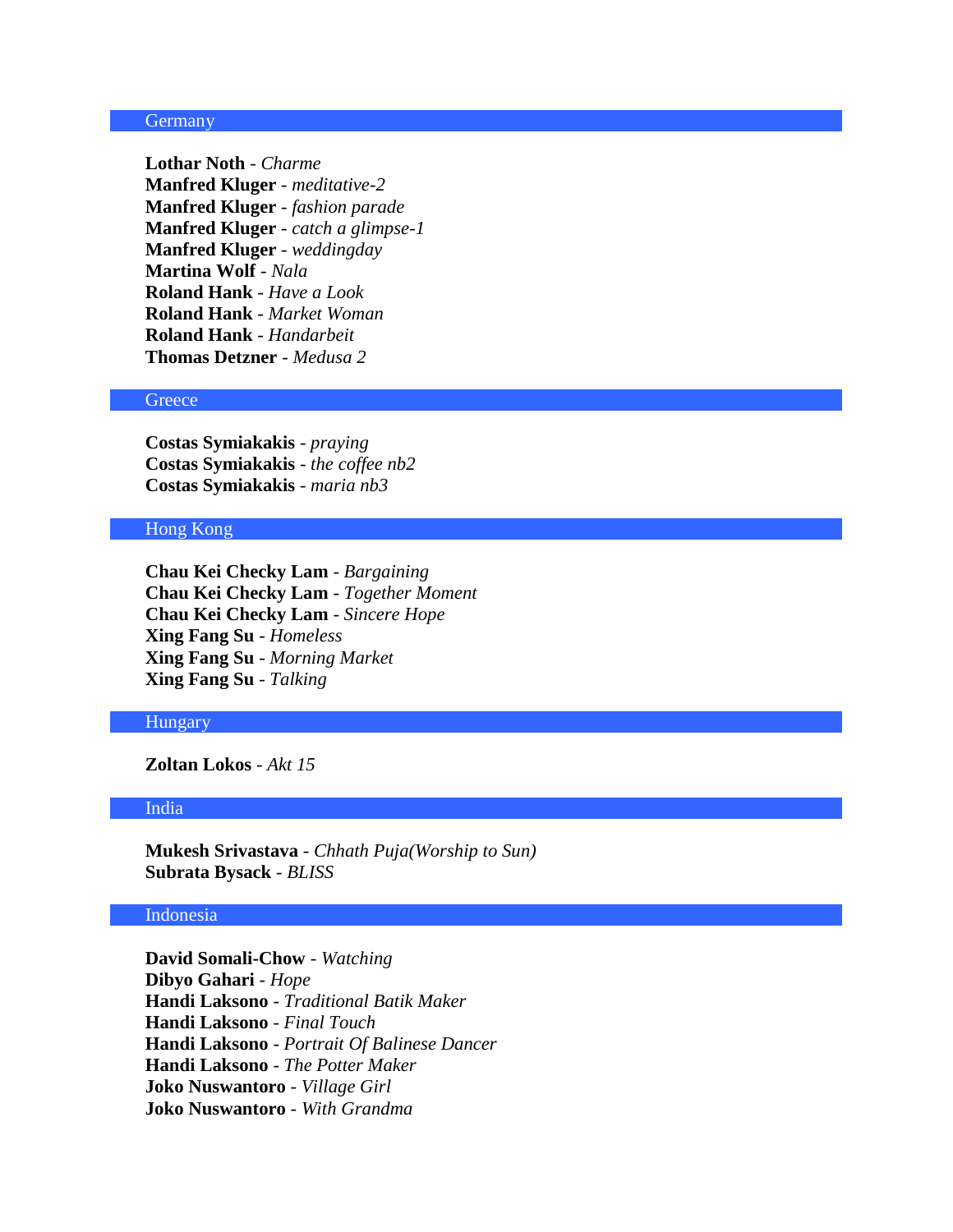#### **Slamet Adijuwono** - *made in japan 6*

#### Iran

**Amir Hossein Kamali** - *Star* **Amir Hossein Kamali** - *Warm Nest* **Amir Hossein Kamali** - *Swing Life*

#### Iraq

**Abdullah Dhiaa Aldeen** - *roziraq* **Abdullah Dhiaa Aldeen** - *iran woman* **Abdullah Dhiaa Aldeen** - *fantastic* **Dheaa Aziz** - *Old woman* **Dheaa Aziz** - *Look at Love* **Dheaa Aziz** - *Woman and smoke* **Taisir Mehdi** - *Work and live* **Taisir Mehdi** - *Iraqi woman* **Taisir Mehdi** - *Life of a woman*

# Ireland

**Brian Hopper** - *Aingeal* **Brian Hopper** - *The Reason I Breath* **Brian Hopper** - *Fredau's Dream* **Brian Hopper** - *Fredau's Last Pose*

# Italy

**Francesco Armillotta** - *Nomades 2* **Luigi Esposito** - *SCANNO 4100* **Marco Bartolini** - *Bellezza* **Marco Bartolini** - *reflections* **Marco Garabello** - *Woman in Black* **Massimo Daddi** - *MALAYSIAN YOUTH MUSLIM 8* **Massimo Giorgetta** - *Sensation of Ari* **Paparella Giorgio** - *street 04* **Riccardo Busi** - *Thoughts* **Riccardo Busi** - *Composition* **Riccardo Busi** - *Semidarkness*

# Kuwait

**Abdulrahman Alterkait** - *Goat milking* **Mohammad Awadh** - *100 years* **Yousef Ali Almuhanna** - *alone*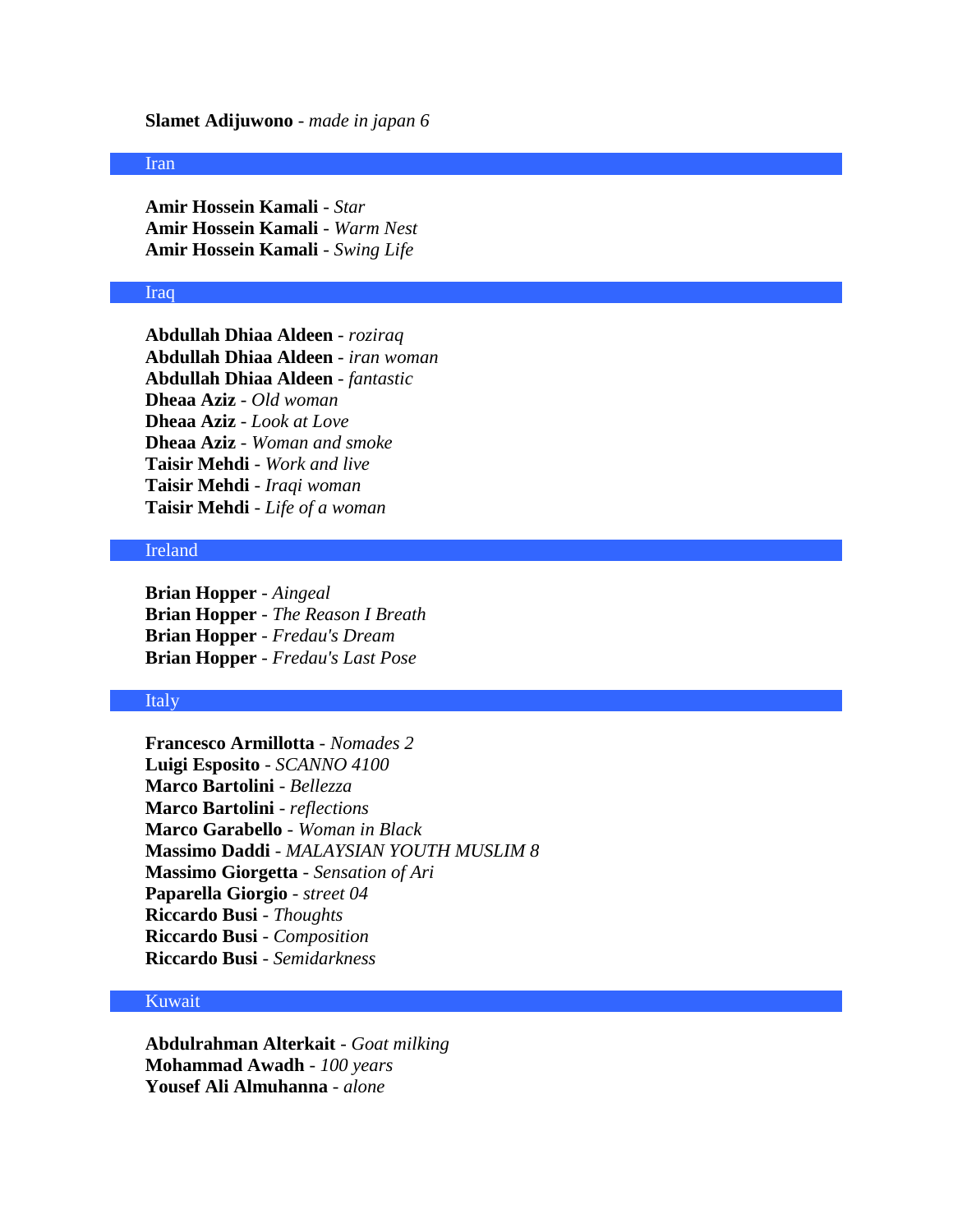# Macao

**Chan Seng Tang** - *Girls in Frames* **Chan Seng Tang** - *Three Sisters* **Chan Seng Tang** - *Women Rugby* **Ka Wun Ho** - *Smoking Woman* **Kai Lon Tang** - *Halloween* **Kai Lon Tang** - *Zombie Attack* **Kai Lon Tang** - *Time Traveler* **Sio Hong Fong** - *Kman and Kharunisia* **Sio Hong Fong** - *Color of Hope*

### Malaysia

**Kok Keong Na** - *CHINESE OPERA* **Kok Keong Na** - *TONGUE PEIRCING 01*

#### Norway

**Atle Sveen** - *Ilva in the river* **Knut Ivar Skogland** - *Guros Curves* **Knut Ivar Skogland** - *Eyes Deep* **Rolf Tore Kjaeran** - *Janne* **Rolf Tore Kjaeran** - *Snowweather* **Tore Johan Birkeland** - *Position* **Trond M. Skaret** - *Vic in doorway* **Trond M. Skaret** - *Ella mirrored*

#### Oman

**Habib Alzadjali** - *Woman and Girl* **Habib Alzadjali** - *Woman Green Eyez* **Habib Alzadjali** - *Omania 2* **Haitham AL Farsi** - *2 womens* **Haitham AL Farsi** - *arma old women* **Haitham AL Farsi** - *bangladesh girl2* **Haitham Alshanfari** - *Time Details* **Salim Albusaidi** - *pokhara* **Salim Albusaidi** - *kathmandu 2*

# Poland

**Lukasz Gurdak** - *brook's nymph* **Lukasz Gurdak** - *on stone 2* **Lukasz Gurdak** - *wisloczek*

#### **Oatar**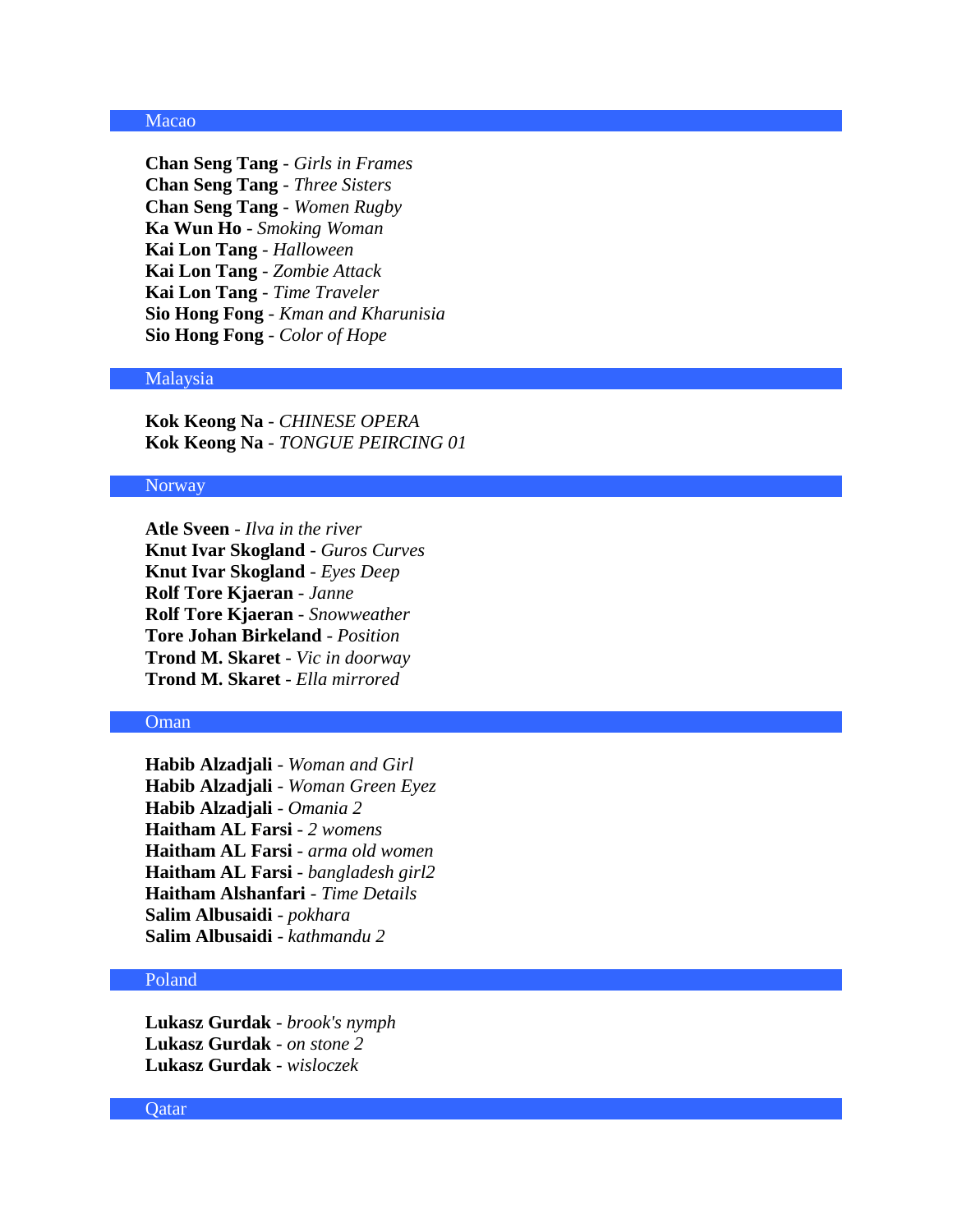# **Mohammed Alshafai** - *dan*

# Romania

**Csaba Toth** - *ANOTHER DAY* **Lajos Nagy** - *The smile* **Ovi D Pop** - *The Arch* **Stefan Magdo** - *Faith 1* **Stefan Magdo** - *Faith*

#### Russia

**Sergey Anisimov** - *On the Reindeer-Breeder Day Festival 2* **Sergey Anisimov** - *women of the tundra* **Yury Pustovoy** - *Woman from Namibia* **Yury Pustovoy** - *Women from Kashmir*

#### Saudi Arabia

**Ahmed Al-Ibrahim** - *Constrain* **Ahmed Al-Ibrahim** - *Darkness* **Ahmed Al-Ibrahim** - *Maverick* **Ahmed Alibrahim** - *Abashment-2* **Ahmed Alibrahim** - *Indonesian Folklore* **Fatimah Ibraheem** - *strong women* **Fatimah Ibraheem** - *Memories* **Jassim Ali Al-Mulla** - *Sofey* **Jassim Ali Al-Mulla** - *Indian Lady 2* **Jassim Ali Al-Mulla** - *Indian Sarry* **Mohammed Al Sulaili** - *Lady* **Mohammed Al Sulaili** - *Old Lady* **Mohammed Alnaser** - *Care* **Mohammed Alnaser** - *Crinkle* **osama alsulami** - *Mursi Woman* **osama alsulami** - *sewing* **osama alsulami** - *Suspicion* **osama alsulami** - *Grandma and grandson*

# Scotland

**Bill Terrance** - *Cuban Lady* **Eion Johnston** - *Torso up* **Eion Johnston** - *Corner stretch* **Eion Johnston** - *Spring crouch* **Eion Johnston** - *Shine down*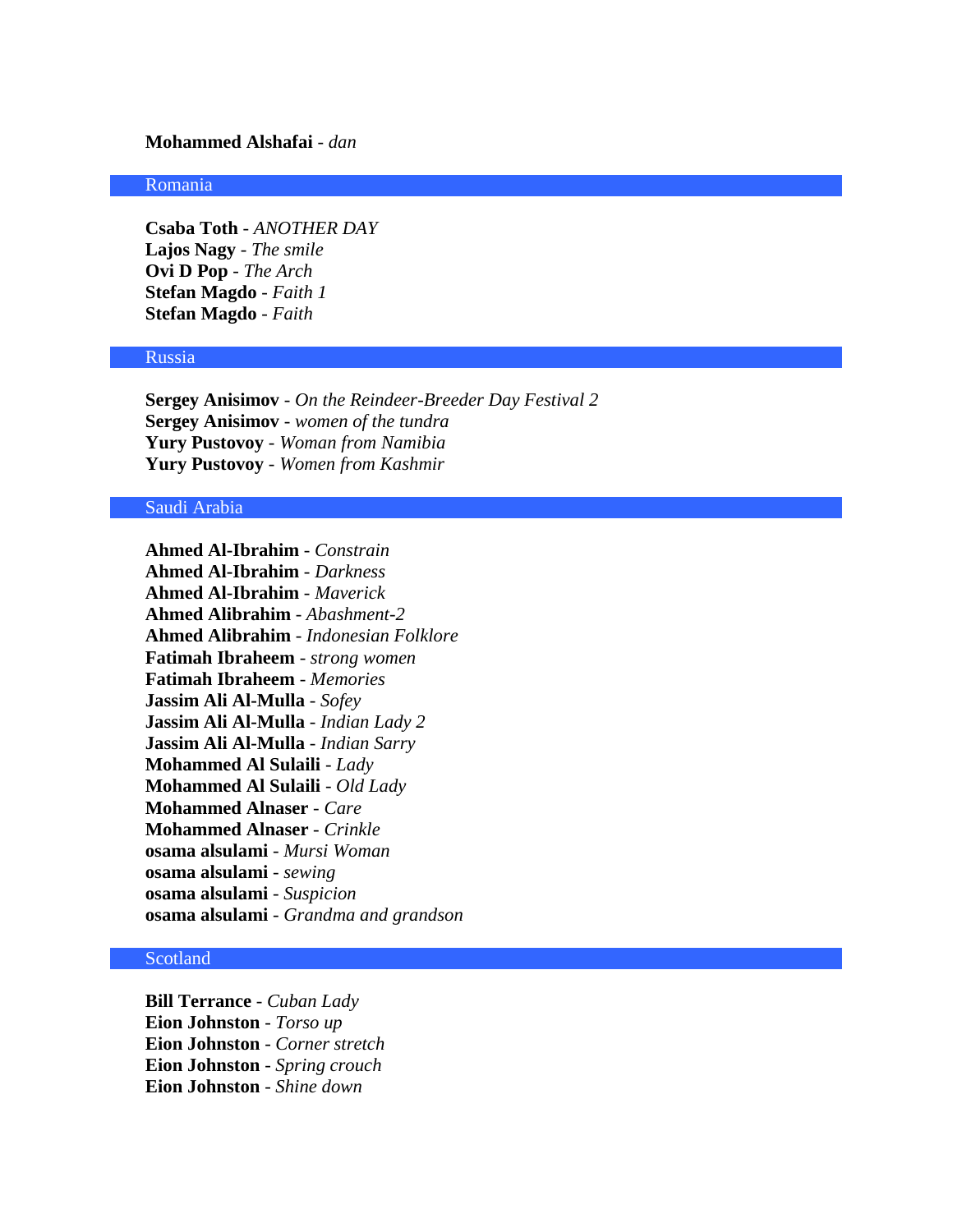# Serbia

**Istvan Virag** - *Nun Nina* **Istvan Virag** - *Old woman* **Istvan Virag** - *Alone04* **Rasa Milojevic** - *BASCARSIJA SARAJEVA 7293* **Rasa Milojevic** - *view of an old woman\_7914*

# Singapore

**David Poey-Cher Tay** - *Cooking together* **David Poey-Cher Tay** - *Cheerful* **David Poey-Cher Tay** - *Mysterious*

# Slovakia

**Ivan Mocko** - *Ceres* **Ivan Mocko** - *Maria and Trux* **Lubos Durdiak** - *Portrait-of-my-wife-II* **Pavol Cepcek** - *Nadja*

# Slovenia

**Aleksander Oblak** - *Upwardly* **Biserka Sijaric** - *Alone* **Marko Mulej** - *himba girl2*

# Spain

**Jordi Egea Torrent** - *pastora* **Jordi Egea Torrent** - *oremus* **Jordi Egea Torrent** - *pastors* **Pedro Luis Ajuriaguerra Saiz** - *Gladiators* **Pedro Luis Ajuriaguerra Saiz** - *Mujeres luchadoras*

# Sri Lanka

**Wimal Amaratunge** - *Unseen God*

# Taiwan

**Lung-Tsai Wang** - *Homeless* **Lung-Tsai Wang** - *Praying* **Min Sheng Ku** - *In The Kitchen #2*

#### **Turkey**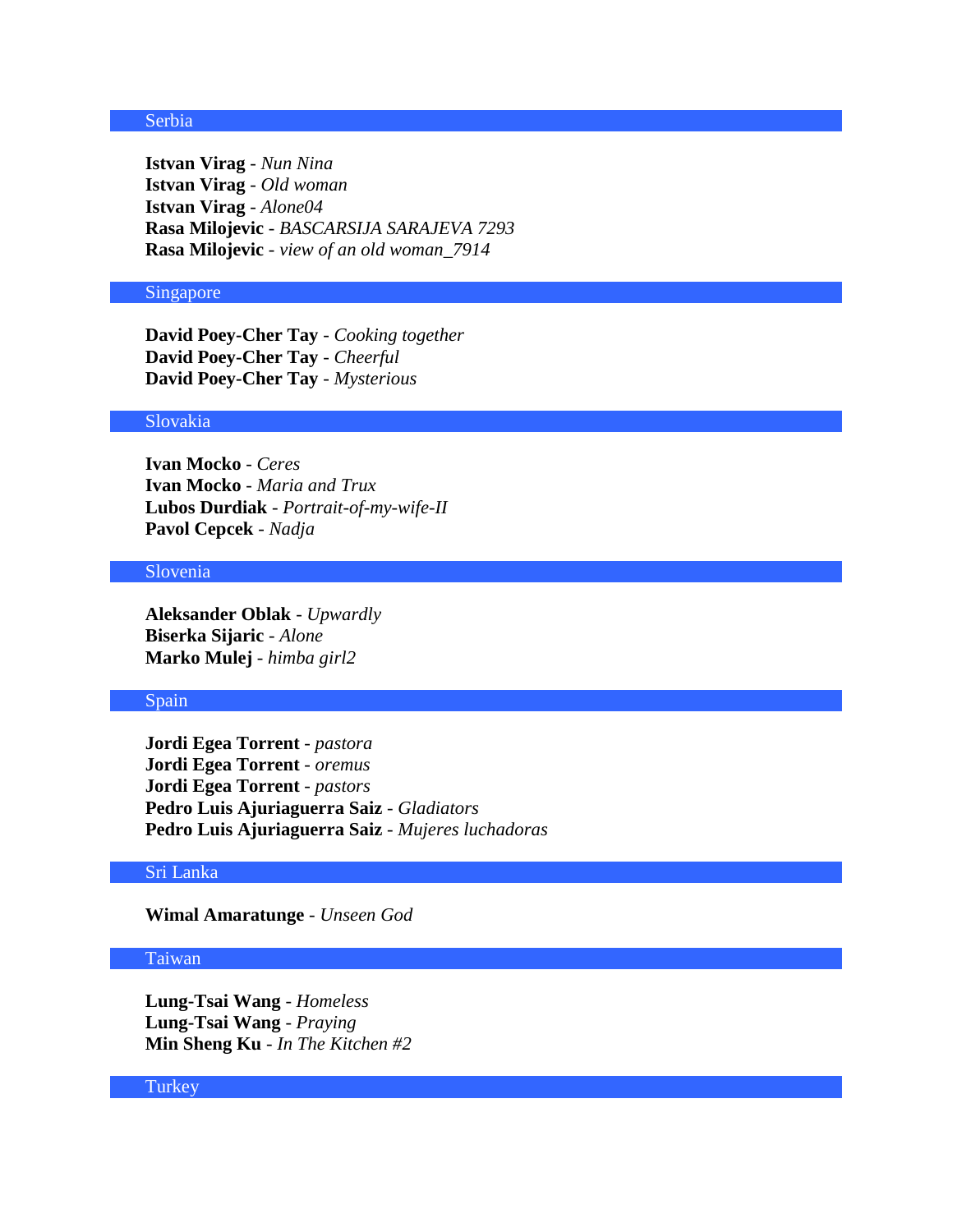**Ayhan Senbayrak** - *Poor but happy* **Cigdem Morgul** - *Bondage* **Murat Unal** - *Lost in the city lines* **Mustafa Tor** - *Mother and Child*

#### Ukraine

**Anatoliy Volokh** - *Tenderness* **Oksana Odynets** - *About a woman2* **Oksana Odynets** - *Source* **Oksana Odynets** - *About a woman*

#### United Arab Emirates

**Abbas Kapadia** - *LADY IN LEH WINK* **Abdul Rab Sawad** - *Omo Woman* **Abdul Rab Sawad** - *Mursi Tribe* **Hamad Alkaabi** - *woman in cover* **Moza Al Falasi** - *The Grandmother* **Moza Al Falasi** - *A Woman from the Past*

# United Kingdom

**Ian Montague** - *Contemplation*

# USA

**Dave Whitson** - *Becky on White Cube* **Dave Whitson** - *Sweater Girl BW* **Larry Cowles** - *Tenealyia Blue Hat and Dress* **Larry Cowles** - *Purple Hat Fur Coat* **Larry Cowles** - *Linsay Autumn* **Larry Cowles** - *Belen Princess* **Susan Cowles** - *Coco Maroon Dress Looking Off* **Susan Cowles** - *Belen Loves New Blue Silks* **Susan Cowles** - *Jasmeet Pink Eyeshadow* **Vinh Mai** - *Rally for Full Citizenship*

# Vietnam

**Huy Lu Huynh Thanh** - *Old Woman In Daily Works* **Huy Lu Huynh Thanh** - *A Corner Of Kitchen* **Huy Lu Huynh Thanh** - *Meal Cooking* **Huynh Vo Thi** - *COOKING* **Huynh Vo Thi** - *MOTHER MILK* **Huynh Vo Thi** - *SUNSET OF THE LIFE* **Mai Thien Bui** - *SALT HARVEST*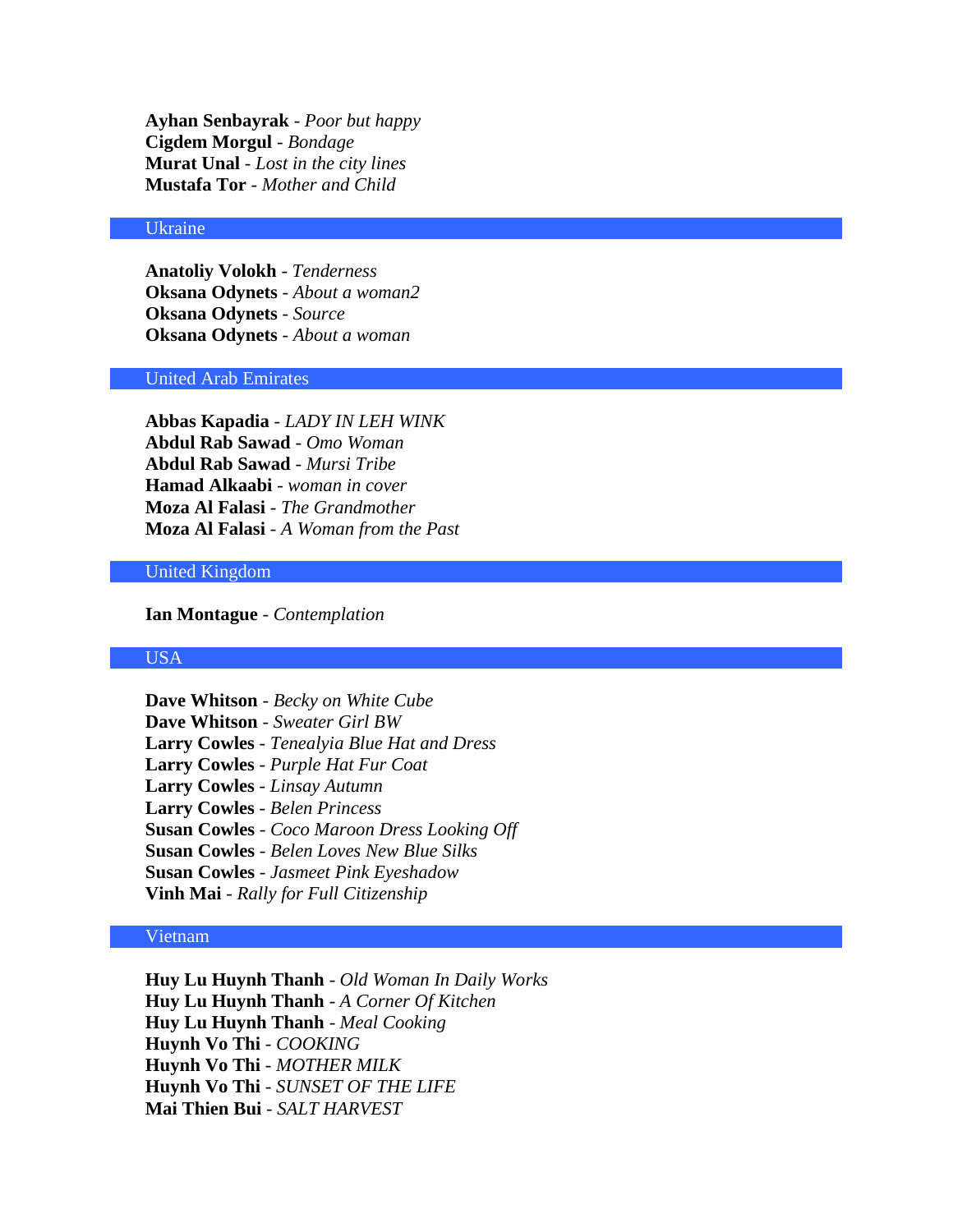**Ngo Dung** - *Come back from Market* **Nguyen Vu Phuoc** - *Yesterday and now* **Nguyen Vu Phuoc** - *My Sister is the Hero* **Nguyen Vu Phuoc** - *Ladies story* **Tan Nguyen Minh** - *Memories* **Tho Dao** - *B3- STORY* **Tho Dao** - *B2- FOREST WATER* **Toai Le Duc** - *Women the coastal*

# 1st International Salon of Photography **DIGITAL PHOTO WORLD 2014**

#### **Awards** Theme **C) NATURE**

**FIAP Gold medal - Riccardo Busi**, Italy, Reflection **PSA Gold medal - Eng Siong Yeo**, Singapore, Cheetah Family **FSS Gold medal - Anke Berger**, Germany, Giraffentreff am Wasserloch **DPA Gold medal - Mohd Khorshid**, Kuwait, catch me if you can **SALON Gold medal - Aleksander Cufar**, Slovenia, Frog-B1000 **FIAP Silver medal - Rene Van Echelpoel**, Belgium, Red Deer in the Fog **DPA Silver medal - Haitham Alshanfari**, Oman, Star Night **SALON Silver medal - Thomas Detzner**, Germany, Eagle 2 **SALON Silver medal - Mohammed Alnaser**, Saudi Arabia, Wild Run **FIAP Bronze medal - Yi Wan**, China, Tianshan Grassland **DPA Bronze medal - Danny Yen Sin Wong**, Malaysia, Crossing **SALON Bronze medal - Abdulrahman Alterkait**, Kuwait, fly in the frame **SALON Bronze medal - Gunhan Hatipoglu**, Turkey, landing **SALON Bronze medal - Yuriy Zilinskyy**, Ukraine, Autumn farewell **FIAP HM - Borislav Milovanovic**, Serbia, Little One **FIAP HM - Gary Brennand**, Australia, Trout Mouth **FIAP HM - Petar Sabol**, Croatia, Underwater fishing **FIAP HM - Rolf Tore Kjaeran**, Norway, Tree on skallevold **FIAP HM - Sio Hong Fong**, Macao, A Pair of Greater Flamingo **FIAP HM - Vincenzo Pellizzaro**, Italy, brina sulla sabbia **PSA HM - Igor Debevec**, Slovenia, Lavenders fields VI **PSA HM - Koon Nam Cheung**, Hong Kong, Eagle Lost the Fish **PSA HM - Mohammed Yousef**, Kuwait, Concluding Love **FSS HM - Daniel Lybaert**, Netherlands, Aanvliegende uil **FSS HM - Zhecho Planinski**, Bulgaria, caperer **DPA HM - Amir Hossein Kamali**, Iran, Silence **DPA HM - Majid Alamri**, Oman, ALHOTA3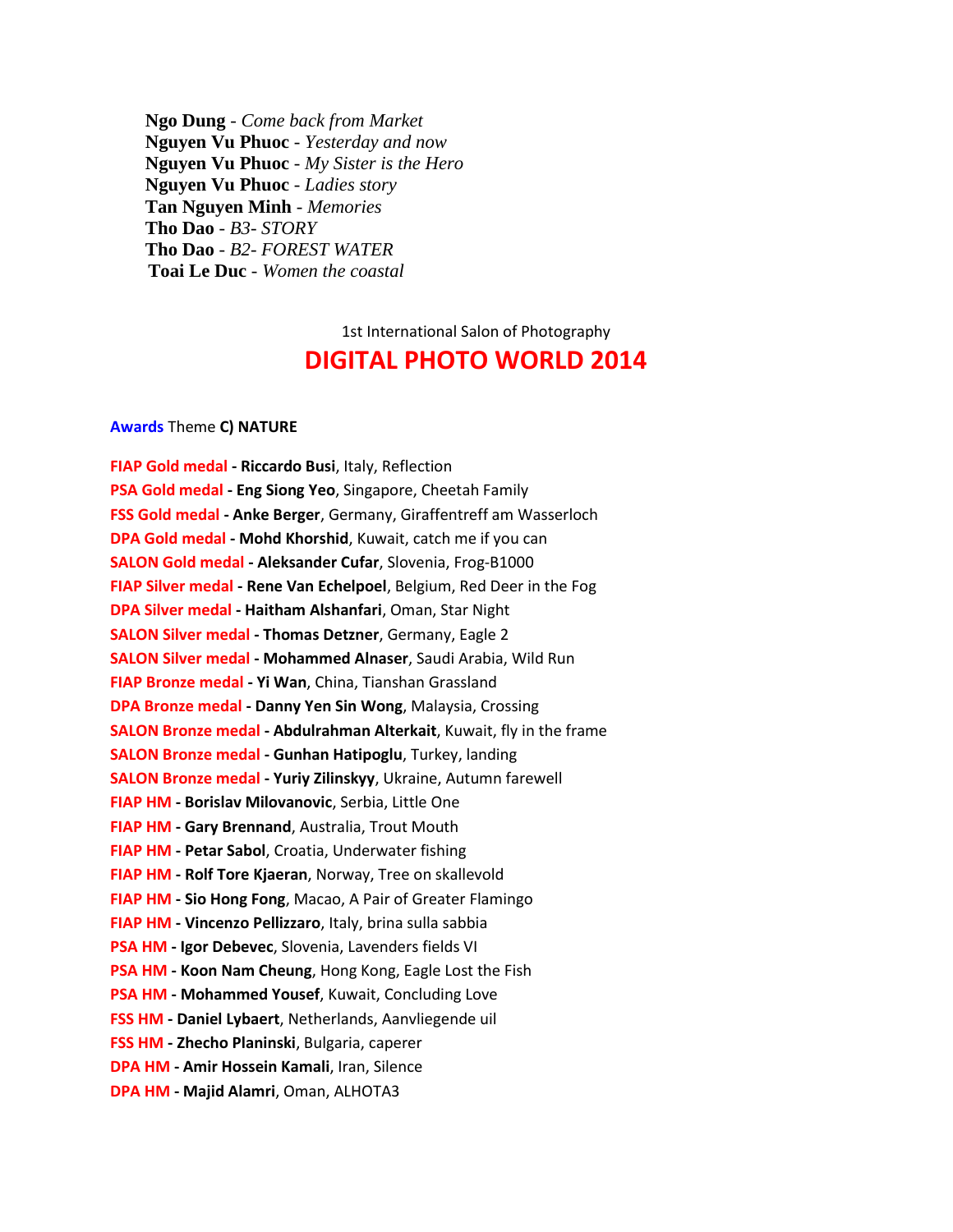**DPA HM - Roger Jourdain**, France, Common Tern Loving No1 **SALON HM - Frank Kolver**, Australia, Attack from above **SALON HM - Lajos Nagy**, Romania, Grey heron fishing **SALON HM - Marco Bartolini**, Italy, laguna chiarcota 2 **SALON HM - Meiling Liu**, Taiwan, Mantis predator 05 **SALON HM - Mojmir Klimek**, Czech Republic, Kyrgyzstan 3 **SALON HM - Salim Albusaidi**, Oman, jabal shams

> 1st International Salon of Photography **DIGITAL PHOTO WORLD 2014**

#### **Accepted** Theme **C) NATURE**

#### Australia

**Alex Hunter** - *Battle Damaged Croc* **Alex Hunter** - *Angry Croc* **David Miller** - *Penguin 1* **Frank Kolver** - *Close formation* **Frank Kolver** - *Attack from above* **Frank Kolver** - *Caught* **Gary Brennand** - *Dental Work* **Gary Brennand** - *Padang Bai Turtle* **Gary Brennand** - *Trout Mouth* **Gary Brennand** - *Cuttlefish* **John Chapman** - *Five Marbles* **Joseph Tam** - *Turimetta Beach* **Laki Anagnostis** - *Some Missing* **Laki Anagnostis** - *Sundew with food* **Mandy Notley** - *Joey*

#### Austria

**Alois Bernkopf Dr.** - *Eisgipfel* **Johann Hoelblinger** - *europäischer Seeadler* **Johann Schrittwieser** - *Deer in the Forest*

# Bahrain

**Ahmed Hameed** - *The Pelican Lagoon* **Fadhel Almutaghawi** - *Dance* **Mamdooh Alsaleh** - *Whiteness* **Mamdooh Alsaleh** - *High Distance* **Mirza Shehabi** - *Dancing on the water*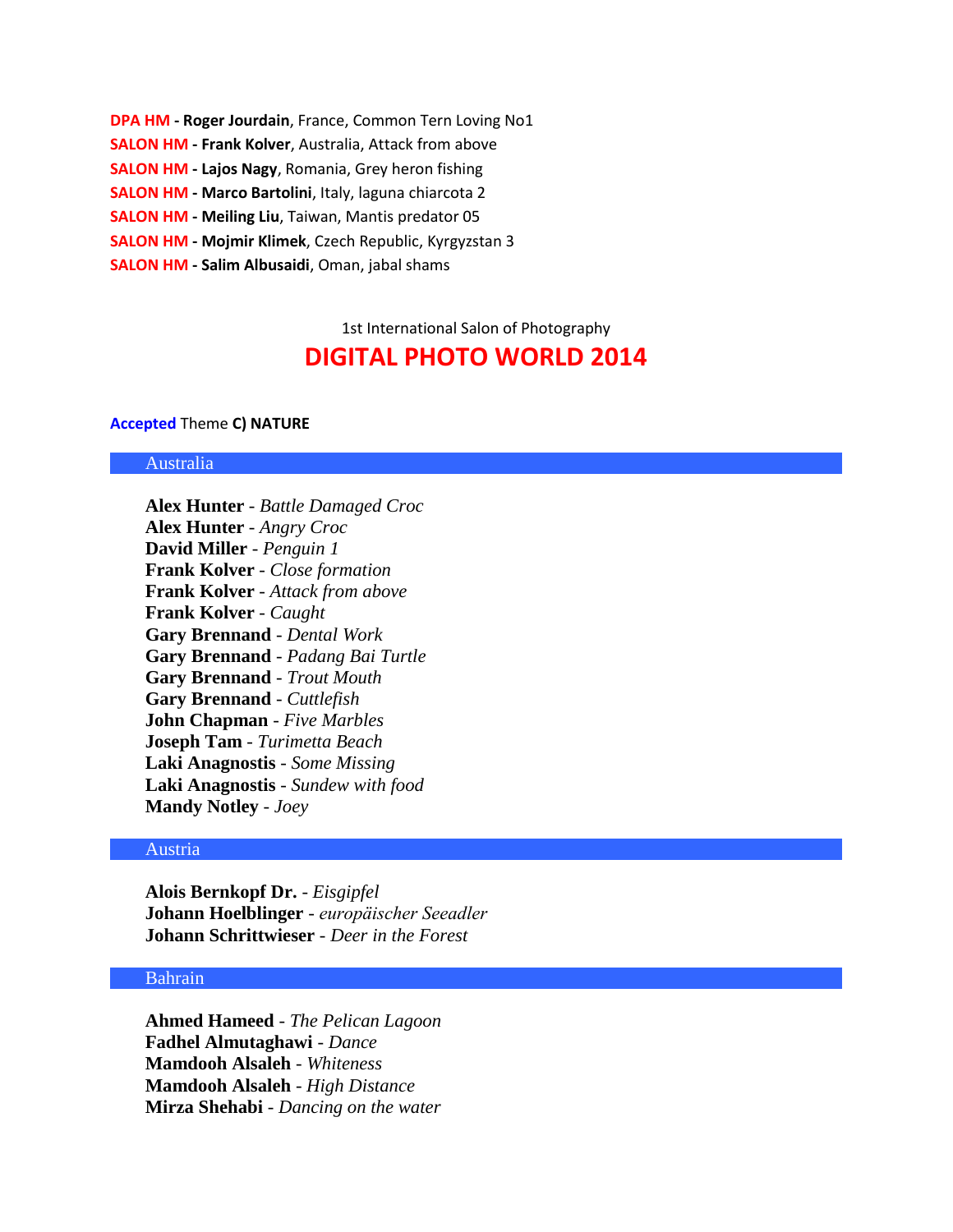# Belgium

**Jef Lemmens** - *Angry Prairie dogs* **Rene Van Echelpoel** - *Red Deer in the Fog* **Rene Van Echelpoel** - *Young Black-headed Gull* **Rene Van Echelpoel** - *Jonge Vuurlibel* **Rene Van Echelpoel** - *Rammelende Hazen*

#### Bulgaria

**Zhecho Planinski** - *caperer* **Zhecho Planinski** - *double pied avocet*

# Canada

**David Laronde** - *Redshanks*

# China

**Jinghui Chen** - *INTIMACY* **Yi Wan** - *Tianshan light and shadow 6* **Yi Wan** - *Tianshan Grassland* **Yue Liu** - *Taklimakan Desert*

### **Croatia**

**Lucija Trupkovic** - *Winter Flower* **Lucija Trupkovic** - *Blowball* **Lucija Trupkovic** - *Golden Wheat* **Petar Sabol** - *Blue bird* **Petar Sabol** - *Got it* **Petar Sabol** - *Underwater fishing*

#### Czech Republic

**Mojmir Klimek** - *Kyrgyzstan 1* **Mojmir Klimek** - *Kyrgyzstan 2* **Mojmir Klimek** - *Kyrgyzstan 3*

# Finland

**Osmo Kyttala** - *Feeding Twins*

#### France

**Christophe Benoit** - *X Rated*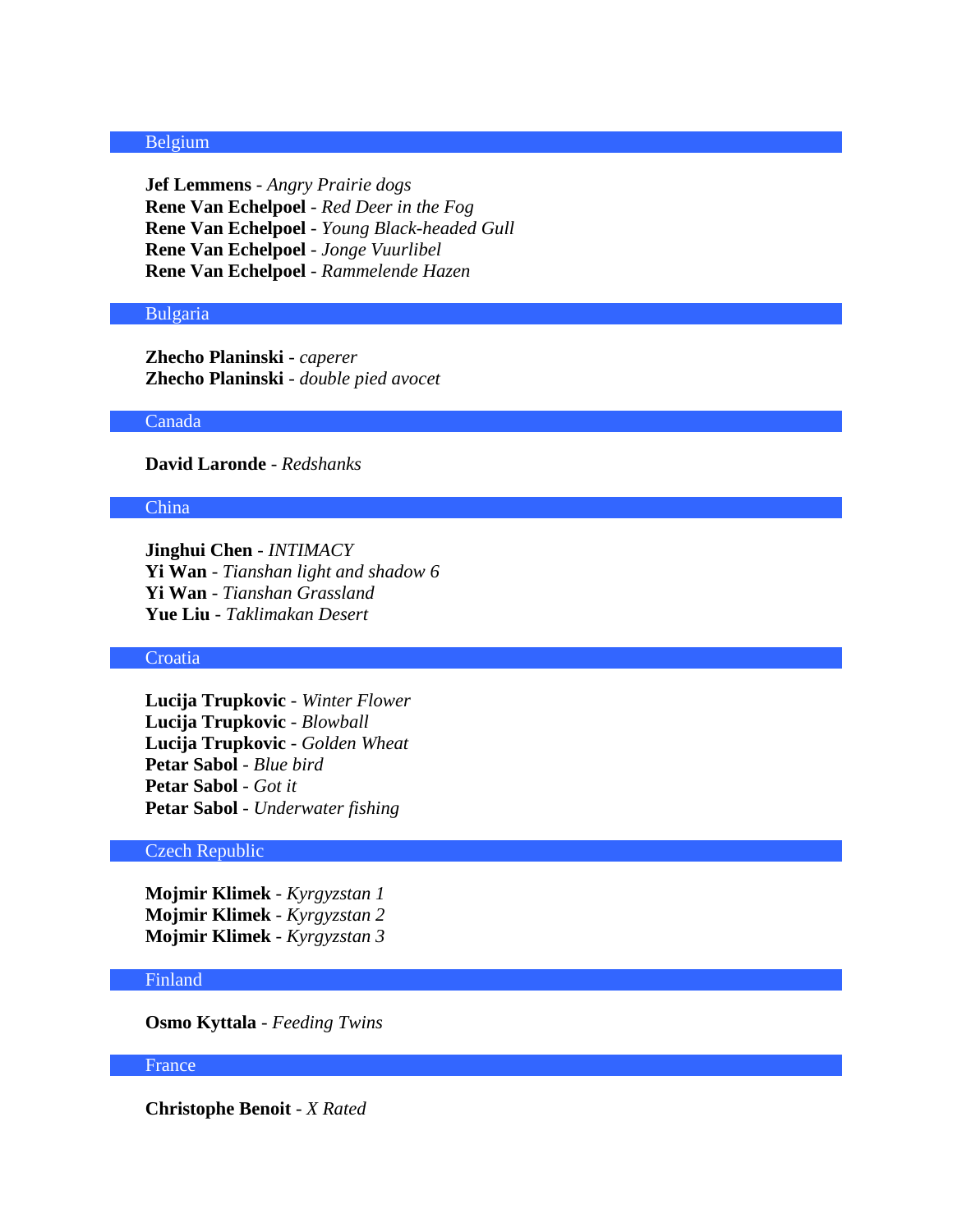**Mohamed Benbelgacem** - *Contre jour* **Mohamed Benbelgacem** - *L'escalade d'une mante* **Roger Jourdain** - *Common Tern Loving No1*

# **Germany**

**Anke Berger** - *Giraffentreff am Wasserloch* **Frank Hausdoerfer** - *Twilight* **Thomas Detzner** - *Grey Heron* **Thomas Detzner** - *Wolfes* **Thomas Detzner** - *Eagle 2* **Volker Meinberg** - *Gentoo Penguins 08*

# Hong Kong

**H.W. Chan** - *Interdependent* **H.W. Chan** - *Very comfortable* **H.W. Chan** - *It is warm to feel* **Koon Nam Cheung** - *Eagle Lost the Fish*

#### Hungary

**Ibolya Stipsits** - *Lunch* **Irene Becker** - *Springtime* **Jozsef Szabo** - *Cones* **Jozsef Szabo** - *Szitakoto nasz* **Tibor Kercz** - *Food service* **Tibor Kercz** - *Flower to the jury*

#### Iran

**Amir Hossein Kamali** - *Silence* **Amir Hossein Kamali** - *Heat* **Amir Hossein Kamali** - *Desert and Sea* **Amir Hossein Kamali** - *Turtles* **Ebrahim Alipoor** - *Shadow of Soul*

# Ireland

**Brian Hopper** - *Touchdown* **Graham Cashell** - *Making Friends* **Graham Cashell** - *Hanging with Friends*

# Italy

**Luigi Esposito** - *PRIMATE* **Marco Bartolini** - *laguna chiarcota 2*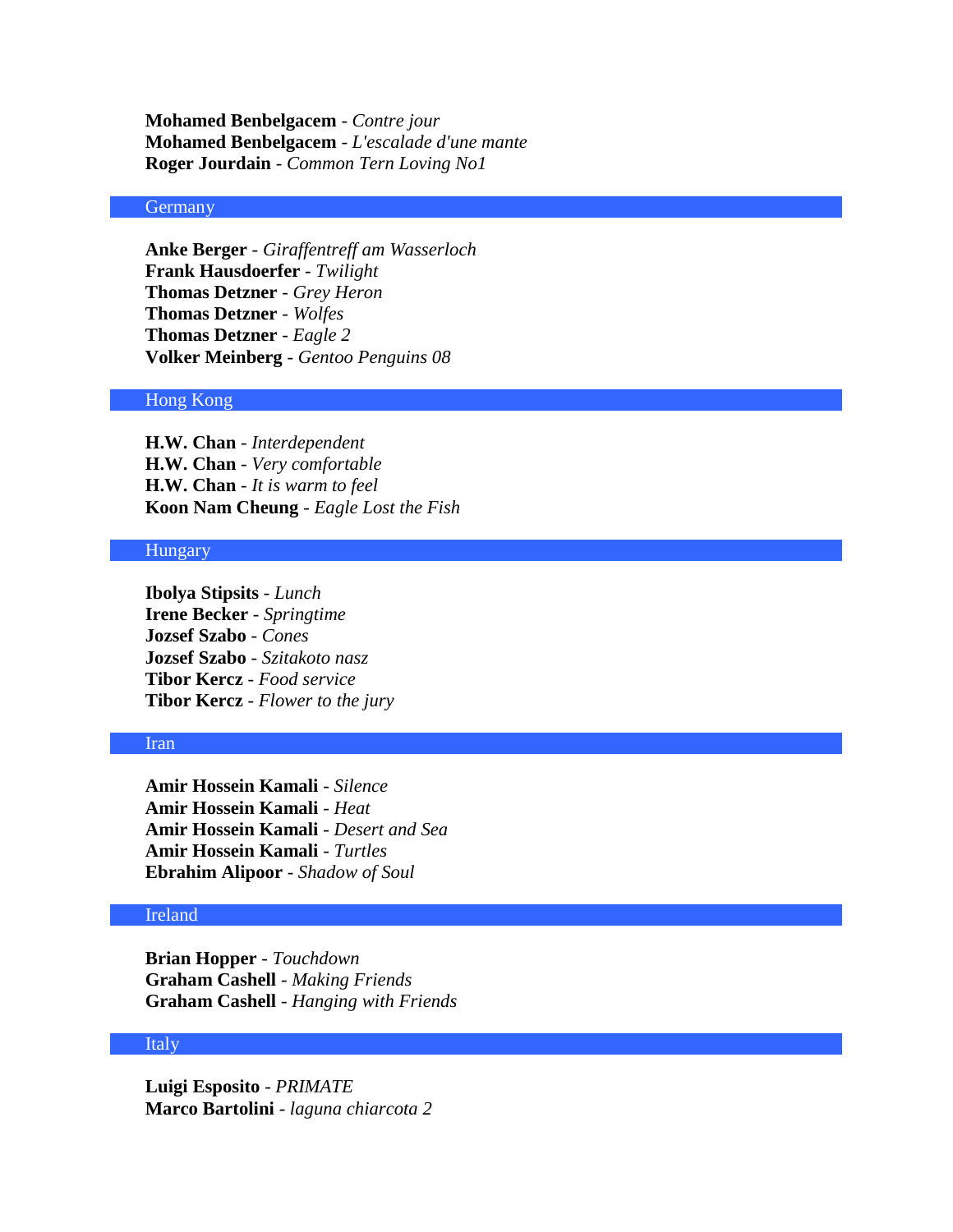**Marco Bartolini** - *piedras rojias 2* **Marco Bartolini** - *alba sul bromo* **Marco Bartolini** - *ALLA FINESTRA 2* **Paparella Giorgio** - *landscape 02* **Riccardo Busi** - *The prey* **Riccardo Busi** - *Flamingos* **Riccardo Busi** - *Reflection* **Riccardo Busi** - *White-tailed Eagle* **Vincenzo Pellizzaro** - *brina sulla sabbia*

# Kuwait

**Abdulaziz Alasousi** - *the kinig* **Abdulaziz Alasousi** - *kenya 76* **Abdulrahman Alterkait** - *fly in the frame* **Abdulrahman Alterkait** - *Insect sunset* **Abdulrahman Alterkait** - *Dragon* **Ahmad Jamal** - *Lizard Stand* **Ahmad Jamal** - *The Hidden Eagle* **Ayman Rashed** - *glenco lake* **Ayman Rashed** - *lochan h-achlaise* **Ayman Rashed** - *fairy pools in the isle of skye* **Mohammad Boqrais** - *Ant Shadow* **Mohammed Yousef** - *Concluding Love* **Mohd Khorshid** - *scary moment* **Mohd Khorshid** - *BIRDS SPIRITS* **Mohd Khorshid** - *catch me if you can* **Mohd Khorshid** - *Precious drop*

# Macao

**Ka Wun Ho** - *Honey Moment* **Ka Wun Ho** - *Huge Catch* **Ka Wun Ho** - *Singing on the Back* **Kai Lon Tang** - *Seagull* **Kai Lon Tang** - *Red Dragonfly* **Kai Lon Tang** - *Egret with Fish* **Sio Hong Fong** - *A Pair of Greater Flamingo* **Sio Hong Fong** - *Macroglossum Pynhostictum*

# Malaysia

**Chee Sing Loh** - *ROBBERFLY 96* **Danny Yen Sin Wong** - *Crossing 2* **Danny Yen Sin Wong** - *Milking Wildebeest* **Danny Yen Sin Wong** - *Crossing* **Kok Keong Na** - *WATER LILY BW*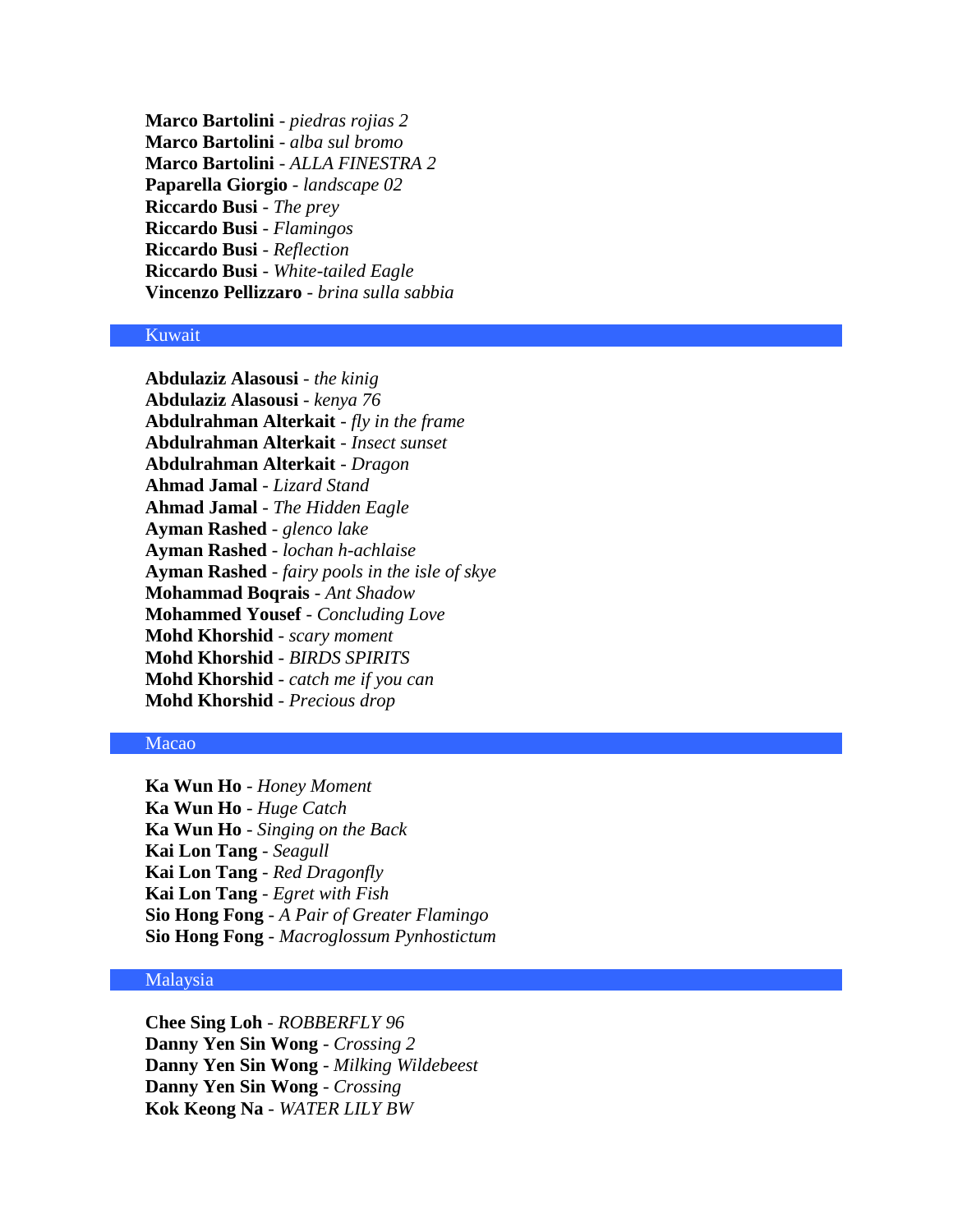**Soon Seng Leong** - *FIGHTING* **Soon Seng Leong** - *CRAVING FOR FOOD* **Sung Wee Ho** - *Piggy back* **Woon You Foo** - *Ant Victory* **Woon You Foo** - *Robberfly 01*

### **Netherlands**

**Daniel Lybaert** - *Aanvliegende uil* **Daniel Lybaert** - *Gierenkop in ZwW*

#### **Norway**

**Atle Sveen** - *Fishing egret* **Atle Sveen** - *Little owls* **Rolf Tore Kjaeran** - *The waterfall* **Rolf Tore Kjaeran** - *Tree on skallevold* **Tore Johan Birkeland** - *Wild Bear* **Tore Johan Birkeland** - *Summer Night* **Trond M. Skaret** - *Tuscan Morning I*

## Oman

**Haitham Alshanfari** - *Atmosphere of wounds* **Haitham Alshanfari** - *Star Night* **Majid Alamri** - *ALHOTA3* **Majid Alamri** - *With Stars* **Mohd Alhadi** - *Window* **Naif Al-Ruqaishi** - *Desert Lines3* **Salim Albusaidi** - *jabal shams*

# Portugal

**Joao Taborda** - *Happy Couple II*

# Romania

**Csaba Toth** - *SUNSET* **Lajos Nagy** - *Grey heron fishing* **Lajos Nagy** - *Grey heron with branch* **Ovi D Pop** - *After The Stom* **Ovi D Pop** - *Run to the Top* **Stefan Magdo** - *Wow!!!*

#### Russia

**Viktor Kanunnikov** - *Strelitzia*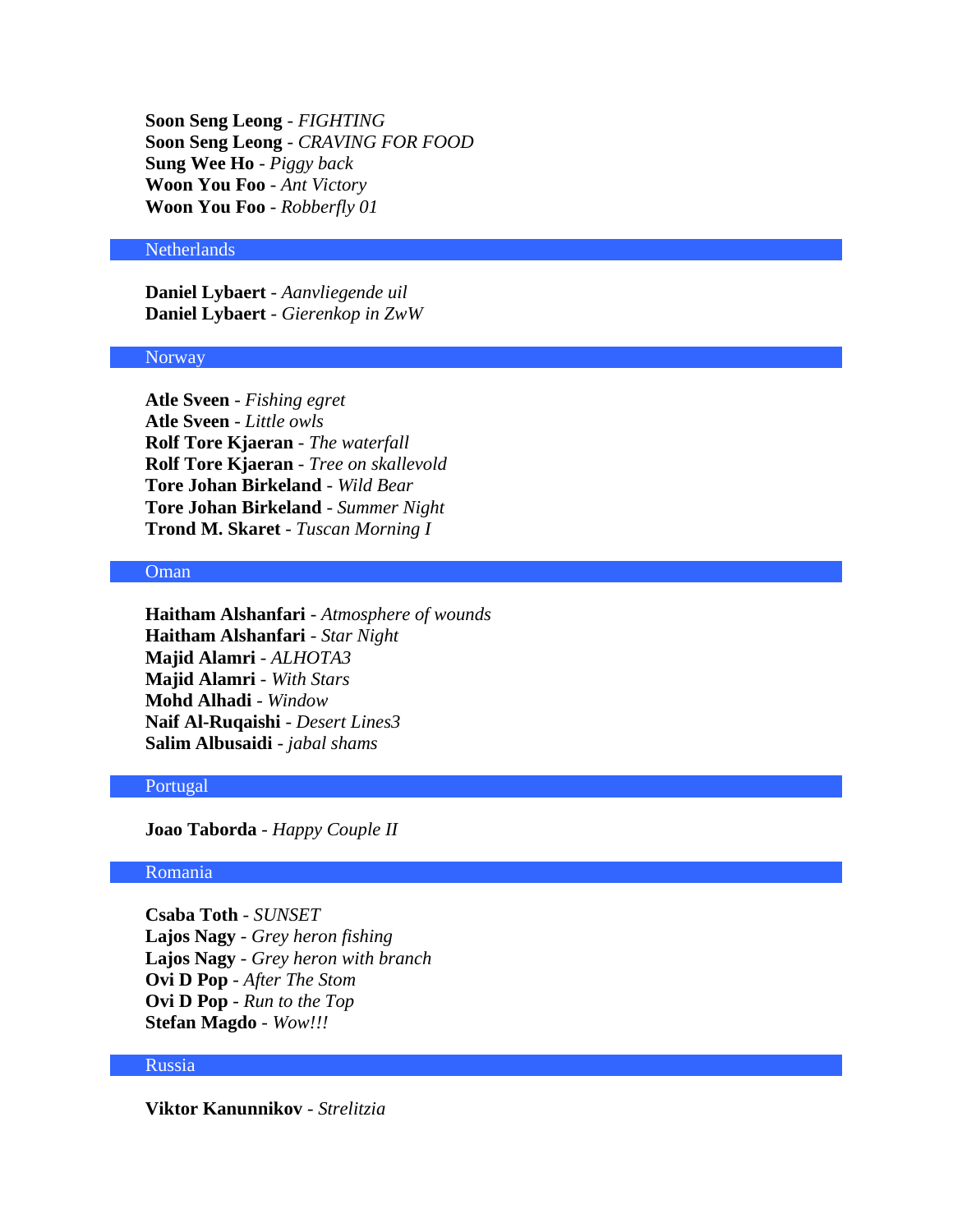**Viktor Kanunnikov** - *Gray heron* **Yury Pustovoy** - *Patagonia* **Yury Pustovoy** - *Shapes of Sahara*

# Samoa

**Stuart Chape** - *Vavau 2*

#### Saudi Arabia

**Ahmed Al-Ibrahim** - *Desert Ship* **Ahmed Alibrahim** - *Zebra* **Hussain Aljassim** - *Landing* **Hussain Aljassim** - *cry* **Jassim Ali Al-Mulla** - *Alone Tree* **Mohammed Alnaser** - *Wild Run* **Mohammed Alnaser** - *Funny Cheetah*

# **Scotland**

**Bill Terrance** - *Black Grouse Displaying*

Serbia

**Borislav Milovanovic** - *Little One*

#### Singapore

**Eng Siong Yeo** - *Cheetah Family* **Eng Siong Yeo** - *Hunting Cheetahs* **Eng Siong Yeo** - *Jump*

# Slovenia

**Aleksander Cufar** - *Love-XXL* **Aleksander Cufar** - *Frog-B1000* **Barbara Greguric Silic** - *Eyelashes of a giant stone* **Igor Debevec** - *Between Heaven and Earth* **Igor Debevec** - *Lavenders fields VI* **Igor Debevec** - *Waterfall Kozjak* **Ivo Borko** - *Dead valley* **Ivo Borko** - *Dead guard* **Nevenka Papic** - *Misty Morning*

# Spain

**Pedro Luis Ajuriaguerra Saiz** - *El fardo y la luna*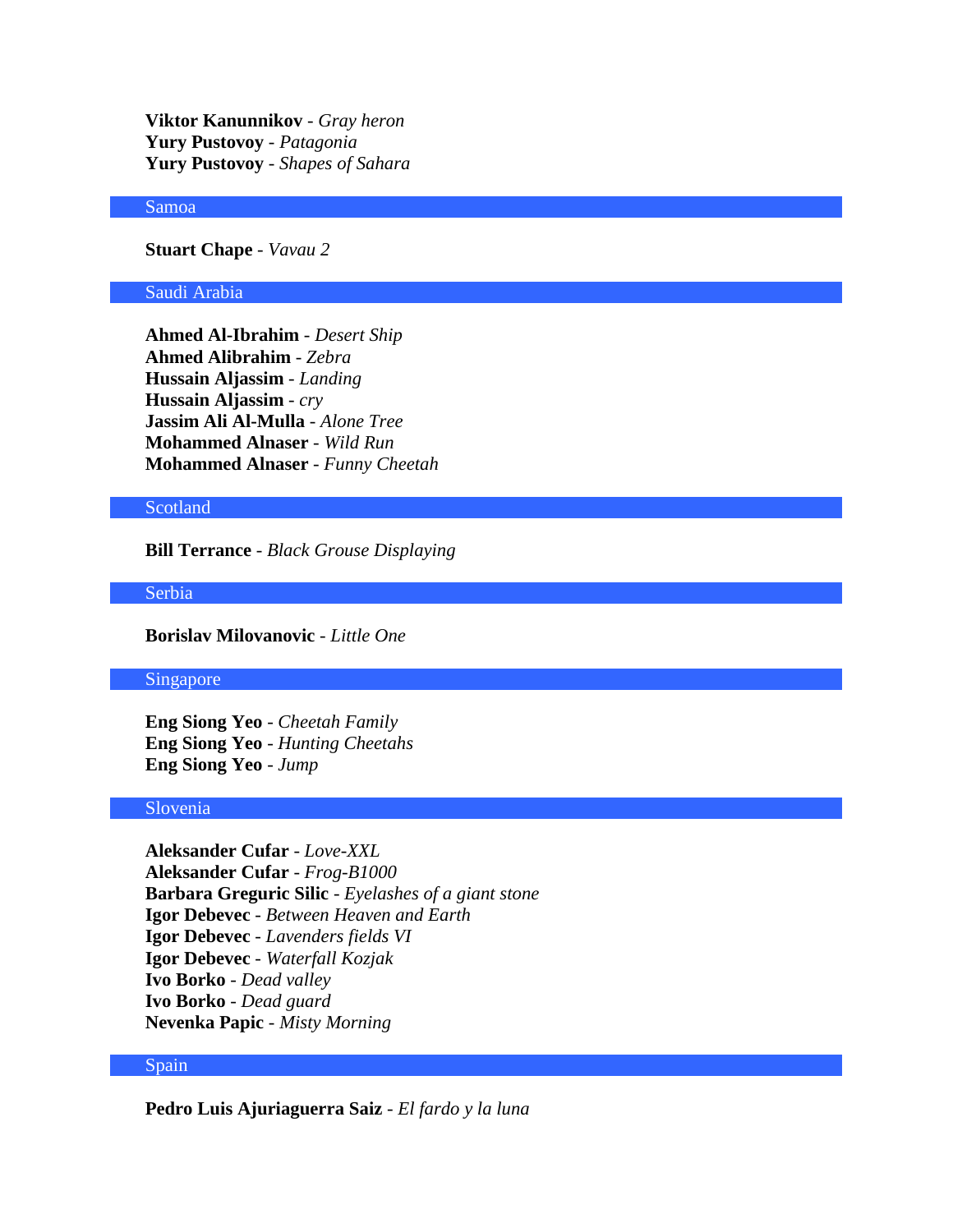# **Pedro Luis Ajuriaguerra Saiz** - *Castildeterra*

#### Taiwan

**Feng-Lin Chen** - *Affectionate 7* **Meiling Liu** - *Flowers and young birds 03* **Meiling Liu** - *Mantis predator 05*

#### **Turkey**

**Ayhan Senbayrak** - *Traces of life* **Cetin Alkilic** - *Rank mountains* **Gunhan Hatipoglu** - *landing* **Gunhan Hatipoglu** - *last drop*

#### Ukraine

**Yuriy Zilinskyy** - *Autumn farewell* **Yuriy Zilinskyy** - *Triple watch*

United Arab Emirates

**Ali Alshaikh** - *Squirrel* **Hamad Alkaabi** - *sleepy mam* **Hamad Alkaabi** - *try to hunt* **Hamad Alkaabi** - *angry husband* **Nader Al Jneibi** - *sunrise* **Yousef Bin Shakar Alzaabi** - *green in red sands*

United Kingdom

**Bob Devine** - *goshawk 1*

#### USA

**Larry Cowles** - *Broadbill Male Feeding in the Desert* **Mohammad A KH Murad** - *Double Heads*

# Vietnam

**Duy Tuong Nguyen** - *Shaping* **Huy Lu Huynh Thanh** - *Moss Pillow* **Huy Lu Huynh Thanh** - *Palm Field In Sunrise* **Van Danh Nguyen** - *MOUNTAIN GOAT*

1st International Salon of Photography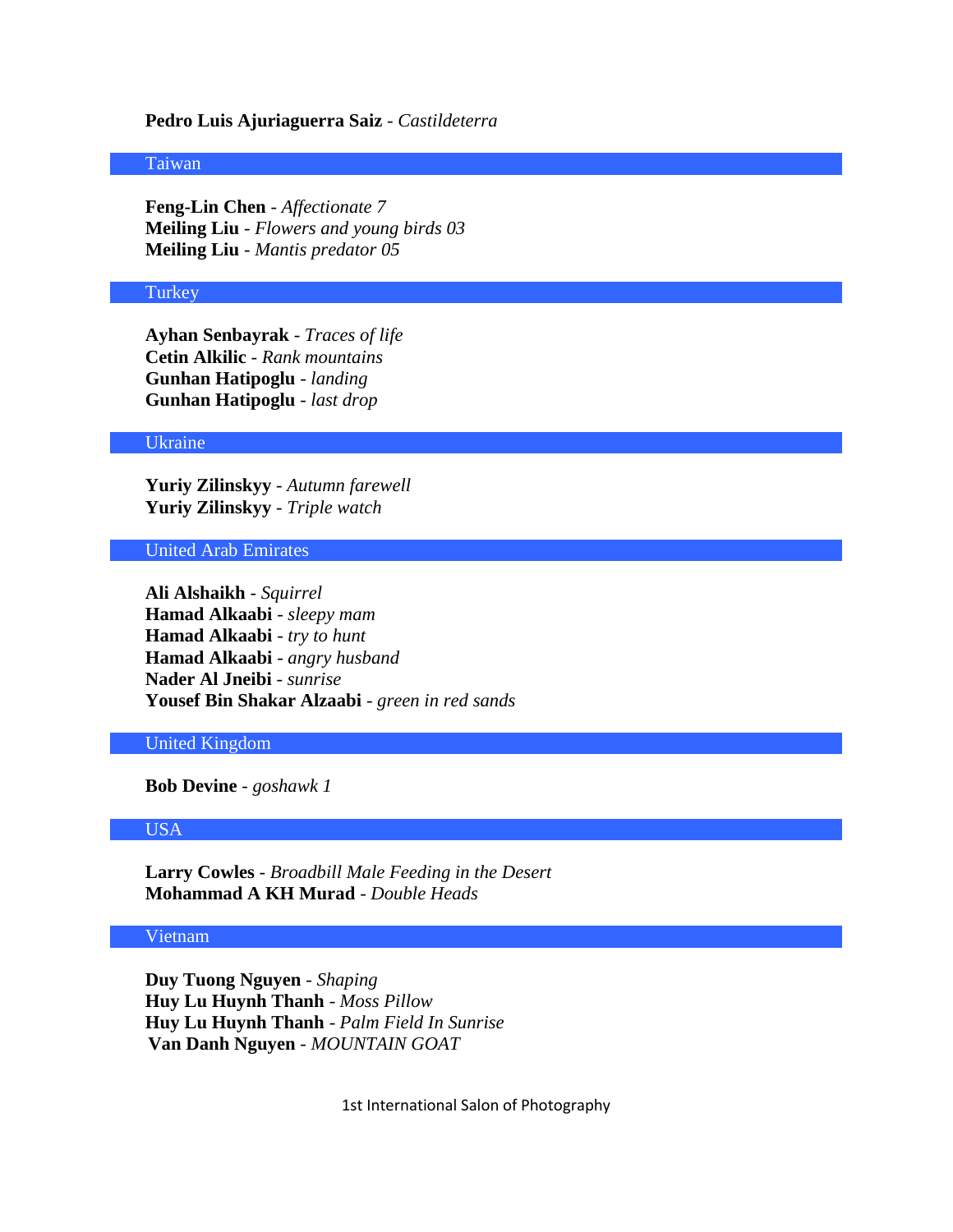# **DIGITAL PHOTO WORLD 2014**

#### **Awards** Theme **D) Photo Travel**

**FIAP Gold medal - Handi Laksono**, Indonesia, Journey Of The Wanderer **PSA Gold medal - Haitham AL Farsi**, Oman, water girl 2 **FSS Gold medal - Zhiguo Song**, China, Grassland pastoral **DPA Gold medal - Mukesh Srivastava**, India, Time To Go Home-2 **SALON Gold medal - Fadhel Almutaghawi**, Bahrain, India **FIAP Silver medal - Fa Mao Zhang**, China, With Brother **DPA Silver medal - Paparella Giorgio**, Italy, vietnam **SALON Silver medal - Jean Claude Bacle**, France, Cordee au Mont blanc **SALON Silver medal - Molnar Ferenc**, Hungary, At low tide **FIAP Bronze medal - Hassan Altaif**, Bahrain, Sheep **DPA Bronze medal - Riccardo Villa**, Italy, Petra1 **SALON Bronze medal - Sio Hong Fong**, Macao, Li River Boat Crossing **SALON Bronze medal - Kai Lon Tang**, Macao, Fishing in blue Morning **SALON Bronze medal - Yury Pustovoy**, Russia, Fisherman on Li River, China **FIAP HM - Aleksander Cufar**, Slovenia, Jamnik-W50 **FIAP HM - Chi Yip Yeung**, Macao, Sunset's afterglow **FIAP HM - Mamdooh Alsaleh**, Bahrain, Sadhu Smile **FIAP HM - Salim Albusaidi**, Oman, girl **FIAP HM - Sanghamitra Sarkar**, India, Returning home **FIAP HM - Sulaiman Al Hammadi**, United Arab Emirates, Sons of the desert **PSA HM - Duy Tuong Nguyen**, Vietnam, Starting season 12 **PSA HM - Fatimah Ibraheem**, Saudi Arabia, Elder sister **PSA HM - Zee Kek Heng**, Singapore, Making tea **FSS HM - Eng Siong Yeo**, Singapore, Prayers **FSS HM - Mohammed Al Sulaili**, Saudi Arabia, School **DPA HM - Gary Potts**, USA, Mass Ascension **DPA HM - Larry Cowles**, USA, Palouse Crop Duster **DPA HM - Marco Garabello**, Italy, Salto **SALON HM - Habib Alzadjali**, Oman, Family in Train **SALON HM - Hamad Alkaabi**, United Arab Emirates, mirori **SALON HM - Kheng Yong Teoh**, Malaysia, Bull Racing **SALON HM - Tan Nguyen Minh**, Vietnam, Follow mom **SALON HM - Tibor Kercz**, Hungary, drinks **SALON HM - Yi Wan**, China, Sunset scenery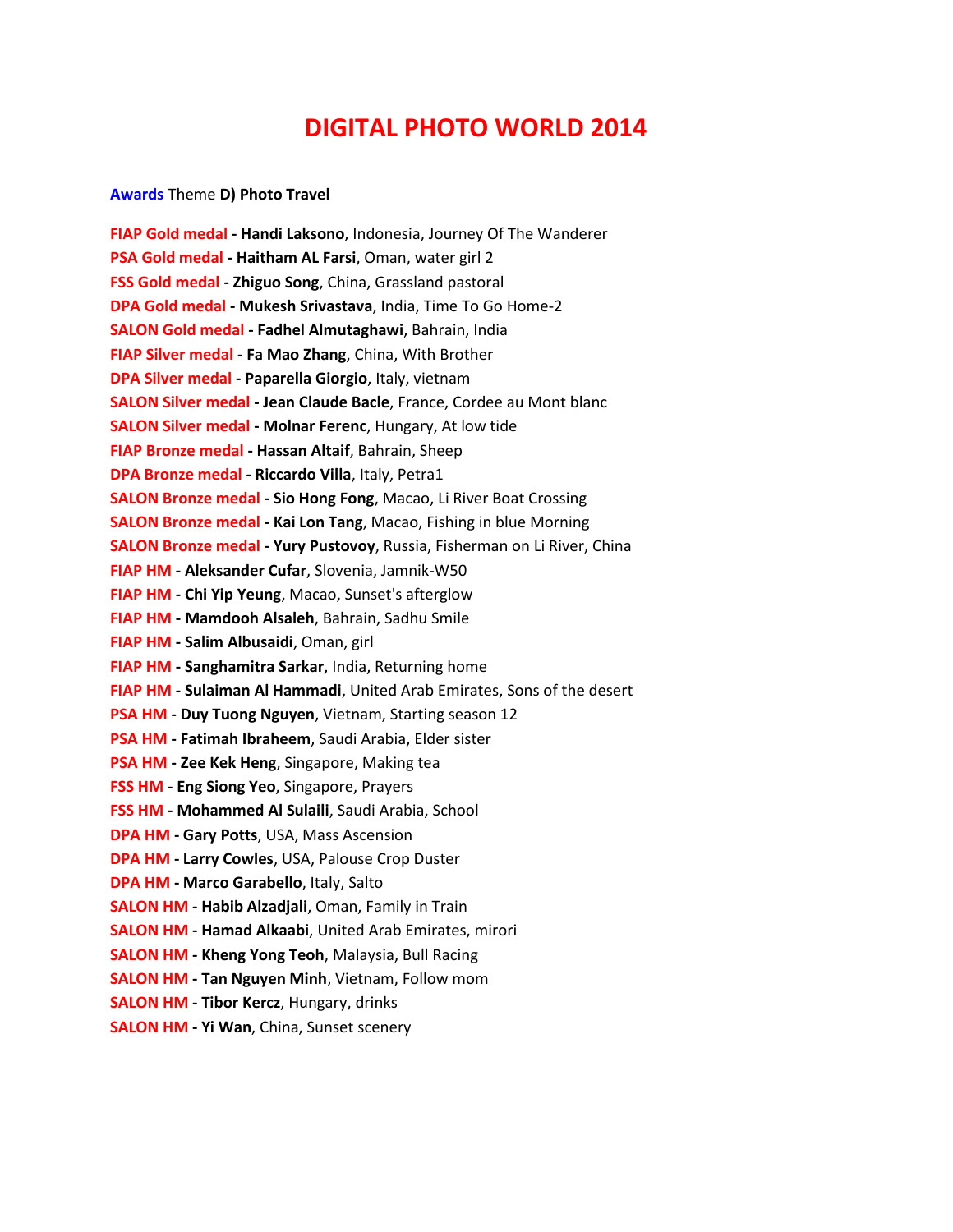1st International Salon of Photography **DIGITAL PHOTO WORLD 2014**

#### **Accepted** Theme **D) Photo Travel**

# Australia

**Alex Hunter** - *Its All In The Timing* **Frank Kolver** - *Sanctuary in any storm* **Frank Kolver** - *Two wheel truck* **Gordon Dean** - *GOLD COAST SURFER* **Joseph Tam** - *Sunrise at Great Wall* **Joseph Tam** - *Firecracker Dragon* **Joseph Tam** - *Casting the Net* **Mandy Notley** - *Homeless*

# Austria

**Alois Bernkopf Dr.** - *Pilgrimage\_2* **Alois Bernkopf Dr.** - *Indian village-school* **Johann Schrittwieser** - *transport of animals* **Johann Schrittwieser** - *Hamma Girl* **Theo Streitfelder** - *Zebras-2*

#### Bahrain

**Ahmed Hameed** - *Spear Of The Masai* **Aqeel Albash** - *Saleswoman 1* **Fadhel Almutaghawi** - *India* **Fadhel Almutaghawi** - *Face of holi* **Fadhel Almutaghawi** - *Pottery Maker* **Fadhel Almutaghawi** - *Quran study* **Hanan Hassan Al-Khalifa** - *BICYCLE ON MAN* **Hanan Hassan Al-Khalifa** - *TAMPLE IN EGYPT* **Hanan Hassan Al-Khalifa** - *SPHINX* **Hassan Altaif** - *Sheep* **Hassan Altaif** - *Vegetable seller* **Hassan Altaif** - *Baghdad* **Hassan Altaif** - *Karbala fishmonger* **Isa Abdulwahab** - *in kingdom of god* **Isa Abdulwahab** - *stability* **Isa Abdulwahab** - *thes is my home* **Mamdooh Alsaleh** - *Lion Look* **Mamdooh Alsaleh** - *Sadhu Smile* **Mamdooh Alsaleh** - *Highland*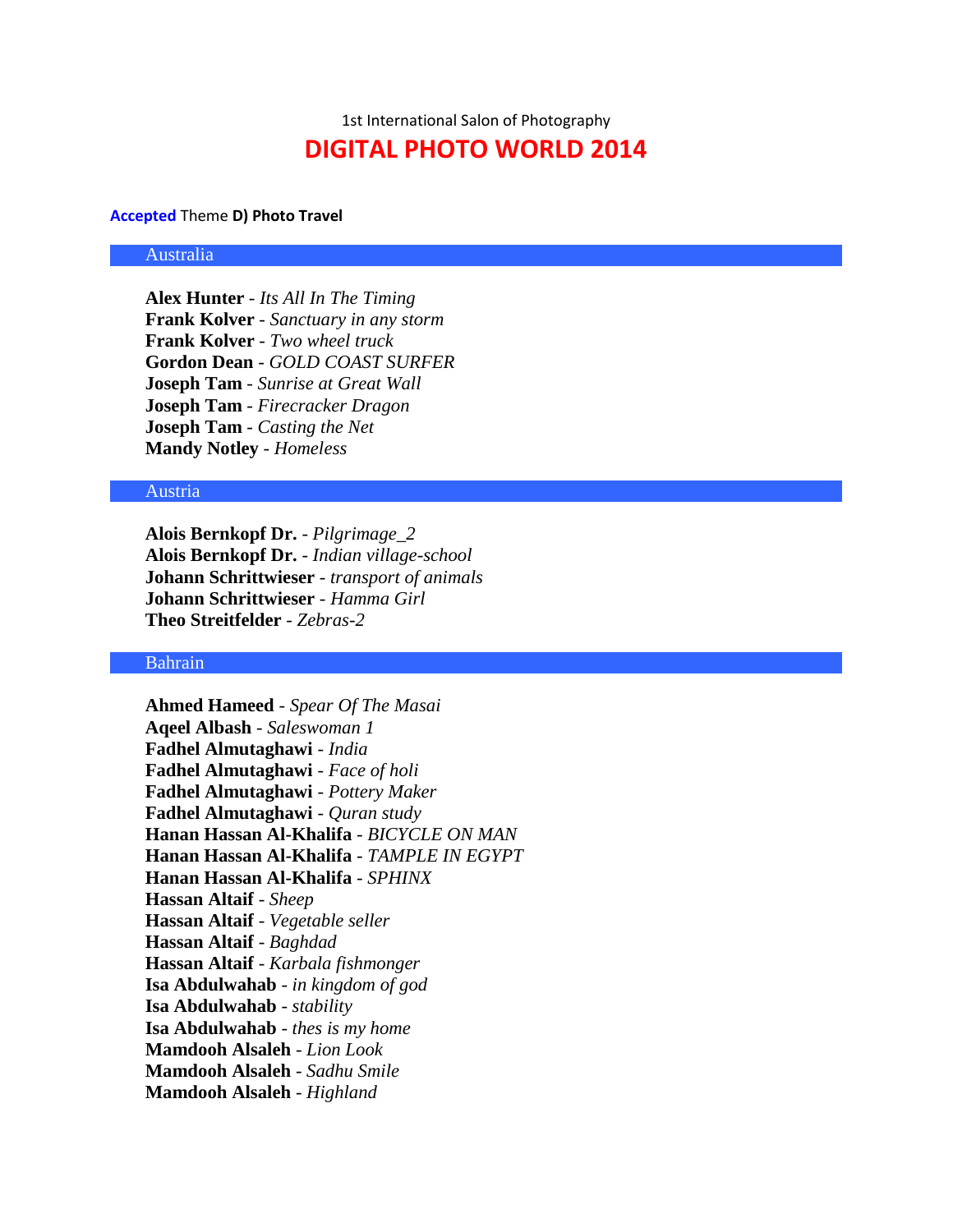**Mirza Shehabi** - *stare* **Saeed Dhahi** - *Noor Optical* **Saeed Dhahi** - *Future Study* **Saeed Dhahi** - *It's my kitchen* **Saeed Dhahi** - *We live together*

#### Belgium

# **Herbillon Christian** - *dry season*

# Canada

**Phillip Kwan** - *Aurora Over Teepee*

# China

**Fa Mao Zhang** - *Go Home* **Fa Mao Zhang** - *Ta-liang Kid* **Fa Mao Zhang** - *Ta-liang Women* **Fa Mao Zhang** - *With Brother* **Rong Xu** - *Pavilion* **Yi Wan** - *Diaoyang race* **Yi Wan** - *Sunset scenery* **Zhiguo Song** - *mountain rhyme2* **Zhiguo Song** - *Snow lovers* **Zhiguo Song** - *Grassland pastoral*

# **Croatia**

# **Petar Sabol** - *Louvre*

# Czech Republic

**Josef Bosak** - *Human humility* **Josef Bosak** - *Poverty* **Josef Bosak** - *Life in Karabagh* **Mojmir Klimek** - *farmer gruzie*

# Finland

**Osmo Kyttala** - *Eiffel Tower Ligths*

#### France

**Jean Claude Bacle** - *Cordee au Mont blanc*

**Germany**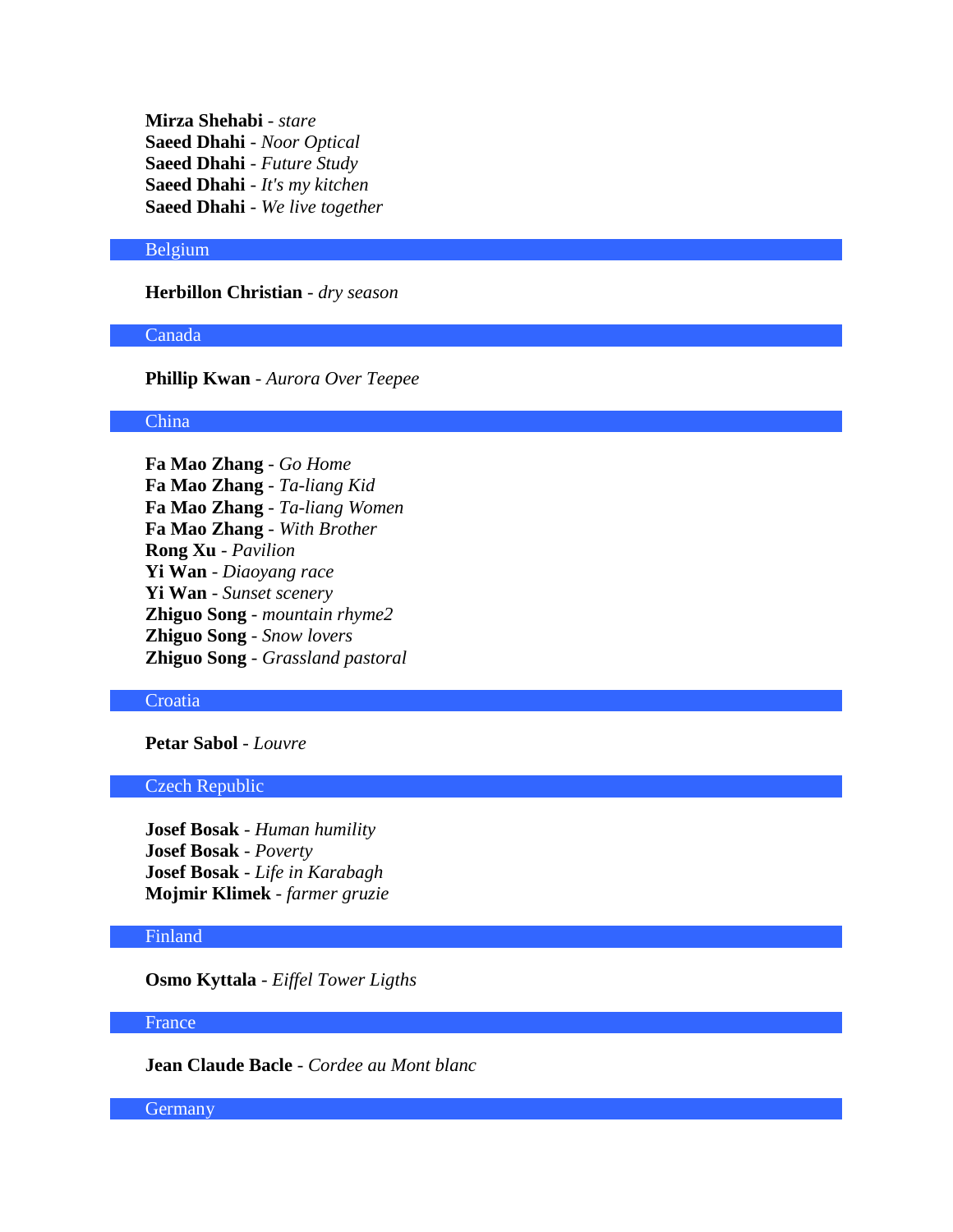**Frank Hausdoerfer** - *Spotlight* **Klaus Strehlke** - *Tiger - Turtle - 7695* **Manfred Kluger** - *meditative-1* **Manfred Kluger** - *on sightseeing tour-2* **Peter Collenbusch** - *Lighthouse* **Peter Collenbusch** - *The Roof* **Roland Hank** - *My Love Bhutan* **Roland Hank** - *Cleaning Service Bhaktapur* **Roland Hank** - *It's cold* **Thomas Detzner** - *Streetlife 2* **Thomas Detzner** - *Queen Mary 2* **Volker Meinberg** - *Sibirian Islands 5* **Volker Meinberg** - *Arctic Ocean 01*

#### **Greece**

**Costas Symiakakis** - *working in the field* **Efstratios Tsoulellis** - *Spindle* **Eva Lambropoulou** - *A TRADITIONAL GREEK FISHNG BOAT2* **Eva Lambropoulou** - *BOURTZI OF METHONI CASTLE, GREECE* **Eva Lambropoulou** - *VATHEIA, GREECE 1*

# Hungary

**Adam Szathmary-Kiraly** - *Girl in Window* **Ibolya Stipsits** - *Night hunting Bushman land* **Ibolya Stipsits** - *Somewhere in Africa* **Jozsef Szabo** - *The little buso* **Molnar Ferenc** - *At low tide* **Tibor Kercz** - *drinks*

#### India

**Mukesh Srivastava** - *Symphony of Dance and Music* **Mukesh Srivastava** - *Time To Go Home-2* **Mukesh Srivastava** - *Captivating Beauty of Taj* **Mukesh Srivastava** - *Life At Khuri Sand Dunes* **Sandip Sarkar** - *Idolmakers of Kumartuli* **Sanghamitra Sarkar** - *Returning home* **Sanghamitra Sarkar** - *Weaving dream together* **Sanghamitra Sarkar** - *I wish I have also one* **Subrata Bysack** - *LIVING TOGETHER* **Subrata Bysack** - *MORNING SAGA* **Subrata Bysack** - *ROADSIDE WARMTH FOR LITTLE ONE* **Subrata Bysack** - *BALANCING ACT* **Tamma Srinivasa Reddy** - *NO SHY 02*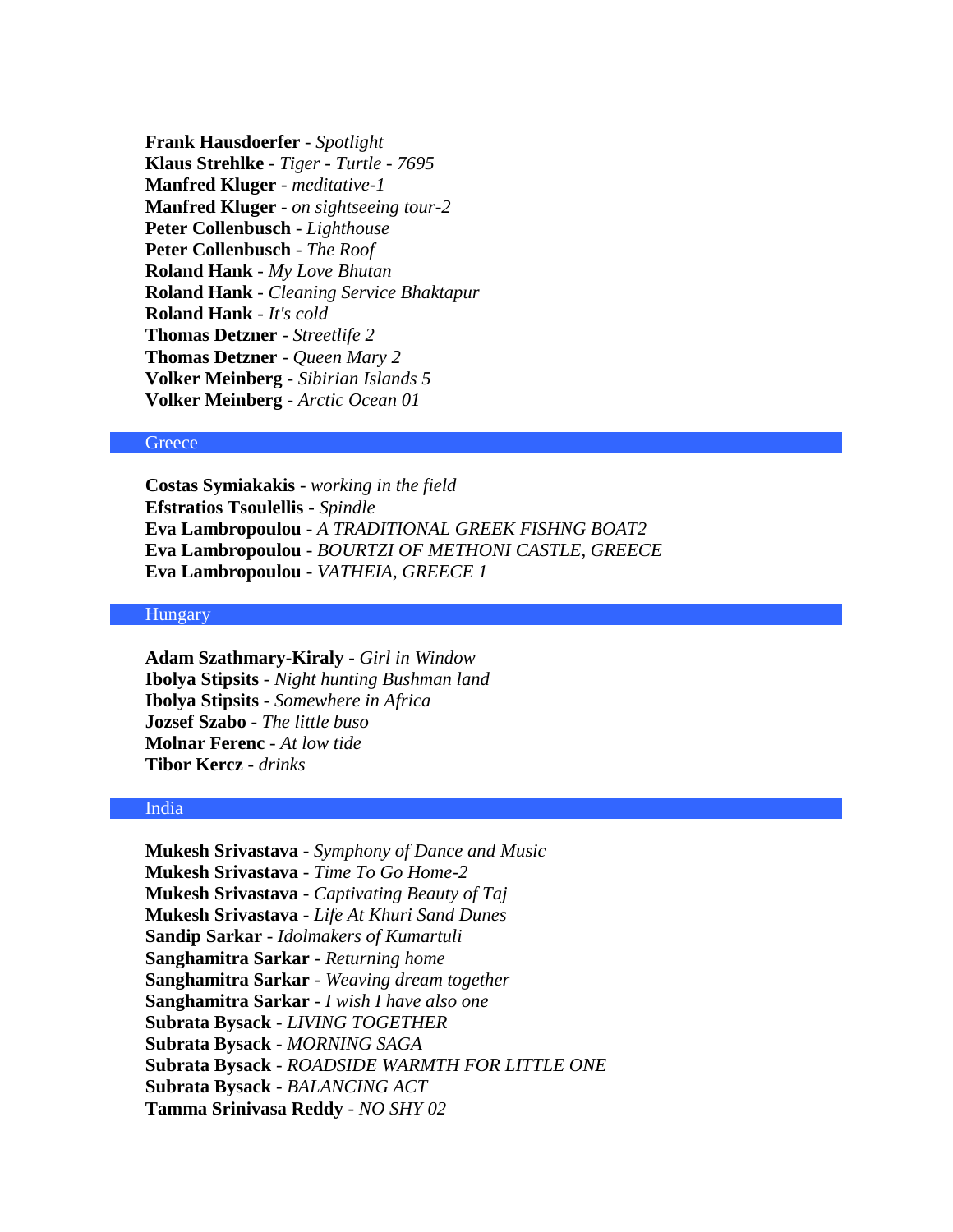#### Indonesia

**David Somali-Chow** - *Fisherman by Golden Bridge1* **David Somali-Chow** - *I want milk* **Handi Laksono** - *The Sadhus* **Handi Laksono** - *Dragging Net* **Handi Laksono** - *Going Home* **Handi Laksono** - *Journey Of The Wanderer* **Joko Nuswantoro** - *Fisherman* **Slamet Adijuwono** - *three fisherman* **Slamet Adijuwono** - *sunrise hunter five* **Slamet Adijuwono** - *two fishermans*

#### Iran

**Amir Hossein Kamali** - *Khaju Bridge* **Amir Hossein Kamali** - *Salesman* **Amir Hossein Kamali** - *Gaiety* **Ebrahim Alipoor** - *harvesting* **Ebrahim Alipoor** - *burden* **Ebrahim Alipoor** - *Courageous*

#### Iraq

**Abdullah Dhiaa Aldeen** - *life iranian* **Abdullah Dhiaa Aldeen** - *shoper* **Mohammed Sawaf** - *lucknow*

# Ireland

**Brian Hopper** - *Salterstown Sunset* **Brian Hopper** - *Dunluce Castle*

# Italy

**Angiolo Manetti** - *The desert* **Antonio Coppola** - *THE BARBER SHOP* **Francesco Armillotta** - *Angel* **Luigi Esposito** - *LA MORGIA STARTRAILS* **Luigi Esposito** - *LAGO STELLATO* **Marco Garabello** - *Salto* **Marco Garabello** - *Attack* **Marco Garabello** - *Gaudi Forest* **Marco Garabello** - *Jump* **Massimo Daddi** - *IN A CHINESE TEMPLE 7* **Massimo Daddi** - *IN A CHINESE TEMPLE 5*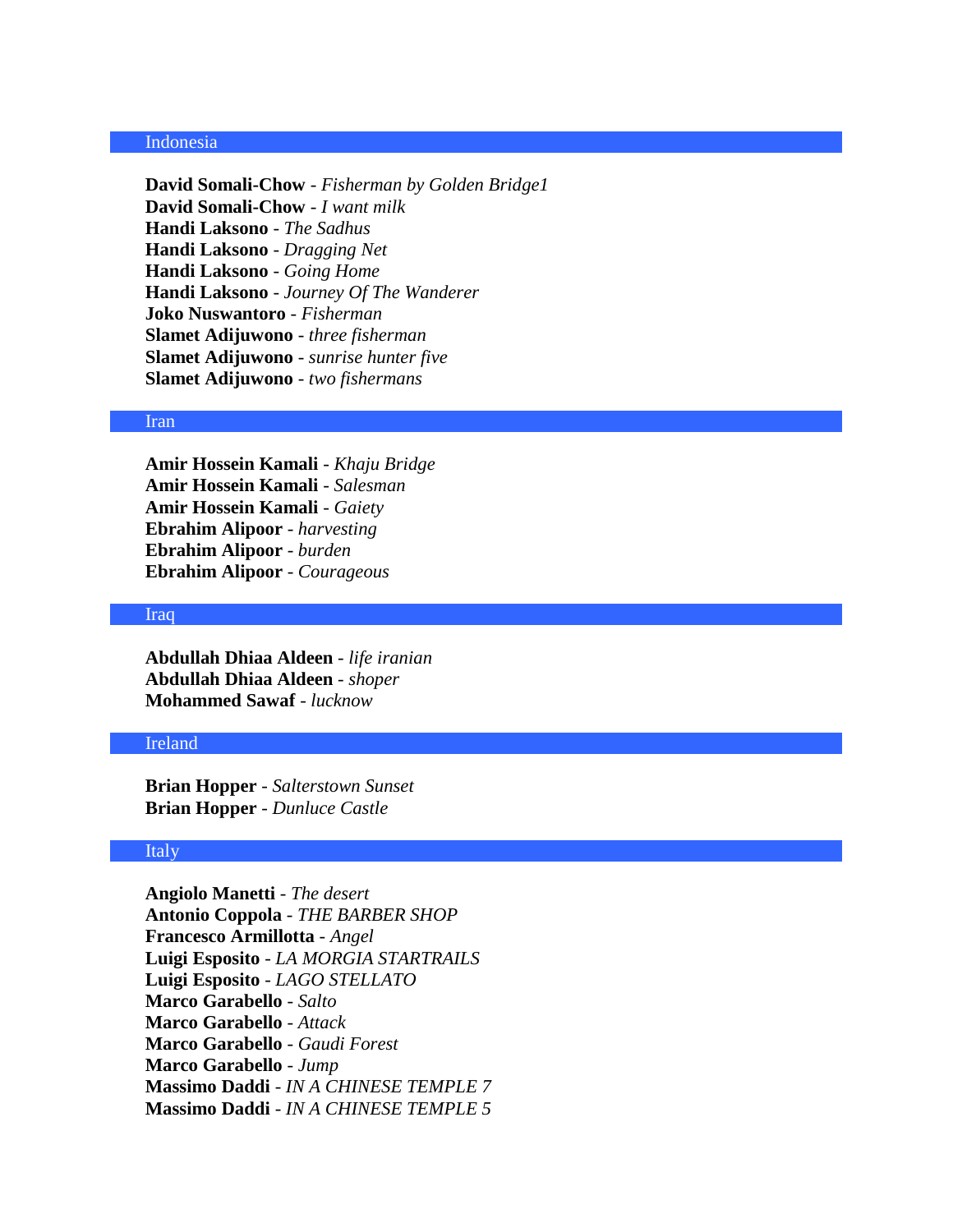**Massimo Daddi** - *IN A CHINESE TEMPLE 6* **Paparella Giorgio** - *vietnam* **Riccardo Busi** - *Scorpions* **Riccardo Busi** - *Chinese Market* **Riccardo Villa** - *Casaforte of Acaja* **Riccardo Villa** - *Island* **Riccardo Villa** - *Petra1*

# Kuwait

**Abdulrahman Alterkait** - *woman in the palace* **Abdulrahman Alterkait** - *Misery and suffering* **Abdulrahman Alterkait** - *Sisters* **Ayman Rashed** - *Travil in Kenya* **Ayman Rashed** - *grand canyon visiter.jpg* **Ayman Rashed** - *shammad* **Mohammad Boqrais** - *Fisherman* **Mohammad Boqrais** - *Working* **Mohammed Yousef** - *Back from School* **Yousef Ali Almuhanna** - *temple man*

#### Luxembourg

# **Harry Daemen** - *Geiss*

### Macao

**Chan Seng Tang** - *Firework 8* **Chi Yip Yeung** - *Fisherman lighting* **Chi Yip Yeung** - *Sunset's afterglow* **Chi Yip Yeung** - *Tranquil's Dongjiang* **Chi Yip Yeung** - *Firework* **Ka Wun Ho** - *Winter Sunshine* **Kai Lon Tang** - *Fisherman and Dog* **Kai Lon Tang** - *Working in Morning* **Kai Lon Tang** - *Fishing in blue Morning* **Kai Lon Tang** - *Silent River* **Sio Hong Fong** - *Li River Boat Crossing* **Sio Hong Fong** - *Fisherman Cast Net*

# Malaysia

**Billion Lim** - *FIVE* **Billion Lim** - *LANTERNS* **Billion Lim** - *PRAY* **Eng Gee Chan** - *fishing* **Kheng Yong Teoh** - *Fishing*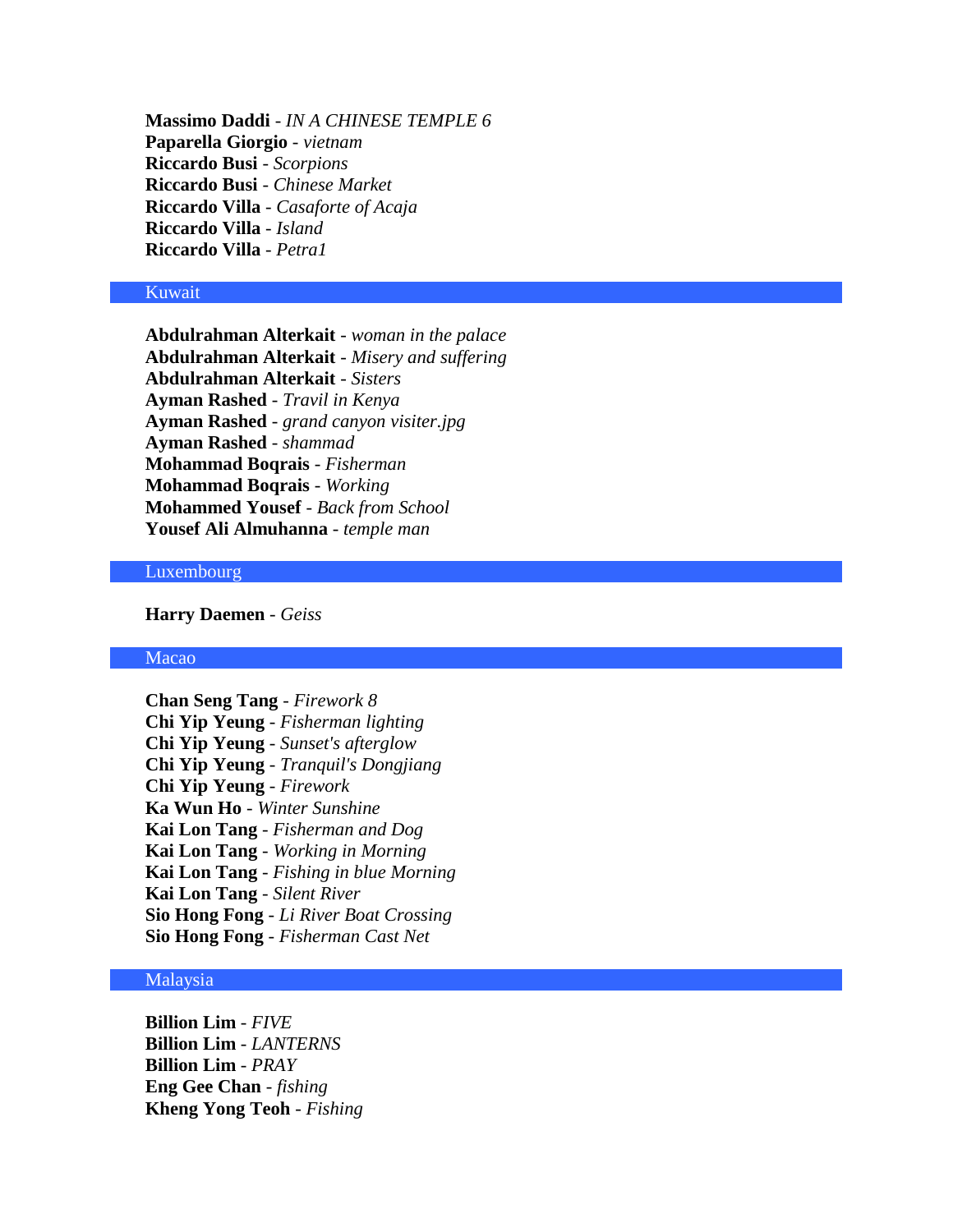**Kheng Yong Teoh** - *Maze* **Kheng Yong Teoh** - *Bull Racing* **Kok Keong Na** - *CHARCOAL MAN 02* **Kok Keong Na** - *CHARCOAL MAN 03* **Sung Wee Ho** - *Hardworking fisherman* **Theam Meng Sea** - *Kashgar Livestock Bazaar 1*

# **Netherlands**

**Daniel Lybaert** - *Mallorcastory*

#### **Norway**

**Atle Sveen** - *Pripyat school floor* **Trond M. Skaret** - *Easter Procession Sevilla* **Trond M. Skaret** - *Kinderdijk*

# Oman

**Abdulrahman Al Adawi** - *escape* **Abdulrahman Al Adawi** - *hinna* **Abdulrahman Al Adawi** - *shurfa* **Abdulrahman Al Adawi** - *camels* **Habib Alzadjali** - *Omani Man 7* **Habib Alzadjali** - *Family in Train* **Habib Alzadjali** - *Indian Woman 5* **Haitham AL Farsi** - *water girl 2* **Haitham AL Farsi** - *old marma* **Haitham Alshanfari** - *Insightful look* **Haitham Alshanfari** - *House stained* **Hamed AlGhanboosi** - *StoryLife* **Hamed AlGhanboosi** - *Zahra2-a* **Majid Alamri** - *Badiha child3* **Majid Alamri** - *Fisher7* **Majid Alamri** - *i love oman* **Mohd Alhadi** - *Looks 8* **Mohd Alhadi** - *india 5* **Mohd Alhadi** - *Looks 3* **Mohd Alhadi** - *Looks 6* **Salim Albusaidi** - *sadhu 2* **Salim Albusaidi** - *girl* **Zahra Almehdi** - *brats* **Zahra Almehdi** - *waiting for hope* **Zahra Almehdi** - *light of destiny*

Portugal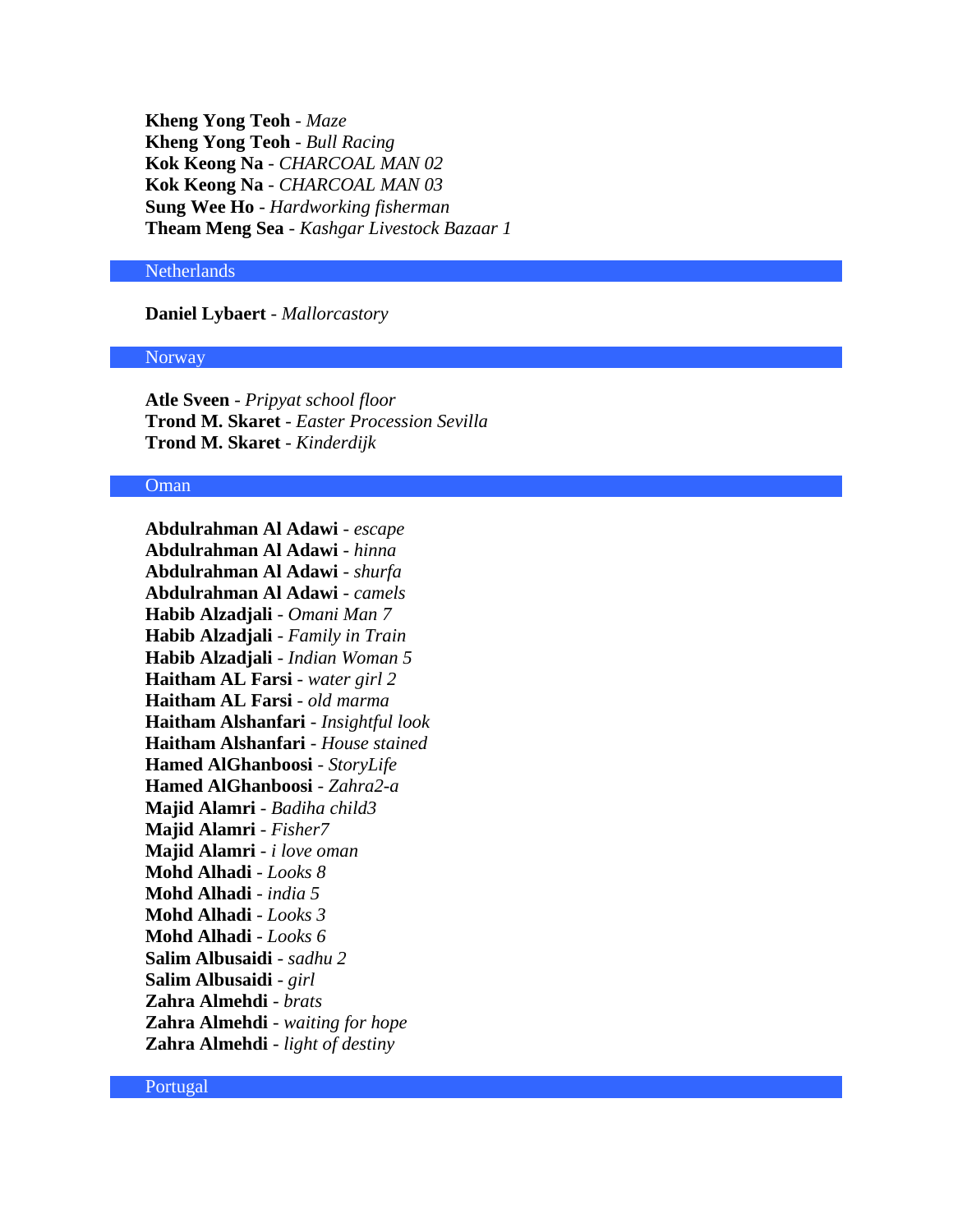# **Joao Taborda** - *Pilmigraje*

#### Romania

**Lajos Nagy** - *Nightskate*

#### Russia

**Denis Morgunov** - *Roundelay* **Yury Pustovoy** - *Fisherman on Li River, China* **Yury Pustovoy** - *Sunrise over Bagan, Myanmar*

#### Samoa

**Stuart Chape** - *Sydney harbour aerial 2* **Stuart Chape** - *Venice 7*

# Saudi Arabia

**Ahmed Al-Ibrahim** - *Crisis* **Ahmed Alibrahim** - *Vegetable seller* **Ahmed Alibrahim** - *Pilgrims* **Ahmed Alibrahim** - *Love* **Fatimah Ibraheem** - *Elder sister* **Fatimah Ibraheem** - *Friends chatt* **Fatimah Ibraheem** - *tawaf* **Firas Abussaud** - *InFrame* **Firas Abussaud** - *Yes Deer* **Firas Abussaud** - *Dubai* **Jassim Ali Al-Mulla** - *We are Going* **Jassim Ali Al-Mulla** - *Lets Go* **Mohammed Al Sulaili** - *Patron of Camels* **Mohammed Al Sulaili** - *School* **Mohammed Alnaser** - *Colorful Family* **Mohammed Alnaser** - *Gossip* **Naseem Alabduljabar** - *submission* **Naseem Alabduljabar** - *handi graft 19* **osama alsulami** - *Street life Jodhpur*

# Scotland

**Bill Terrance** - *Cooking Breakfast*

## Serbia

**Borislav Milovanovic** - *Cerovo 08* **Rasa Milojevic** - *Long ago as a child, i found my way\_2392wb*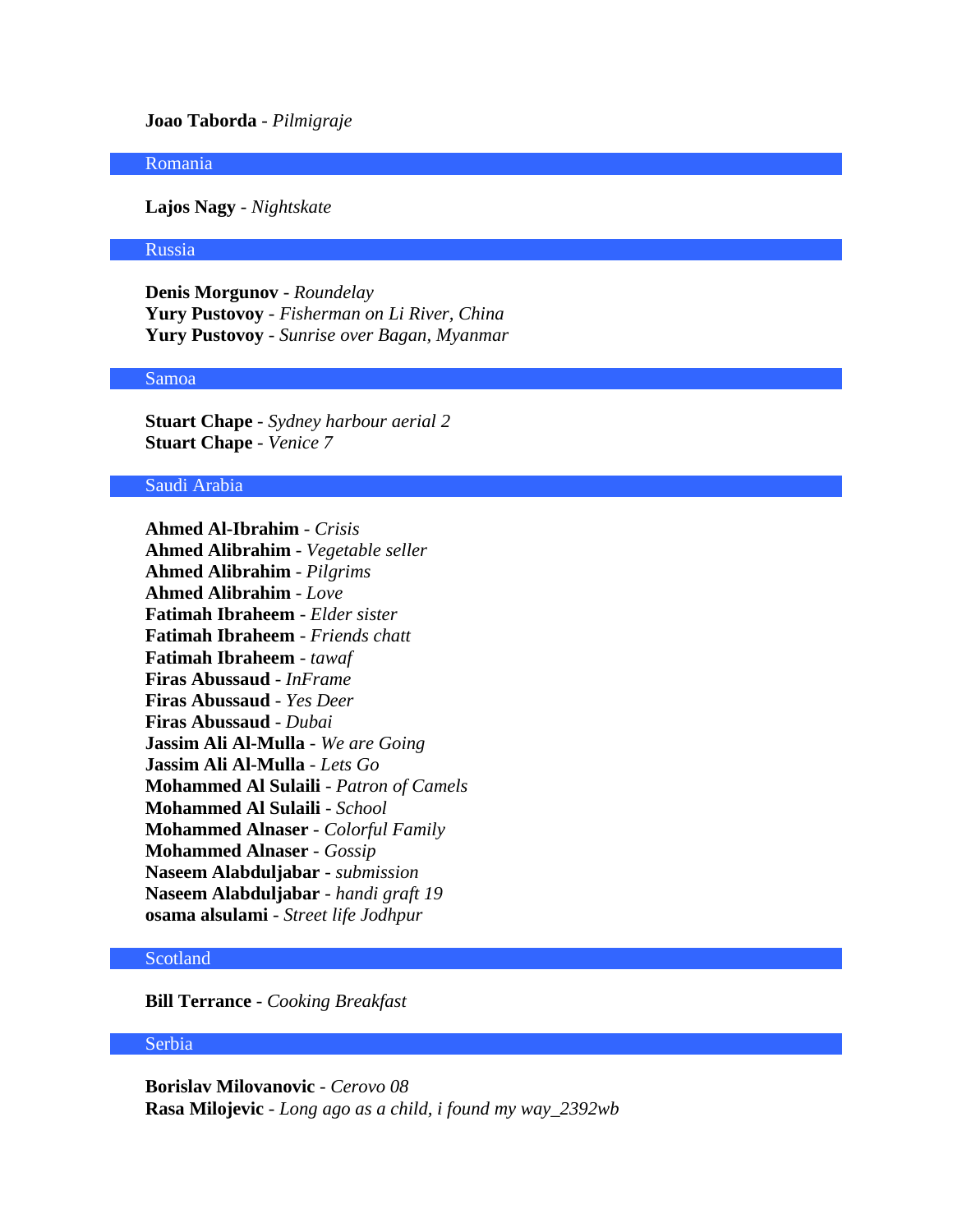#### **Rasa Milojevic** - *Merak in Sarajevo 7321wb*

#### Singapore

**David Candlish** - *West Side* **David Candlish** - *Inle Lake Fisherman* **David Poey-Cher Tay** - *Valley of hope* **David Poey-Cher Tay** - *Flower vendor* **Eng Siong Yeo** - *Prayers* **Lim Teck Boon** - *Fisherman Setout* **Zee Kek Heng** - *Making tea* **Zee Kek Heng** - *Collecting salts* **Zee Kek Heng** - *Fun diving*

# Slovakia

**Pavol Borecky** - *Dresden 2012* **Pavol Cepcek** - *Meditation in the clouds*

#### Slovenia

**Aleksander Cufar** - *Jamnik-W50* **Biserka Sijaric** - *Misty morning* **Igor Debevec** - *Desert raiders* **Igor Debevec** - *Man with Bass* **Marko Mulej** - *by the fire* **Marko Mulej** - *model in a dessert* **Marko Mulej** - *morning with himba*

#### Spain

**Pedro Luis Ajuriaguerra Saiz** - *El clavadista y el Guggenheim* **Pedro Luis Ajuriaguerra Saiz** - *Travelers*

#### Sri Lanka

**Asela Senanayake** - *Pattern in the sky(UK)* **Wimal Amaratunge** - *Not Too Hot*

#### Switzerland

**Martin Zurmuehle** - *Midtown Manhattan*

# Taiwan

**Meiling Liu** - *tea garden sunset*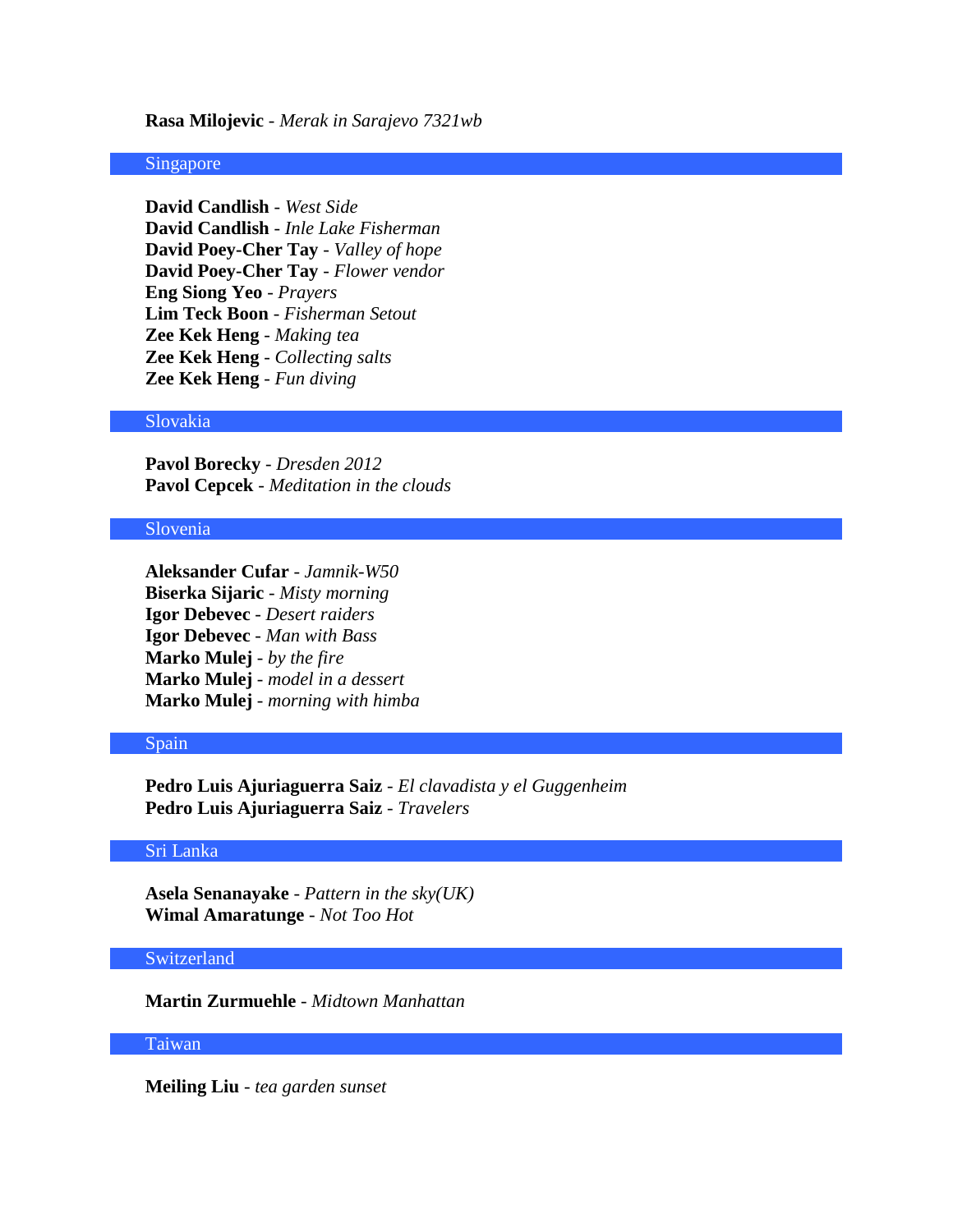# **Turkey**

**Ahmet Yenmez** - *xitang* **Ahmet Yenmez** - *AHMETYENMEZE1* **Ayhan Senbayrak** - *Starlings are collapsing* **Cetin Alkilic** - *Leather dresser* **Cetin Alkilic** - *Dades valley road* **Onur Palabiyik** - *the master of broom* **Onur Palabiyik** - *passengers 2* **Selnur Okudan** - *the biker*

#### Ukraine

**Anatoliy Volokh** - *family of pigs* **Oksana Odynets** - *Venice2* **Oksana Odynets** - *Venice1* **Oksana Odynets** - *Venice3* **Oksana Odynets** - *Venice4*

# United Arab Emirates

**Abbas Kapadia** - *PANGONG LAKE TOURIST LADAKH* **Ali Alshaikh** - *Stockholm* **Hamad Alkaabi** - *play* **Hamad Alkaabi** - *zayed mosque* **Hamad Alkaabi** - *mirori* **Mariam Al Ghafli** - *440* **Moza Al Falasi** - *Generations* **Moza Al Falasi** - *In Between* **Salma Ali AlSuwaidi** - *Old Dubai* **Salma Ali AlSuwaidi** - *Dubai charming* **Sulaiman Al Hammadi** - *Sons of the desert* **Sulaiman Al Hammadi** - *little boy* **Sulaiman Al Hammadi** - *Farmer* **Walid Ahmad** - *The Castle* **Walid Ahmad** - *Istanbul* **Yousef Bin Shakar Alzaabi** - *man in red*

# United Kingdom

**Bob Devine** - *whos watching who* **Tracy Hughes** - *Melford Hall*

# USA

**Almoatasem Alismaili** - *reading holy quran* **Gary Potts** - *Mass Ascension*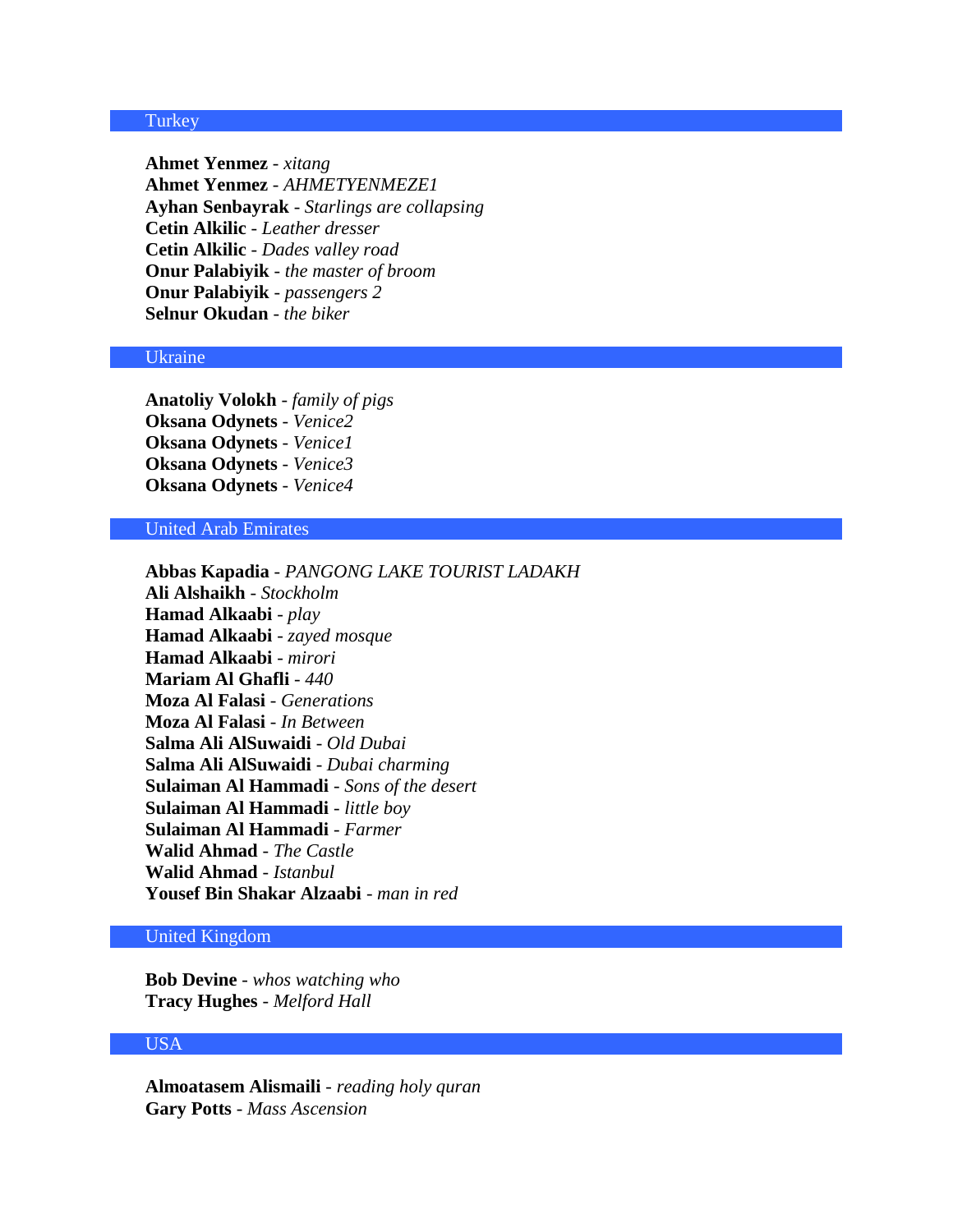**Gary Potts** - *Paris Daydream* **Gary Potts** - *Proud To Be British* **Larry Cowles** - *Valley View at Arches* **Larry Cowles** - *Palouse Crop Duster* **Linh Do** - *Upper antelope in Arizona* **Linh Do** - *Hard working in VN* **Vinh Mai** - *Into the Falls*

#### Vietnam

**Duy Tuong Nguyen** - *Starting season 12* **Huy Lu Huynh Thanh** - *Stranger* **Huy Lu Huynh Thanh** - *Fish Catching Net* **Huynh Vo Thi** - *A MOMENT OF THE RACE* **Huynh Vo Thi** - *HANDICRAFT* **Mai Thien Bui** - *TERRACES IN MU CANG CHAI 3* **Ngo Dung** - *drop flower festival in Hue, Viet Nam* **Nguyen Vu Phuoc** - *Butterfly net fishing* **Tan Nguyen Minh** - *Follow mom* **Tan Nguyen Minh** - *Red umbrela* **Van Danh Nguyen** - *THE WAY HOME 2* **Van Danh Nguyen** - *WAITING*

1st International Salon of Photography

# **DIGITAL PHOTO WORLD 2014**

#### **Awards** Theme **E) OPEN COLOR**

**FIAP Gold medal - Manfred Kluger**, Germany, golden light-4 **PSA Gold medal - Habib Alzadjali**, Oman, Village Girl 2 **FSS Gold medal - Duy Tuong Nguyen**, Vietnam, New day 2 **DPA Gold medal - David Laronde**, Canada, A Piercing Stare **SALON Gold medal - Larry Cowles**, USA, Becky Red Hair Black Hat **FIAP Silver medal - Werner Burgstaller**, Austria, swimmer **DPA Silver medal - Hussain Almomen**, Bahrain, Read the Koran **SALON Silver medal - Ibolya Stipsits**, Hungary, Spirit **SALON Silver medal - Pedro Luis Ajuriaguerra Saiz**, Spain, Mimetismo urbano **FIAP Bronze medal - Fatimah Ibraheem**, Saudi Arabia, Little student **DPA Bronze medal - Jing Zhu**, China, circles in the water **SALON Bronze medal - Saeed Dhahi**, Bahrain, I Read The Qoran **SALON Bronze medal - Joseph Tam**, Australia, Cock Fighting **SALON Bronze medal - Ayman Rashed**, Kuwait, looking for me **FIAP HM - Aleksander Cufar**, Slovenia, Morning-C22 **FIAP HM - Cetin Alkilic**, Turkey, Camel the caravan **FIAP HM - Chan Seng Tang**, Macao, Home Coming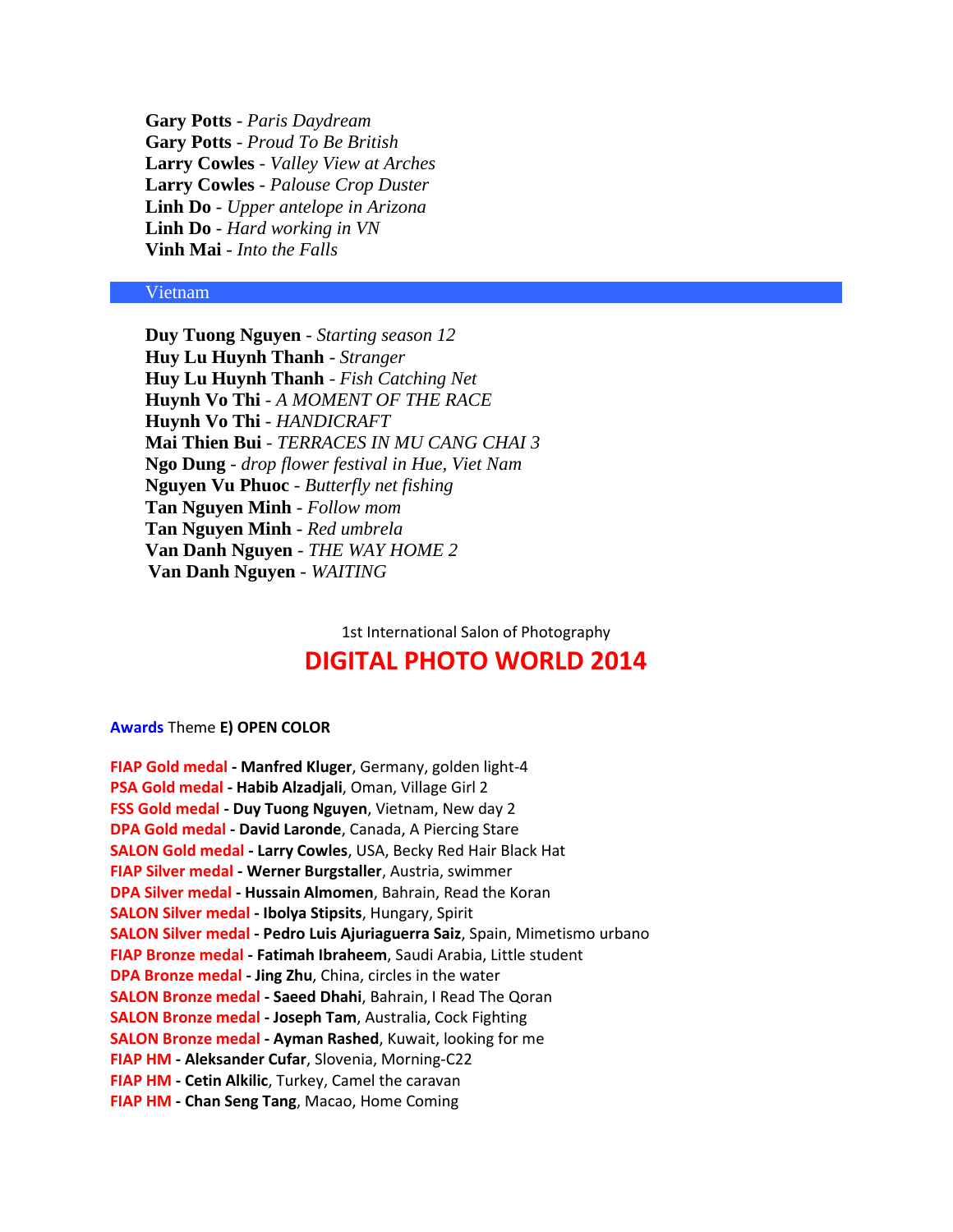**FIAP HM - Chau Kei Checky Lam**, Hong Kong, Who can catch **FIAP HM - Handi Laksono**, Indonesia, The Gong Maker **FIAP HM - Mohd Alhadi**, Oman, Cows Girl **PSA HM - Lung-Tsai Wang**, Taiwan, Snow Fighting **PSA HM - Martin Zurmuehle**, Switzerland, Land of the Fullmoon **PSA HM - Mohammed Yousef**, Kuwait, Lost in Colors **FSS HM - Dibyo Gahari**, Indonesia, Fishermen **FSS HM - Riccardo Busi**, Italy, Surf **DPA HM - Ahmed Alibrahim**, Saudi Arabia, Ibrahim shrine **DPA HM - Milan Malast**, Slovakia, Apokalypsa in the Tatras **DPA HM - Trond M. Skaret**, Norway, Spider on red box **SALON HM - Mai Thien Bui**, Vietnam, NEW DAY 3 **SALON HM - Shihua Cao**, China, GREEN GRAZING **SALON HM - Tanh Bui Van**, Vietnam, DUA VUI SONG NUOC **SALON HM - Van Danh Nguyen**, Vietnam, MORNING WORKS **SALON HM - Xing Fang Su**, Hong Kong, Way Home **SALON HM - Yury Pustovoy**, Russia, Sunset on Li River, China

1st International Salon of Photography

# **DIGITAL PHOTO WORLD 2014**

#### **Accepted** Theme **E) OPEN COLOR**

Argentina

**Raul Villalba** - *The child forest* **Raul Villalba** - *The duel* **Raul Villalba** - *The old reader* **Raul Villalba** - *Charlot and the poor boys*

# Australia

**Alex Hunter** - *David On The Track* **Alex Hunter** - *The Magic Moment* **David Miller** - *Loosing It* **David Miller** - *Alexa in Blue* **Gary Brennand** - *Matt in Wreck* **Joseph Tam** - *Cock Fighting* **Joseph Tam** - *Fishing* **Joseph Tam** - *Dashing Bull* **Joseph Tam** - *Down You Go* **Mandy Notley** - *BullDogging* **Mandy Notley** - *Old Lighthouse* **Mandy Notley** - *Mungo by Torchlight*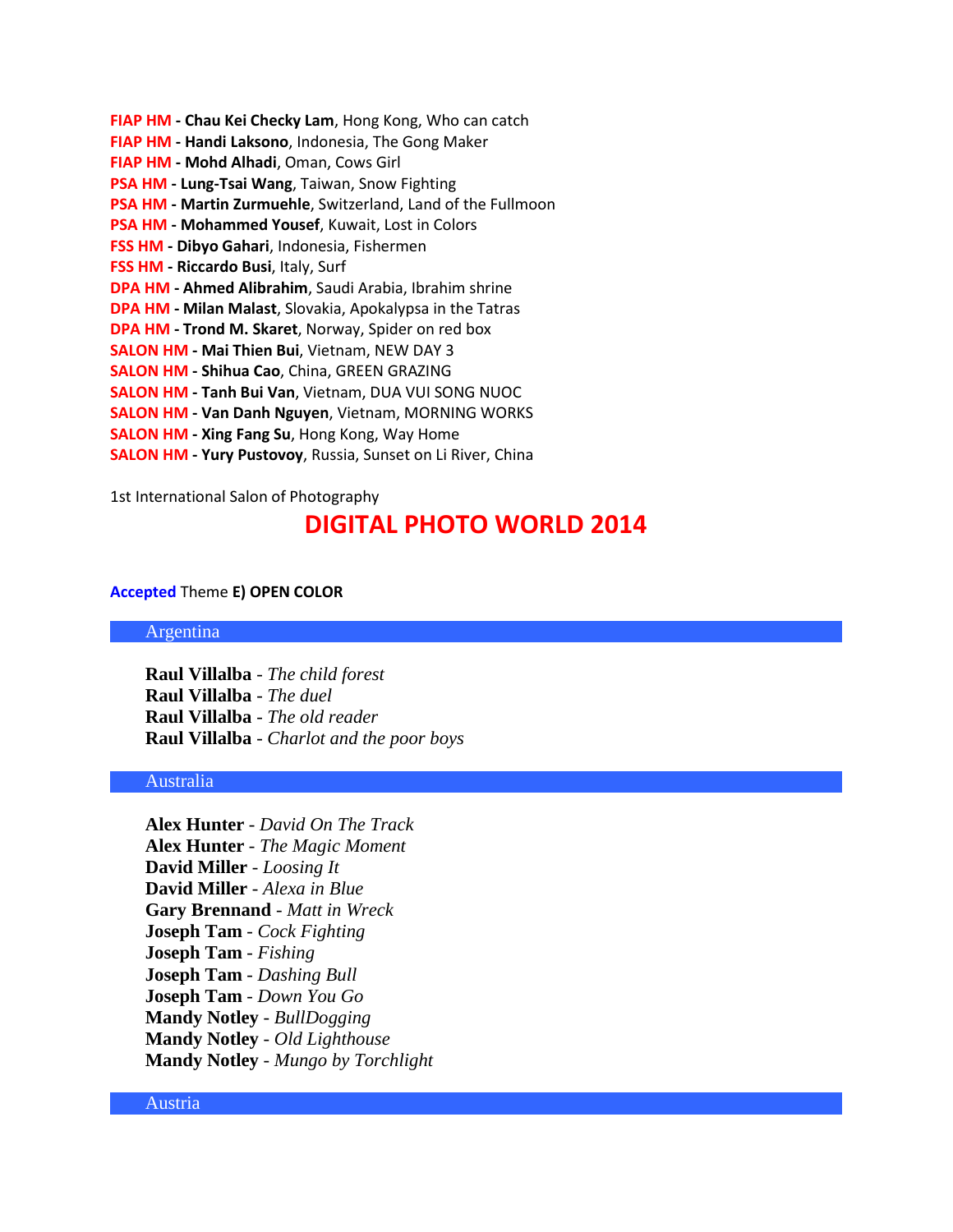**Alois Bernkopf Dr.** - *Julia\_7* **Alois Bernkopf Dr.** - *Amelie* **Johann Hoelblinger** - *Im Bad* **Johann Schrittwieser** - *3 trees* **Theo Streitfelder** - *Top* **Thomas Radislovich** - *better half* **Thomas Radislovich** - *gut behuetet* **Thomas Radislovich** - *Miss S* **Werner Burgstaller** - *barbie* **Werner Burgstaller** - *diaper transport* **Werner Burgstaller** - *swimmer*

# Bahrain

**Ahmed Hameed** - *Innocence* **Ahmed Hameed** - *Deep Thinking* **Ahmed Hameed** - *Grooming The Bride* **Fadhel Almutaghawi** - *suspicious eye* **Fadhel Almutaghawi** - *The little mother* **Hassan Altaif** - *Drum* **Hassan Altaif** - *Teardrop* **Hassan Altaif** - *Girl Sanabis* **Hassan Altaif** - *Have* **Hussain Almomen** - *Read the Koran* **Hussain Almomen** - *Working girl* **Hussain Almomen** - *Grandmother* **Mamdooh Alsaleh** - *Tom Sawyer* **Mirza Shehabi** - *Life* **Mirza Shehabi** - *Life in Iraq* **Mirza Shehabi** - *Indian man* **Saeed Dhahi** - *Playing Alone* **Saeed Dhahi** - *I am strong* **Saeed Dhahi** - *I Read The Qoran*

# Belgium

**Claude Simon** - *World War 1914 1918* **Claude Simon** - *Enfer de la guerre 1* **Herbillon Christian** - *le grand puits* **Herbillon Christian** - *toscane 3*

#### Canada

**David Laronde** - *A Piercing Stare* **David Laronde** - *Blue Shirt* **David Laronde** - *Turning Left*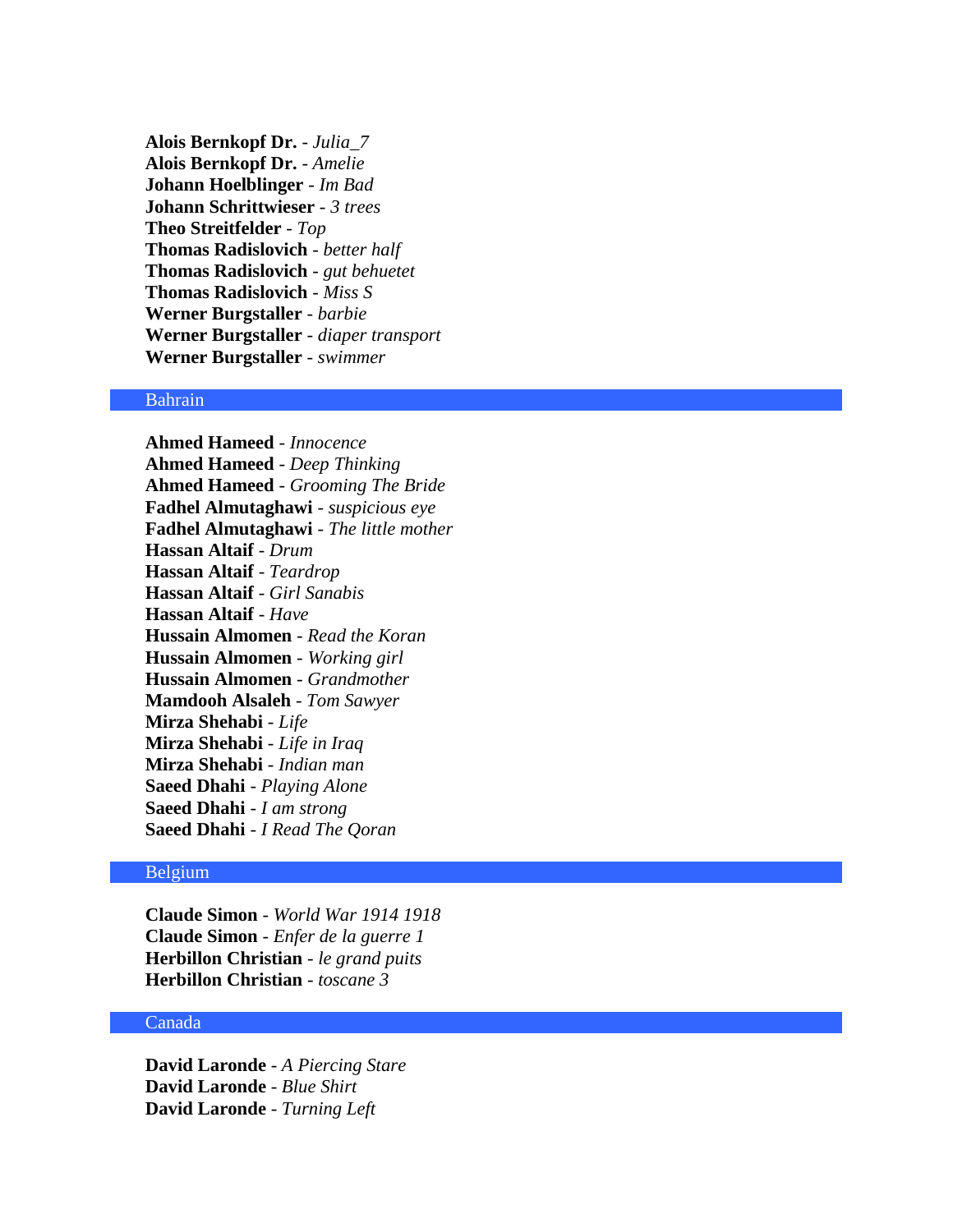**David Laronde** - *Cleaning Up* **Kam Chiu Tam** - *Horseshoe Bend* **Phillip Kwan** - *Sled Racer 71* **Yung Niem** - *Motocross 1818*

#### China

**Jia Min Lei** - *Harvest* **Jia Min Lei** - *Studying* **Jing Zhu** - *what is happening* **Jing Zhu** - *work together* **Jing Zhu** - *circles in the water* **Li Gu** - *DESERT GIRLS* **Li Gu** - *PASTORAL* **Li Gu** - *PICTURE IN PICTURE* **Lijuan Sun** - *EARLY WINTER* **Shihua Cao** - *GREEN GRAZING* **Shihua Cao** - *TREK* **Yanrong Li** - *Huarong* **Yanrong Li** - *Subtle fragrance floats* **Yi Wan** - *Sibling* **Yue Liu** - *Dance of the Earth* **Zhiguo Song** - *Countryside road* **Zhiguo Song** - *Go the distance*

### **Croatia**

**Petar Sabol** - *Together* **Zoran Makarovic** - *Winter drive*

#### Cyprus

**Panayiotis Kyriakou** - *Cabin among the stars*

Dominican Republic

**Sandra Garip** - *Dona Maria*

# Finland

**Sami Lommi** - *Countdown to Extinction*

#### France

**Daniel Cacheux** - *Chauffeur\_Color* **Daniel Cacheux** - *Surfng à Lacanau* **Guy B. Samoyault** - *Balloons 14*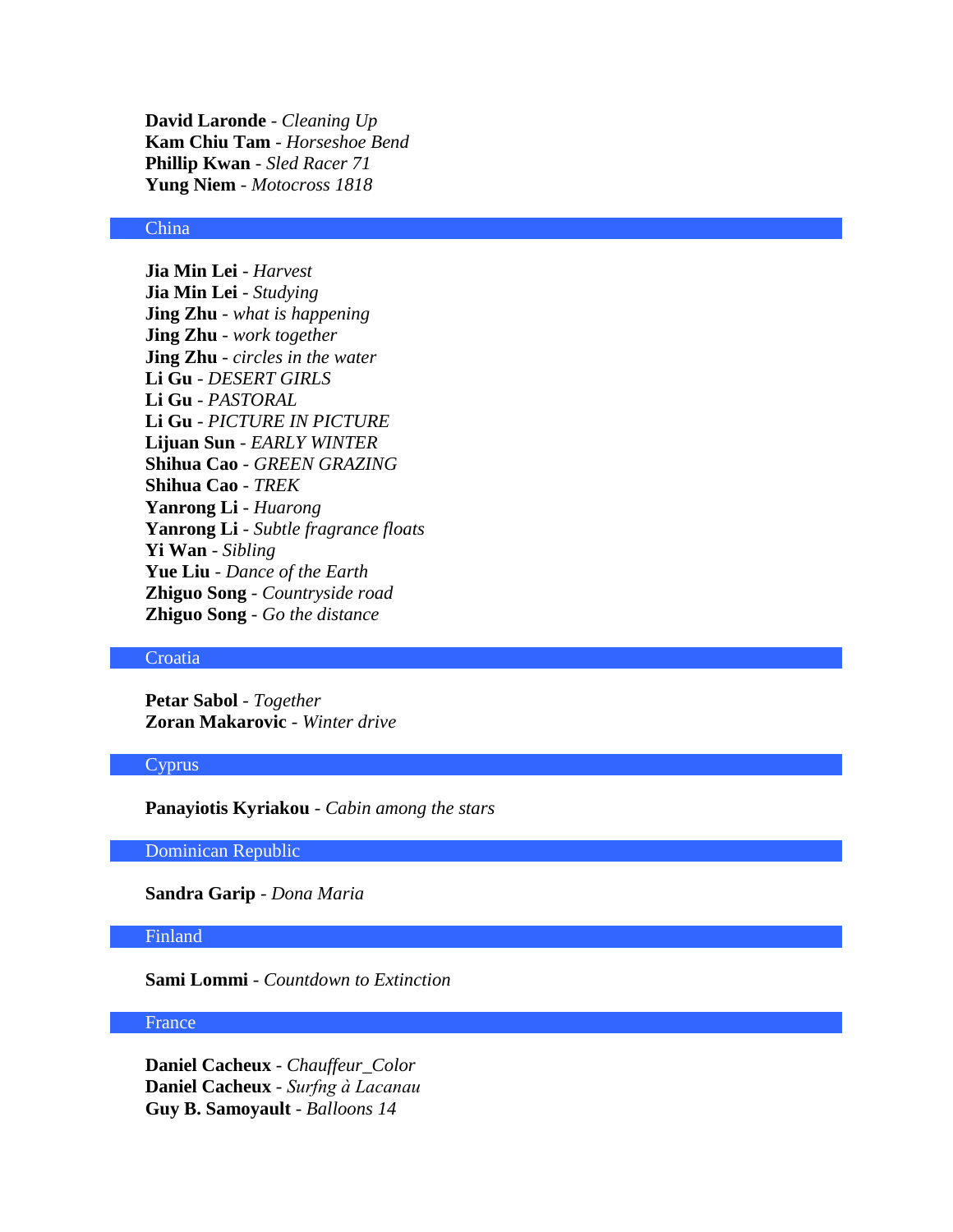**Marc Chambre** - *Pilote et moto* **Mohamed Benbelgacem** - *Nature morte* **Roger Jourdain** - *Water Pleasure* **Roger Jourdain** - *Free Wheels 2011 No01*

#### **Germany**

**Andreas Knapp** - *African Fish Eagle* **Fredi Scholze** - *Red Baron* **Fredi Scholze** - *Red Corset* **Harry Buenger** - *red bag* **Harry Buenger** - *the most beautiful place in the world* **Manfred Kluger** - *peacock dance-10* **Manfred Kluger** - *mystic-2* **Manfred Kluger** - *last samurai* **Manfred Kluger** - *golden light-4* **Martina Wolf** - *Illuminati* **Martina Wolf** - *Missy from Jupiter* **Martina Wolf** - *Sommerlaune* **Reinhard Becker** - *Piano 2* **Renate Jebe** - *In the backlight* **Roland Hank** - *Flight of the cranes*

# **Greece**

**Costas Symiakakis** - *old coffee house nb2* **Efstratios Tsoulellis** - *Return to home* **Eva Lambropoulou** - *VATHEIA, GREECE*

# Hong Kong

**Chau Kei Checky Lam** - *Water Polo Game* **Chau Kei Checky Lam** - *Desolate Racing* **Chau Kei Checky Lam** - *Who can catch* **Chau Kei Checky Lam** - *Rushing Cow* **H.W. Chan** - *Roast lamb 1* **Xing Fang Su** - *Snow Camel* **Xing Fang Su** - *Kingfisher* **Xing Fang Su** - *Way Home* **Xing Fang Su** - *Steel Making*

# **Hungary**

**Ibolya Stipsits** - *Spirit* **Jozsef Szabo** - *rpm* **Tibor Kercz** - *Blue dream* **Tibor Kercz** - *Poppies*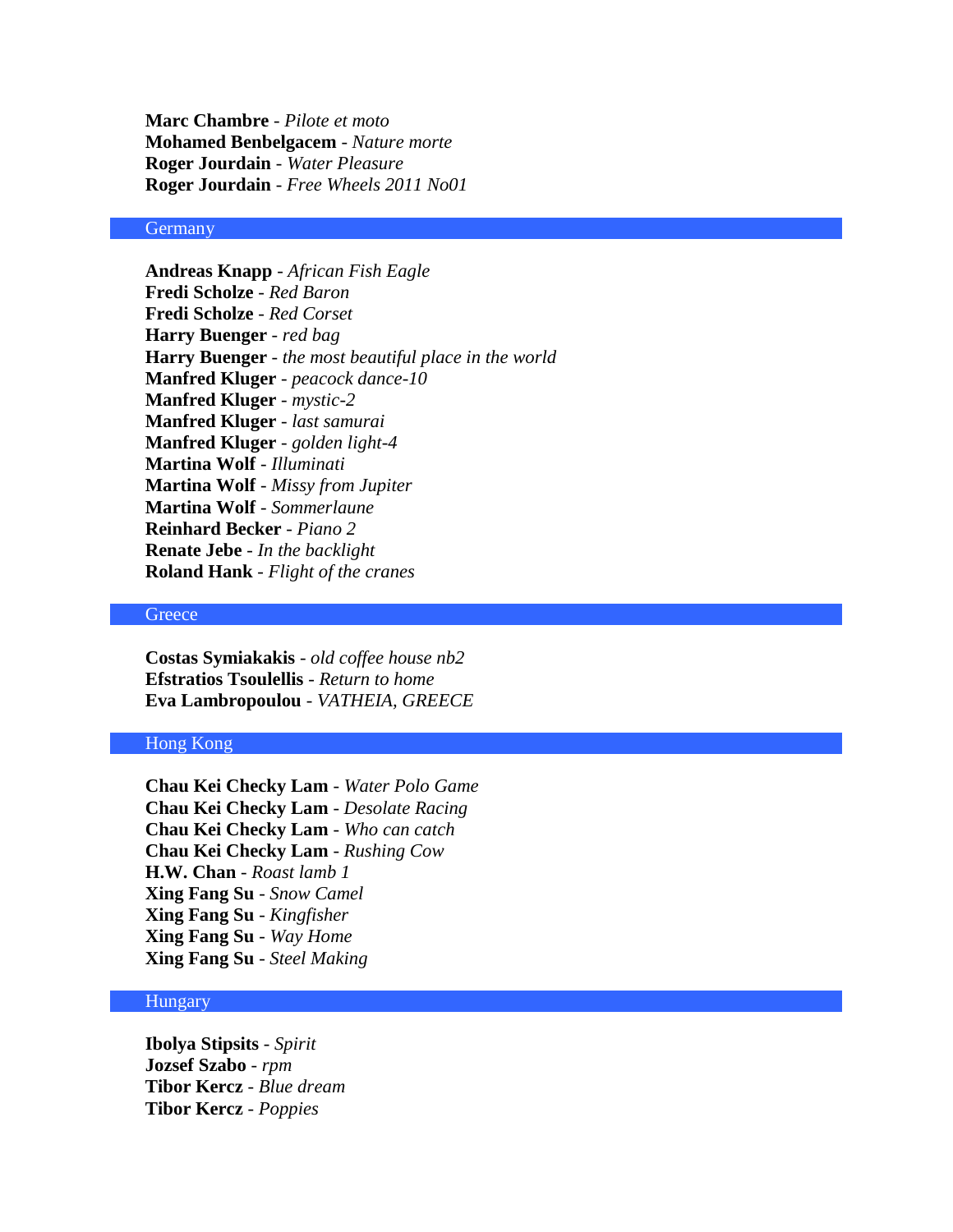# India

**Kuntal Paul** - *Directing the herd* **Kuntal Paul** - *They are coming* **Mukesh Srivastava** - *Camel's Nose Piercing-2* **Sanghamitra Sarkar** - *Enlightened* **Subrata Bysack** - *THIRST* **Tamma Srinivasa Reddy** - *DAILY JOB 05*

# Indonesia

**David Somali-Chow** - *Golden Gate Bridge* **Dibyo Gahari** - *Fishermen* **Dibyo Gahari** - *Borobudur in Infrared* **Handi Laksono** - *Traditional Noodle Maker* **Handi Laksono** - *The Fisherman* **Handi Laksono** - *The Gong Maker* **Joko Nuswantoro** - *Barong*

#### Iran

**Amir Hossein Kamali** - *Color Of God* **Amir Hossein Kamali** - *Dream Of Colors* **Amir Hossein Kamali** - *Breakfast* **Ebrahim Alipoor** - *The Hope*

# Iraq

**Abdullah Dhiaa Aldeen** - *best child* **Dheaa Aziz** - *nightfall* **Mohammed Sawaf** - *girlcoler* **Taisir Mehdi** - *Reviews* **Taisir Mehdi** - *Optimism*

# Ireland

**Brian Hopper** - *Raphaella's Dance* **Brian Hopper** - *Prize Fighting Cocks* **Brian Hopper** - *Golden Glow* **Brian Hopper** - *Pensive Ivory* **Graham Cashell** - *Blue Rocky* **Graham Cashell** - *Ghosting Lines*

#### Italy

**Angiolo Manetti** - *Lights in the night*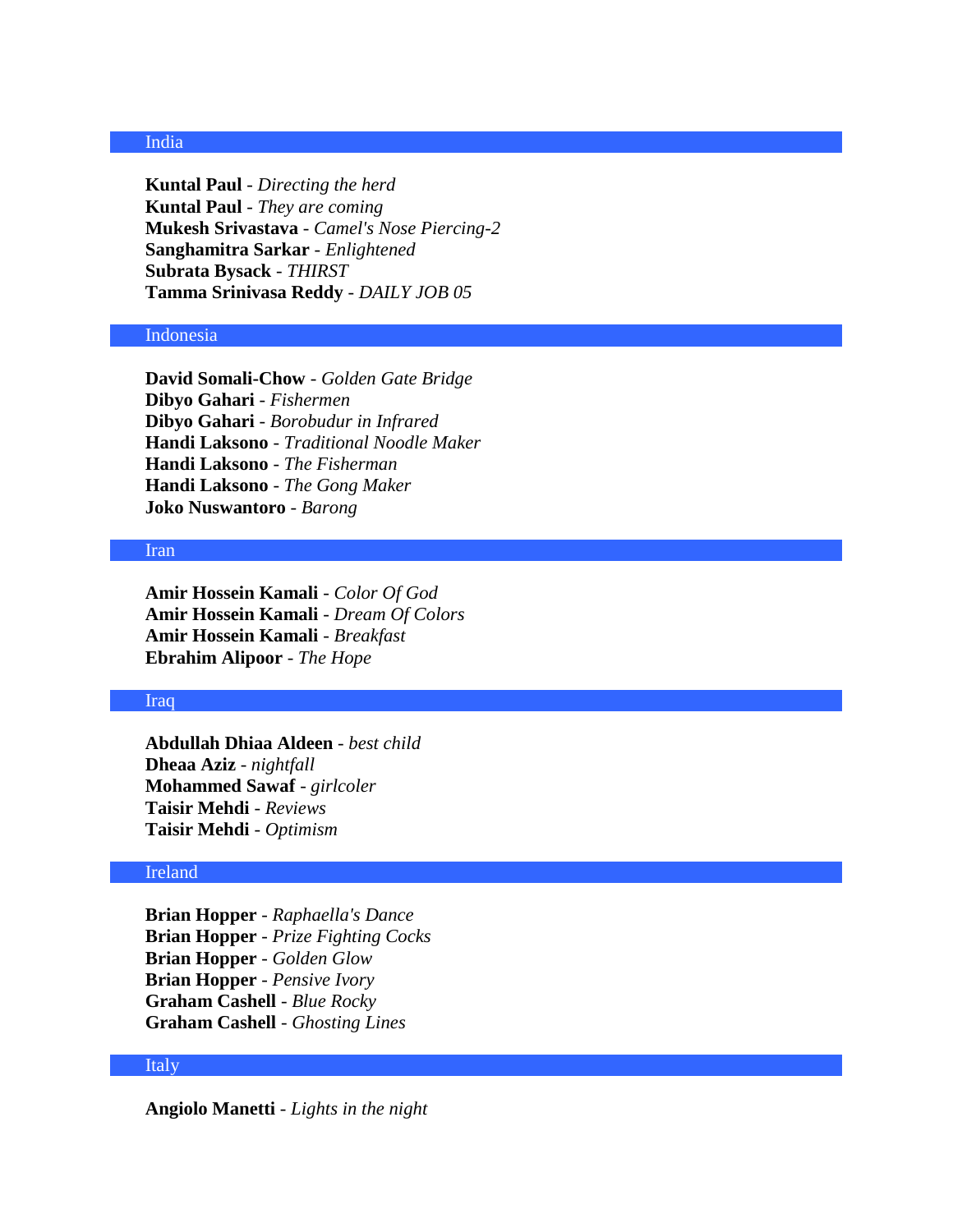**Luigi Esposito** - *SANDRA* **Marco Bartolini** - *BLUE CITY* **Massimo Giorgetta** - *Mermaid in fuchsia* **Massimo Giorgetta** - *Bicolor* **Paparella Giorgio** - *word of istant* **Riccardo Busi** - *Surf* **Riccardo Villa** - *New delhi travel out look* **Riccardo Villa** - *Malta market*

# Kuwait

**Abdulrahman Alterkait** - *Woods and students* **Abdulrahman Alterkait** - *You are next* **Abdulrahman Alterkait** - *The Blue* **Ayman Rashed** - *looking for me* **Ayman Rashed** - *my dear* **Mohammad Awadh** - *Flamingo* **Mohammad Awadh** - *Altahrir Tower* **Mohammed Yousef** - *Lost in Colors* **Mohammed Yousef** - *Pain and Hope*

# **Luxembourg**

**Harry Daemen** - *Toi et Moi*

### Macao

**Chan Seng Tang** - *Fancy Ballet Dancer* **Chan Seng Tang** - *Home Coming* **Chan Seng Tang** - *Swan Lake* **Chi Yip Yeung** - *Crops* **Chi Yip Yeung** - *Glass* **Kai Lon Tang** - *Umbrella in Red* **Kai Lon Tang** - *Fancy Dancing* **Kai Lon Tang** - *Devil Angel* **Kai Lon Tang** - *Lady and Cat* **Sio Hong Fong** - *Fishing in Li River* **Sio Hong Fong** - *Li River At Dusk* **Sio Hong Fong** - *Fruits and vegetables*

# Malaysia

**Billion Lim** - *DAWN* **Chee Sing Loh** - *ROBBERFLY 92* **Danny Yen Sin Wong** - *My Dear Brother* **Kok Keong Na** - *INNOCENT* **Kok Keong Na** - *GLARING EYES 3*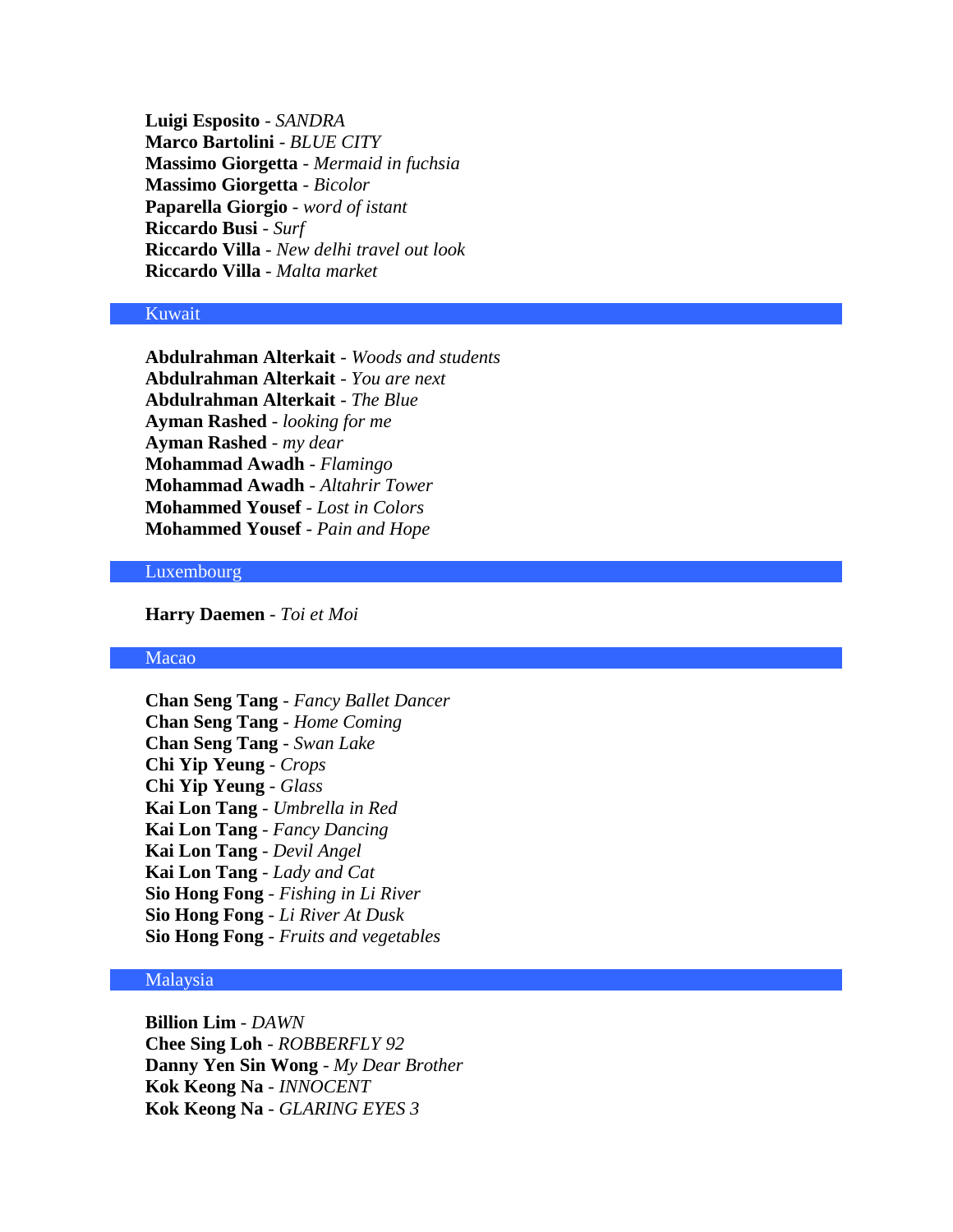# **Sung Wee Ho** - *fun with water*

#### **Netherlands**

**Daniel Lybaert** - *Lekkere prooi 2* **Daniel Lybaert** - *Fazant*

#### Norway

**Atle Sveen** - *Ilva in rapefield* **Atle Sveen** - *Karla and Marija* **Jorgen Skaug** - *Alone in the Ice* **Trond M. Skaret** - *Ivory in tub II* **Trond M. Skaret** - *Lulu by the window* **Trond M. Skaret** - *Spider on red box*

# Oman

**Abdulrahman Al Adawi** - *future* **Habib Alzadjali** - *Little Girl 2* **Habib Alzadjali** - *Village Girl 2* **Habib Alzadjali** - *Zahra 2* **Haitham Alshanfari** - *Sunset* **Hamed AlGhanboosi** - *IndianGirls* **Hamed AlGhanboosi** - *Innocent* **Hamed AlGhanboosi** - *Cares* **Hamed AlGhanboosi** - *Man* **Majid Alamri** - *Child Barabay* **Mohd Alhadi** - *Buy and Sell* **Mohd Alhadi** - *Cows Girl* **Mohd Alhadi** - *india 4* **Naif Al-Ruqaishi** - *Nature fantasy* **Salim Albusaidi** - *fisher 77* **Zahra Almehdi** - *waiting* **Zahra Almehdi** - *iranian women* **Zahra Almehdi** - *charming vision* **Zahra Almehdi** - *behind the certine*

# Poland

**Lukasz Gurdak** - *elf* **Lukasz Gurdak** - *latte macchiato*

## Portugal

**Joao Taborda** - *color Festival* **Joao Taborda** - *Beehive*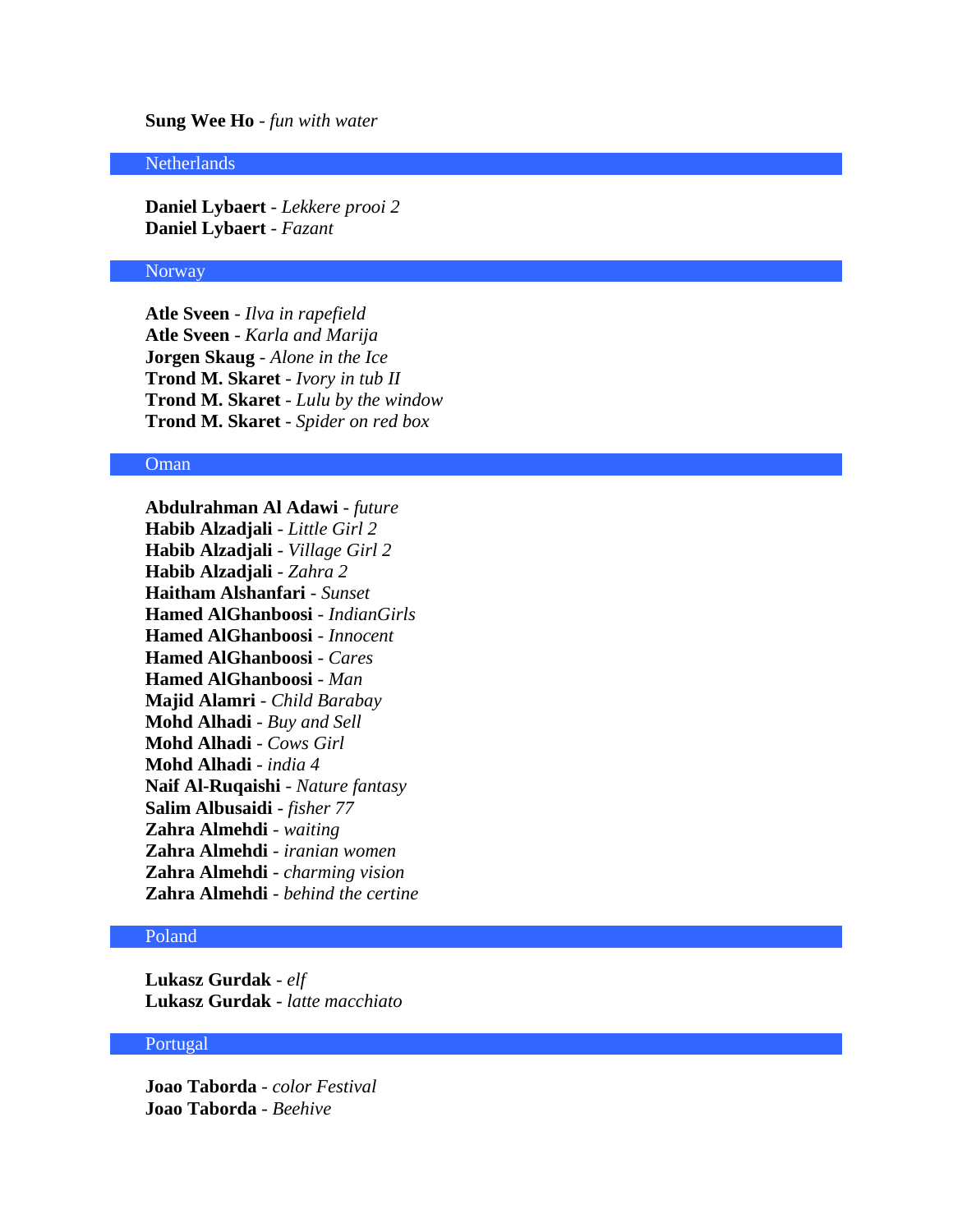#### **Qatar**

**Abdulla AL-Mushaifri** - *jelly fish kiss* **Mohammed Alshafai** - *hosrqa*

#### Romania

**Csaba Toth** - *BIG BOSS* **Csaba Toth** - *CONTACT* **Csaba Toth** - *ALPHA MALE* **Lajos Nagy** - *Bee eaters with grasshoppers* **Lajos Nagy** - *Twilight zone* **Rodica Tanase** - *We are like islands in the sea...* **Rodica Tanase** - *Long and priceless loving moments of a shared solitude*

#### Russia

**Yury Pustovoy** - *Sunset on Li River, China* **Yury Pustovoy** - *The Way to Home, Sahara* **Yury Pustovoy** - *Reine, Norway*

# Samoa

**Stuart Chape** - *Rock pool swimming* **Stuart Chape** - *Venice 5*

#### Saudi Arabia

**Ahmed Al-Ibrahim** - *On the move 2* **Ahmed Al-Ibrahim** - *Darkness Soul 4* **Ahmed Alibrahim** - *Ibrahim shrine* **Ahmed Alibrahim** - *School Child 3* **Ahmed Alibrahim** - *Serious look* **Ahmed Alibrahim** - *Pureness 2* **Fatimah Ibraheem** - *Little student* **Fatimah Ibraheem** - *nona* **Fatimah Ibraheem** - *Rising* **Firas Abussaud** - *Arabic Dance* **Jassim Ali Al-Mulla** - *Girl in the House* **Maram Aljishi** - *Some tea* **Masfer Alhshesh** - *man frm sauth* **Mohammed Al Sulaili** - *Beautiful Girl 2* **Mohammed Al Sulaili** - *I AM Girl* **osama alsulami** - *Pupil of Bukhara*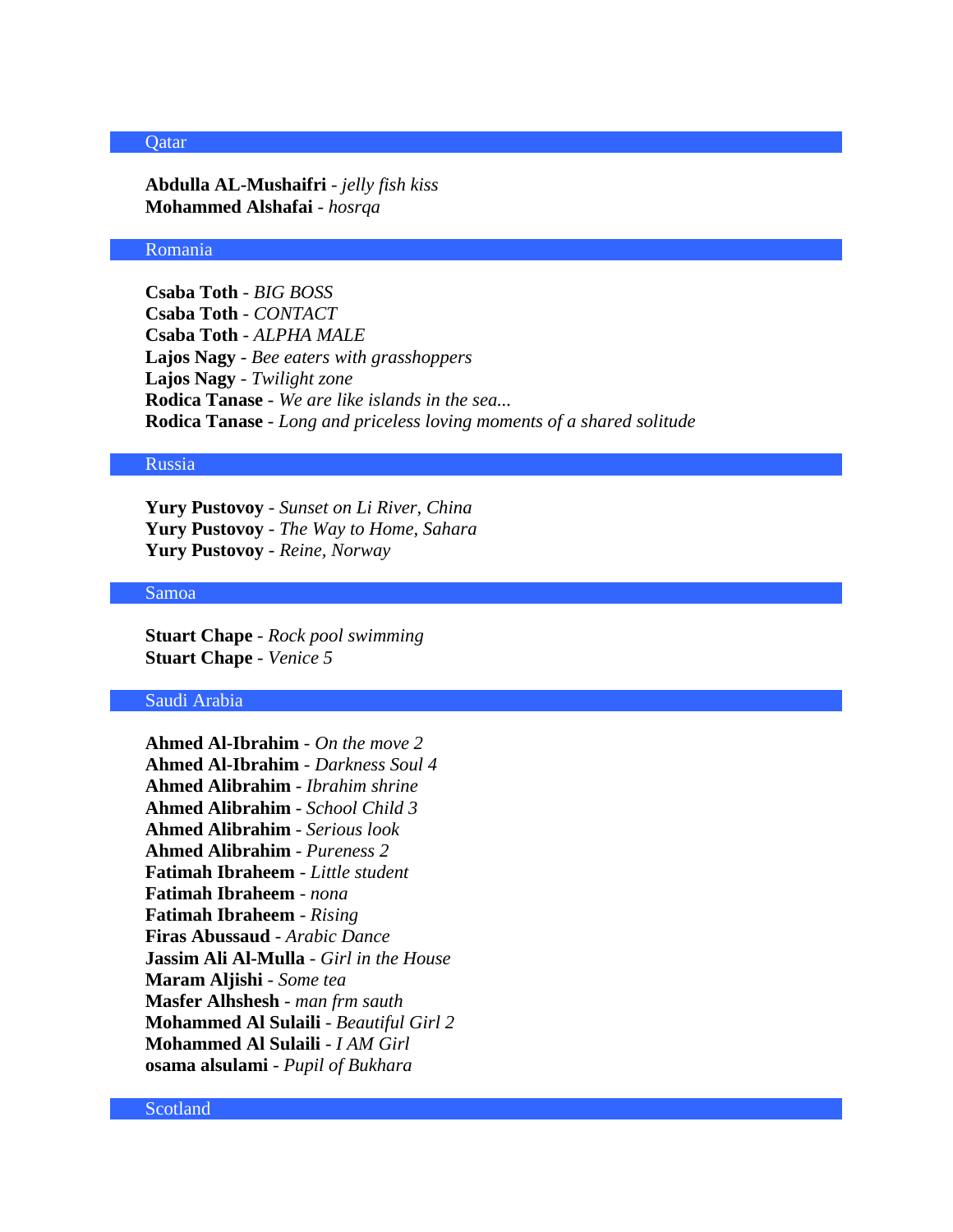**Bill Terrance** - *Spiral Stair* **Bill Terrance** - *The Lighthouse*

#### Serbia

**Istvan Virag** - *Durmitor100*

#### Singapore

**David Candlish** - *Lavender Dawn* **David Poey-Cher Tay** - *Teamwork* **David Poey-Cher Tay** - *Alone* **Zee Kek Heng** - *Myterious nine* **Zee Kek Heng** - *Twin reflection*

#### Slovakia

**Ivan Mocko** - *Pear and dead roses* **Ivan Mocko** - *Edina* **Juraj Cicatko** - *Fishing morning* **Milan Malast** - *Apokalypsa in the Tatras*

#### Slovenia

**Aleksander Cufar** - *Morning-C22* **Barbara Greguric Silic** - *Red scarf* **Biserka Sijaric** - *Our day* **Biserka Sijaric** - *Flying into the sunset* **Igor Debevec** - *Lavenders fields IV* **Igor Debevec** - *Field in summer* **Ivo Borko** - *Graveyard of dreams* **Marko Mulej** - *himba girl3* **Nevenka Papic** - *The Window*

# Spain

**Alvaro Arroyo** - *reflejos* **Pedro Luis Ajuriaguerra Saiz** - *Mimetismo urbano* **Pedro Luis Ajuriaguerra Saiz** - *Volando sobre el Guggenheim* **Santiago Choliz** - *boats* **Santiago Choliz** - *pool 01*

# Sri Lanka

**Asela Senanayake** - *Drying fish*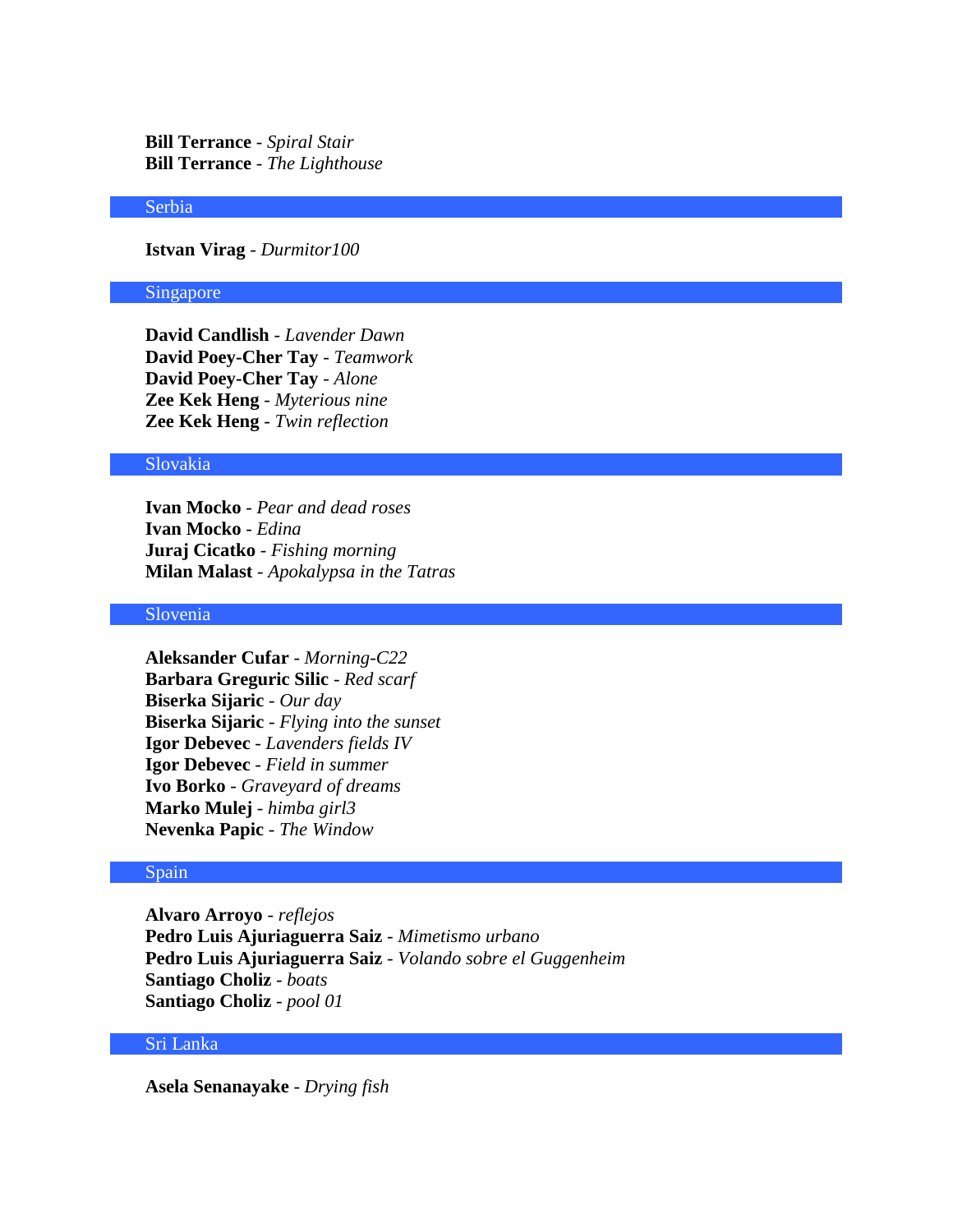# **Switzerland**

**Martin Zurmuehle** - *Land of the Fullmoon* **Martin Zurmuehle** - *No Stars But Stripes* **Martin Zurmuehle** - *Ibiza Sunlight* **Martin Zurmuehle** - *Island in the Water*

# Taiwan

**Lung-Tsai Wang** - *Snow Fighting* **Lung-Tsai Wang** - *Colorful Smile* **Lung-Tsai Wang** - *Snack Time* **Lung-Tsai Wang** - *Struggling Threw* **Meiling Liu** - *Happy family*

#### **Turkey**

**Cetin Alkilic** - *Camel the caravan* **Cigdem Morgul** - *Difficult Life* **Cigdem Morgul** - *Kalay* **Onur Palabiyik** - *tea break for charcoal worker*

#### Ukraine

**Anatoliy Volokh** - *morning* **Yuriy Zilinskyy** - *Sounds of violoncello* **Yuriy Zilinskyy** - *The tunnel of love* **Yuriy Zilinskyy** - *Sunny angel*

#### United Arab Emirates

**Abdul Rab Sawad** - *South Dance* **Amani AlShaali** - *When Time Stood Still For Us* **Maitha bint Khalid** - *Fly High* **Nader Al Jneibi** - *kalese* **Omar Ahmed** - *khalifa tower*

# United Kingdom

**Ian Montague** - *Breaking the meniscus* **Ian Montague** - *Beauty in Red and Blue* **Jon Sellers** - *Temptation*

# USA

**Gary Potts** - *Fairyland Night* **Larry Cowles** - *Becky Red Hair Black Hat*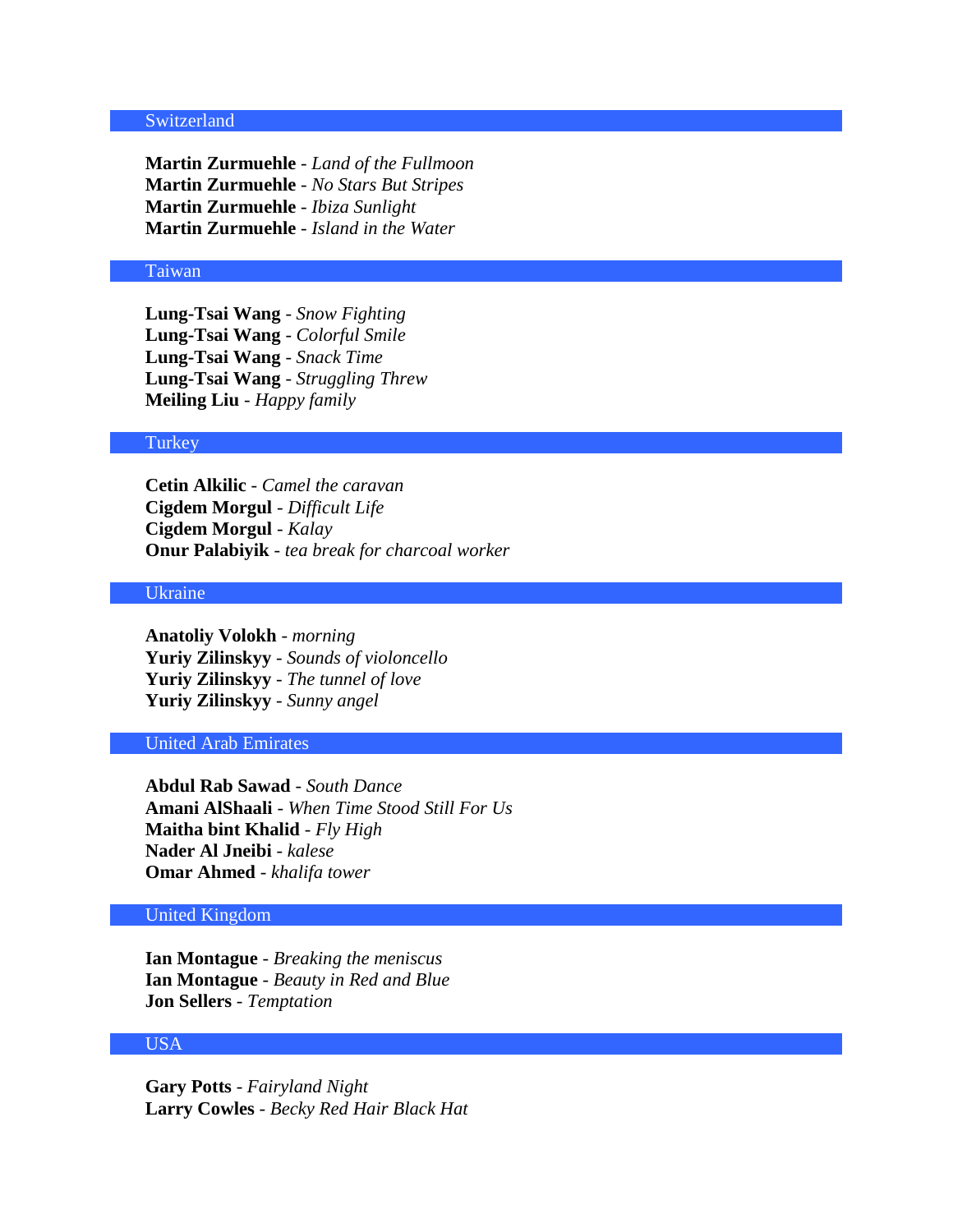**Larry Cowles** - *Taylor Noel Fashion in Black* **Larry Cowles** - *Sierra Black Fashion* **Larry Cowles** - *Red Hat Hannah* **Linh Do** - *Woodpeckers 2* **Susan Cowles** - *Heather Wrapped In Blue Silk* **Tuan Tran** - *Soap Bubble Girl 010* **Vinh Mai** - *Newborn*

#### Vietnam

**Duy Tuong Nguyen** - *Clean up 1* **Duy Tuong Nguyen** - *New day 2* **Duy Tuong Nguyen** - *Snail* **Duy Tuong Nguyen** - *Learning to play Cong Chieng* **Huynh Vo Thi** - *THE HANDS OF MOTHER* **Huynh Vo Thi** - *TOGETHER* **Mai Thien Bui** - *LIGHTS ON THE RIVER* **Mai Thien Bui** - *NEW DAY 3* **Nguyen Vu Phuoc** - *Happy with Grandfather* **Nguyen Vu Phuoc** - *Picture my country* **Nhan Le Hoang** - *TRE THO TAY BAC* **Tan Nguyen Minh** - *Golden season* **Tan Nguyen Minh** - *The teacher* **Tanh Bui Van** - *DUA VUI SONG NUOC* **Tho Dao** - *E2- RECOLLECTION* **Van Danh Nguyen** - *QUAN HO LITTLE GIRL* **Van Danh Nguyen** - *MORNING WORKS*

> 1st International Salon of Photography **DIGITAL PHOTO WORLD 2014**

#### **Awards** Theme **F) OPEN MONOCHROME**

**FIAP Gold medal - Martin Zurmuehle**, Switzerland, Small Hills and Lakes B&W **PSA Gold medal - Raul Villalba**, Argentina, Wild horses **FSS Gold medal - Trond M. Skaret**, Norway, Patrick Pose I **DPA Gold medal - Chau Kei Checky Lam**, Hong Kong, Happy Together **SALON Gold medal - Lung-Tsai Wang**, Taiwan, Story Telling **FIAP Silver medal - David Poey-Cher Tay**, Singapore, Reminiscing **DPA Silver medal - Yury Pustovoy**, Russia, Fishermen on Li River, China **SALON Silver medal - Aleksander Cufar**, Slovenia, Prelet-XBW **SALON Silver medal - Lajos Nagy**, Romania, Running with the wind **FIAP Bronze medal - Majid Alamri**, Oman, Fisher10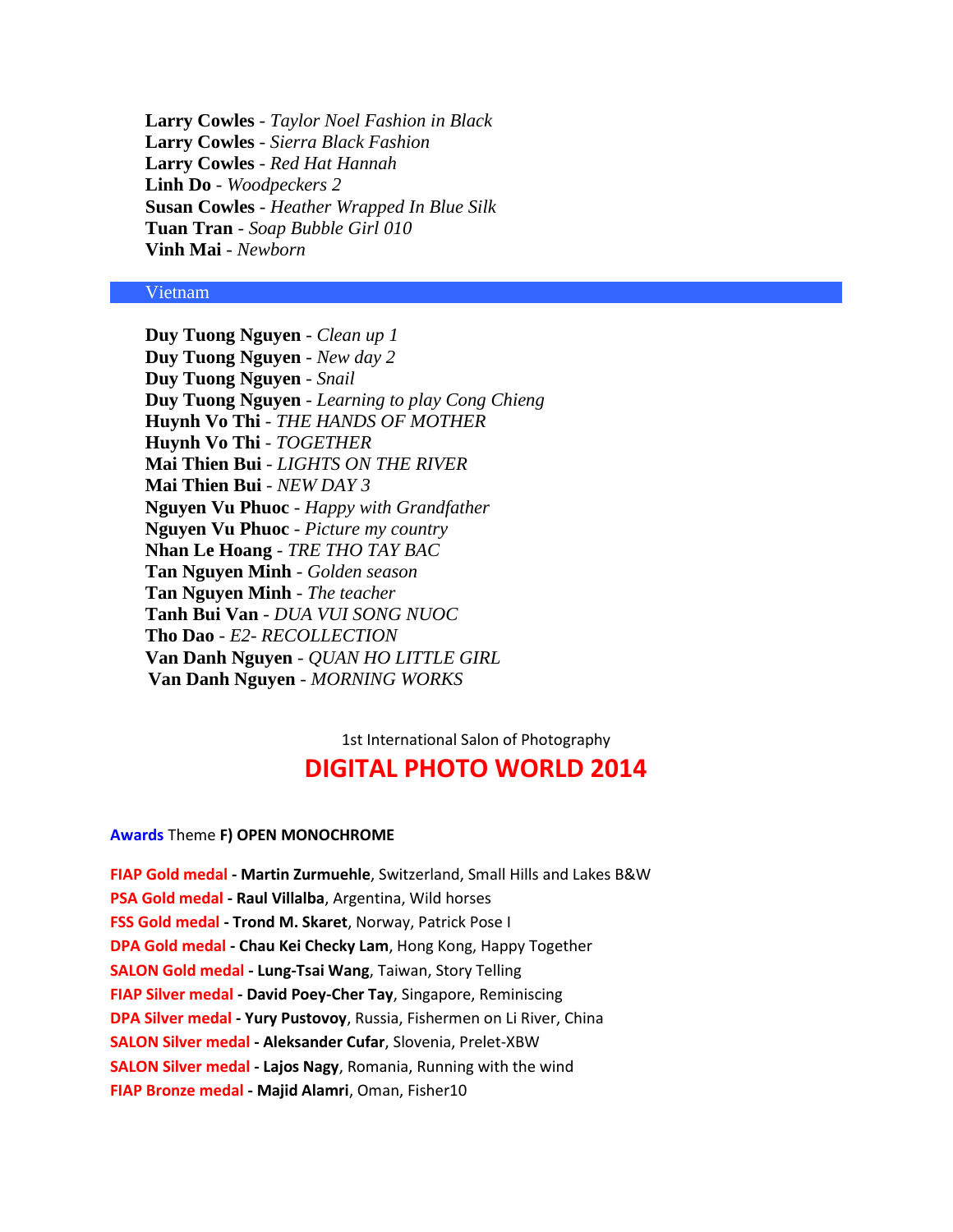**DPA Bronze medal - Anatoliy Volokh**, Ukraine, dance of the soul **SALON Bronze medal - Duy Tuong Nguyen**, Vietnam, Lake Tuyen Lam 3 **SALON Bronze medal - Kam Chiu Tam**, Canada, Winning moment **SALON Bronze medal - Thomas Detzner**, Germany, Pregnancy 2 **FIAP HM - Abdullah Dhiaa Aldeen**, Iraq, child baik **FIAP HM - Abdulrahman Alterkait**, Kuwait, Eritrean migrant **FIAP HM - Chi Yip Yeung**, Macao, Fisherman **FIAP HM - Jinghui Chen**, China, THE SHADOW OF NETTS **FIAP HM - Marco Bartolini**, Italy, Saalima **FIAP HM - Xing Fang Su**, Hong Kong, Catching **PSA HM - Ahmed Al-Ibrahim**, Saudi Arabia, Through Her 1 **PSA HM - Chan Seng Tang**, Macao, Memory **PSA HM - Zhiguo Song**, China, Autumn dye Baisha Lake 1 **FSS HM - Isa Abdulwahab**, Bahrain, innocence **FSS HM - Min Sheng Ku**, Taiwan, Going To Farm M1 **DPA HM - Mohammad Awadh**, Kuwait, Jump **DPA HM - Mohd Alhadi**, Oman, mohdalhadi06 **DPA HM - Naseem Alabduljabar**, Saudi Arabia, made in the war **SALON HM - Joao Taborda**, Portugal, climb the moutain **SALON HM - Kai Lon Tang**, Macao, Working In Mist **SALON HM - Li Gu**, China, CROSS THE DESERT

- **SALON HM - Marco Garabello**, Italy, Stairs
- **SALON HM - Mauro Agnesoni**, Italy, Su battileddu 5
- **SALON HM - Werner Burgstaller**, Austria, gandalf

1st International Salon of Photography

# **DIGITAL PHOTO WORLD 2014**

#### **Accepted** Theme **F) OPEN MONOCHROME**

#### Argentina

**Raul Villalba** - *Residents of Dark city* **Raul Villalba** - *The Grand Cross* **Raul Villalba** - *The prophecy* **Raul Villalba** - *Wild horses*

# Australia

**Alex Hunter** - *Baboon Portrait* **David Miller** - *Alexa Landscape* **Gary Brennand** - *Diver Plane*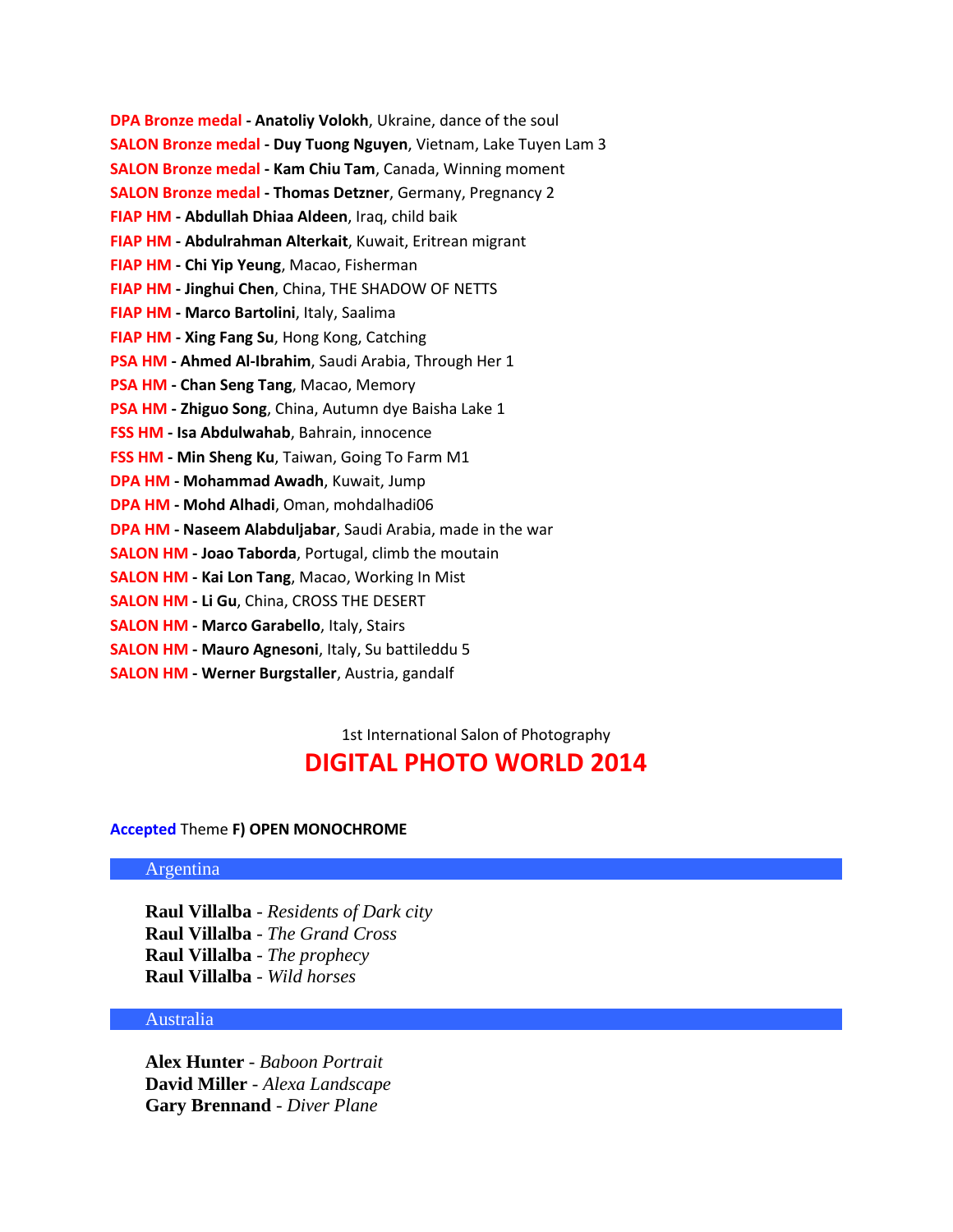**John Chapman** - *Above the Valley* **Joseph Tam** - *Up In the Air* **Joseph Tam** - *Ouch* **Joseph Tam** - *Into the Dawn* **Joseph Tam** - *Team Roping* **Laki Anagnostis** - *The Fiddler* **Laki Anagnostis** - *Iris Flower 1* **Mandy Notley** - *never Give Up* **Mandy Notley** - *Rodeo Man* **Mandy Notley** - *Lost My Boot*

#### Austria

**Alois Bernkopf Dr.** - *Alter Karpate\_SW2* **Alois Bernkopf Dr.** - *Enjoying TT* **Thomas Radislovich** - *bosom friends* **Thomas Radislovich** - *Mark bw* **Werner Burgstaller** - *gandalf* **Werner Burgstaller** - *verena*

# Bahrain

**Ahmed Hameed** - *Harsh Life2* **Fadhel Almutaghawi** - *Aysha* **Fadhel Almutaghawi** - *Indian Gaze* **Fadhel Almutaghawi** - *school happiness* **Hanan Hassan Al-Khalifa** - *SOFI* **Hanan Hassan Al-Khalifa** - *SMILLING BOY* **Hassan Altaif** - *Electricity worker* **Hassan Altaif** - *From the past* **Hassan Altaif** - *Brother* **Hussain Almomen** - *Child with goat* **Isa Abdulwahab** - *I want to play* **Isa Abdulwahab** - *innocence* **Mirza Shehabi** - *Waiting remains* **Mirza Shehabi** - *My father* **Mirza Shehabi** - *Turban* **Saeed Dhahi** - *With Grandfather* **Saeed Dhahi** - *Three Faces* **Saeed Dhahi** - *Zainab* **Saeed Dhahi** - *Triangle Tenderness*

#### Belarus

**Alfred Mikus** - *Memories of life* **Alfred Mikus** - *Sadness and tears* **Alfred Mikus** - *Sad Birthday*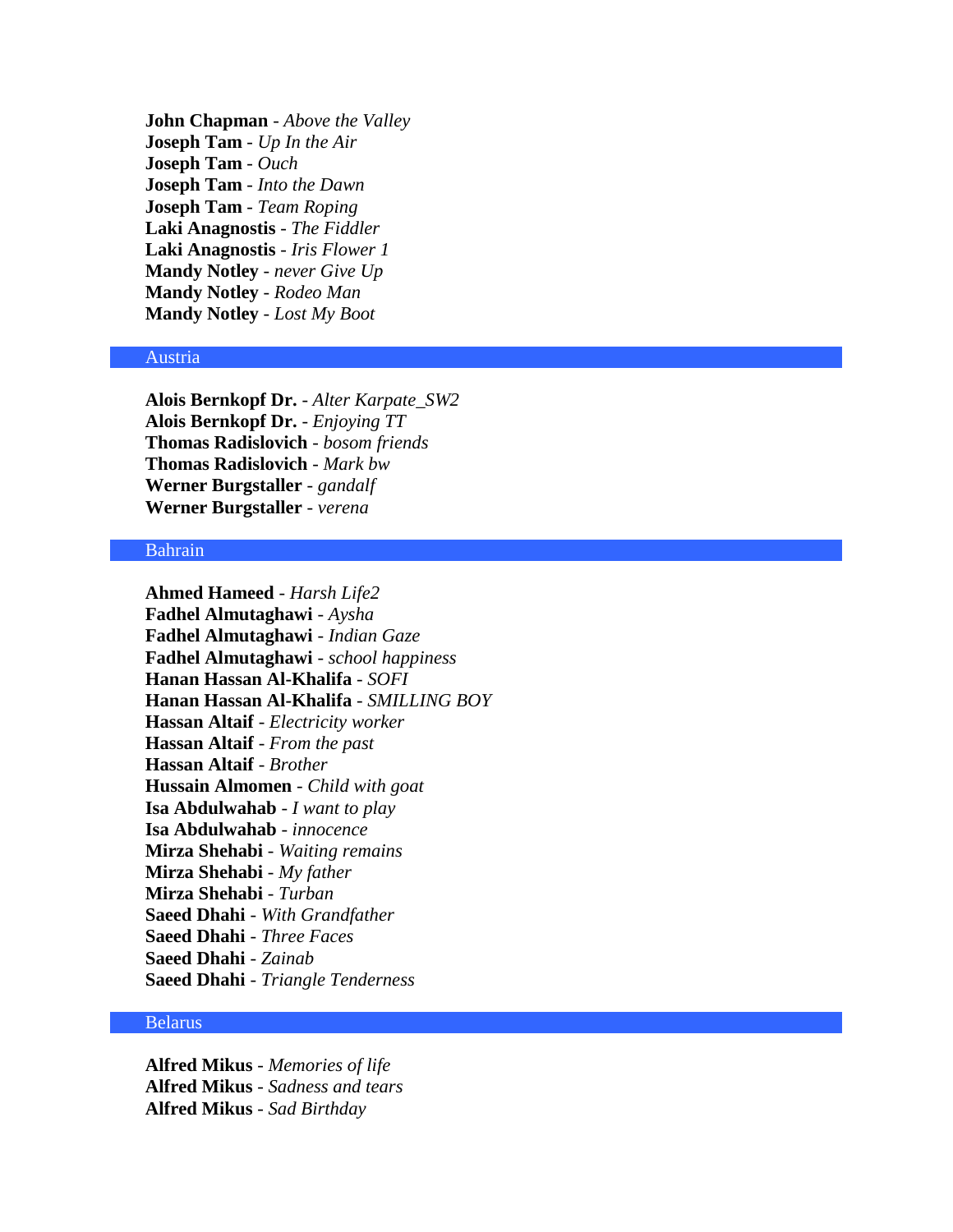# Belgium

**Jef Lemmens** - *Vita*

#### Canada

**David Laronde** - *Man in Motion* **David Laronde** - *Two Dancers Leaping* **David Laronde** - *Airborne* **Kam Chiu Tam** - *Backhand* **Kam Chiu Tam** - *Winning moment* **Phillip Kwan** - *Wildebeest Chaos* **Phillip Kwan** - *Bear Eating Fish* **Phillip Kwan** - *Elephants Walking* **Yung Niem** - *Storm road Utah* **Yung Niem** - *Kicked the goal BW*

# China

**Jia Min Lei** - *Ancient with Morden* **Jing Zhu** - *return fully loaded* **Jing Zhu** - *musical note* **Jinghui Chen** - *THE SHADOW OF NETTS* **Jinghui Chen** - *AS A BEAUTIFUL* **Jinghui Chen** - *THE FOG THROUGH* **Li Gu** - *COME BACK FROM THE FAIR* **Li Gu** - *CROSS THE DESERT* **Lijuan Sun** - *CONFESS* **Lijuan Sun** - *READING* **Lijuan Sun** - *PRAY* **Shihua Cao** - *TRAVEL IN PAINTING* **Shihua Cao** - *FOG LOCK TERRACE* **Shihua Cao** - *HELP EACH OTHER* **Si Hai Cheng** - *Chinese Ancient Buliding 3* **Yi Wan** - *Lonely* **Zhiguo Song** - *Autumn dye Baisha Lake 1* **Zhiguo Song** - *Snow people*

# **Croatia**

**Lucija Trupkovic** - *Another World* **Lucija Trupkovic** - *Breath* **Petar Sabol** - *Marbled whites* **Zoran Makarovic** - *Bridge in the fog 3*

#### **Cyprus**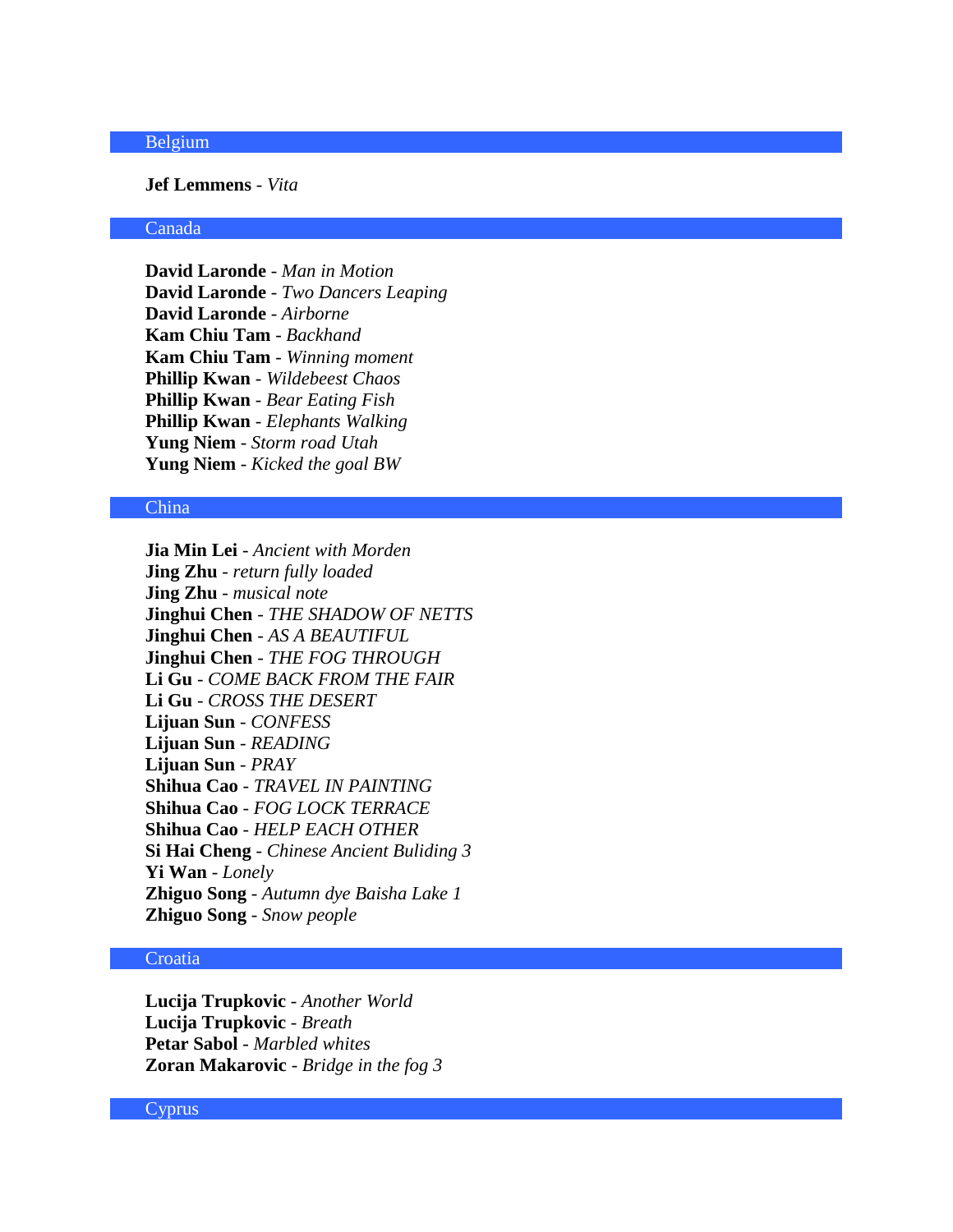# **Mustafa Evirgen** - *Semaya Dogru*

#### Finland

**Jussi Talvitie** - *Pain III* **Sami Lommi** - *Game Over* **Sami Lommi** - *Knockout*

#### France

**Christophe Benoit** - *Eyes* **Roger Jourdain** - *Pirate No8*

#### **Germany**

**Dagmar Petersohn** - *The Drop* **Frank Hausdoerfer** - *silient* **Harry Buenger** - *shrouded in mist SW* **Harry Buenger** - *ice silence* **Lothar Noth** - *Bruecke* **Lothar Noth** - *Schwungvolle Akrobatik* **Lothar Noth** - *Auf den Spitzen* **Martina Wolf** - *Rock Pose* **Martina Wolf** - *Old Pals on the Move* **Reinhard Becker** - *Woerlitz 1* **Renate Jebe** - *Schoenheit im Transsibirien Express* **Roland Hank** - *Yes* **Thomas Detzner** - *Body Landscapes* **Thomas Detzner** - *Rosa 1* **Thomas Detzner** - *Sculpture Act* **Thomas Detzner** - *Pregnancy 2* **Volker Meinberg** - *Qaanaaq Greenland 5*

## **Greece**

**Efstratios Tsoulellis** - *Miners 3* **Efstratios Tsoulellis** - *Tinsmither*

# Hong Kong

**Chau Kei Checky Lam** - *Sparking* **Chau Kei Checky Lam** - *Happy Together* **Chau Kei Checky Lam** - *Sea Eagle Foraging* **Chau Kei Checky Lam** - *Helpless 2* **H.W. Chan** - *Turn head to see* **Xing Fang Su** - *Horse Grazing*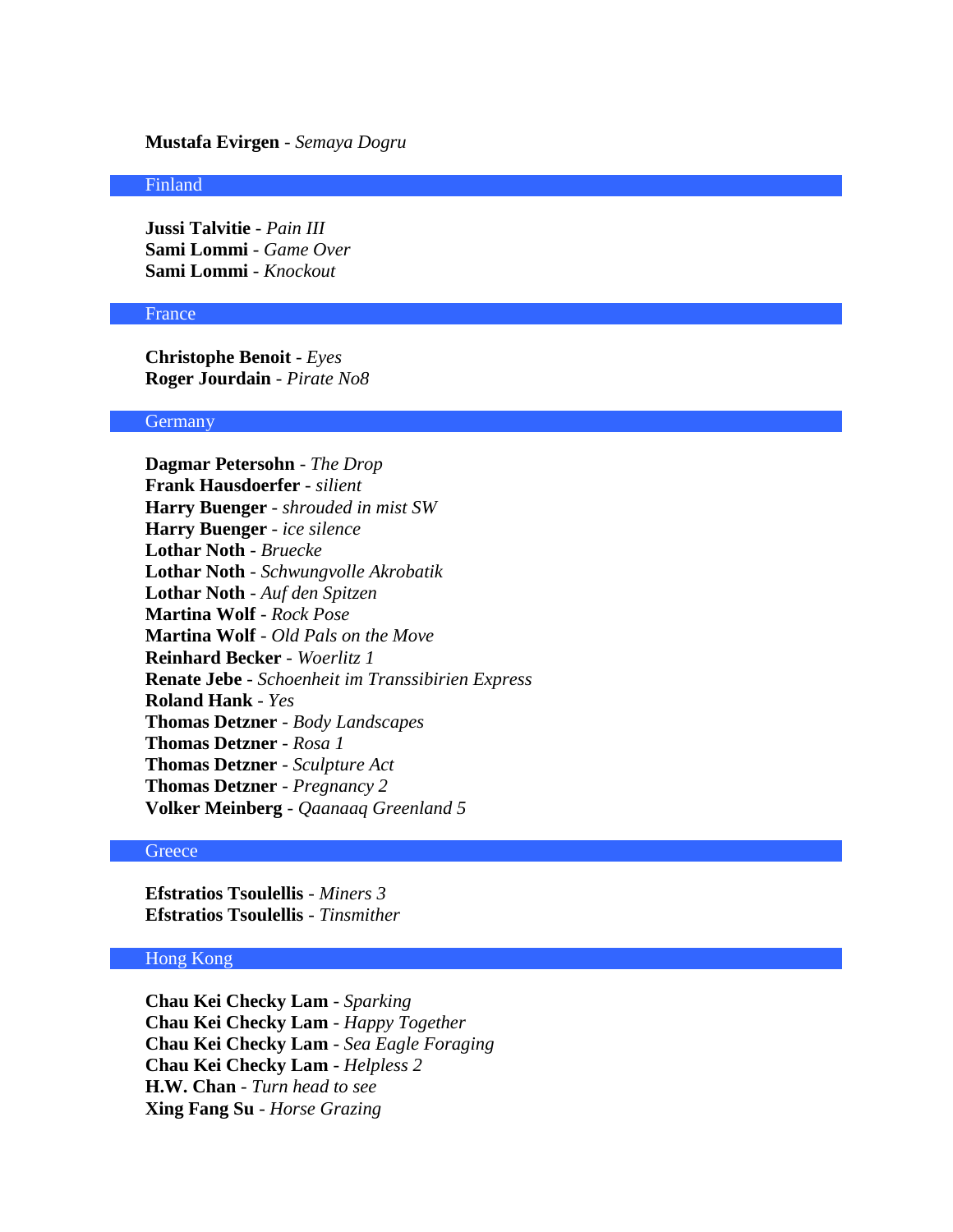**Xing Fang Su** - *Catching* **Xing Fang Su** - *Chasing* **Xing Fang Su** - *Ride*

# **Hungary**

**Adam Szathmary-Kiraly** - *The Secret to Long Life* **Irene Becker** - *The Veil* **Irene Becker** - *Turnaround*

# India

**Abani Paul** - *TRAVELLING* **Mukesh Srivastava** - *Child Care-1* **Mukesh Srivastava** - *The Game Player* **Sanghamitra Sarkar** - *Welcome* **Subrata Bysack** - *EYE TO EYE 2* **Subrata Bysack** - *PAPER VENDOR 2* **Subrata Bysack** - *STARRY*

# Indonesia

**David Somali-Chow** - *Inca lady day dreaming bw* **David Somali-Chow** - *Sad situation of Namibian bw* **Handi Laksono** - *Mystical Borobudur* **Joko Nuswantoro** - *Waiting Mom* **Joko Nuswantoro** - *Me and My Dad* **Joko Nuswantoro** - *Prayer* **Slamet Adijuwono** - *five fisherman*

#### Iran

**Amir Hossein Kamali** - *Workplace* **Amir Hossein Kamali** - *Bitter Smile* **Amir Hossein Kamali** - *Earnest* **Amir Hossein Kamali** - *Happy* **Ebrahim Alipoor** - *time*

#### Iraq

**Abdullah Dhiaa Aldeen** - *child in the black* **Abdullah Dhiaa Aldeen** - *child baik* **Dheaa Aziz** - *Eyes laughing* **Mohammed Sawaf** - *boy.jpg* **Taisir Mehdi** - *Children's lives* **Taisir Mehdi** - *A look of hope* **Taisir Mehdi** - *Deprivation and hopes*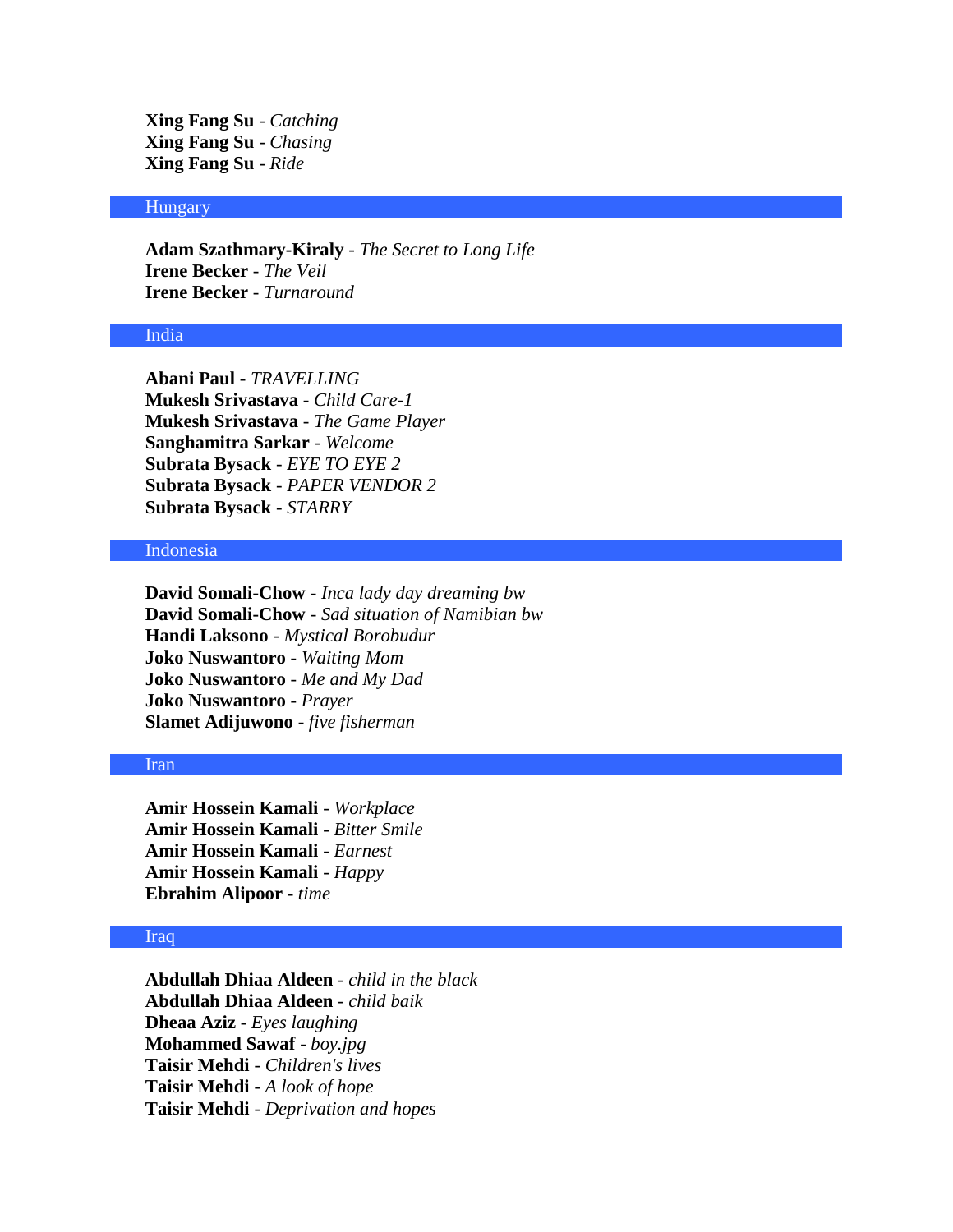# Ireland

**Brian Hopper** - *Nude By Window Light* **Brian Hopper** - *Fisherman at Lough Acurry*

### Israel

**Galia Gitliz** - *Teddy bear*

# Italy

**Alberto Salvaterra** - *At work* **Angiolo Manetti** - *The bean* **Angiolo Manetti** - *With my goats* **Angiolo Manetti** - *Heart and Hands* **Antonio Coppola** - *SILVIA* **Luigi Esposito** - *ROMA* **Marco Bartolini** - *African beach* **Marco Bartolini** - *Saalima* **Marco Garabello** - *The Ball* **Marco Garabello** - *Stairs* **Massimo Daddi** - *WAITING FOR TOMORROW* **Massimo Giorgetta** - *Contrasts* **Massimo Giorgetta** - *B side in the black* **Mauro Agnesoni** - *Su battileddu 3* **Mauro Agnesoni** - *Su battileddu 5* **Paparella Giorgio** - *fisherman 01* **Riccardo Busi** - *The hawk* **Riccardo Villa** - *La Provincia* **Riccardo Villa** - *Mentor Notes* **Vincenzo Pellizzaro** - *preghiera al muro*

#### Kuwait

**Abdulrahman Alterkait** - *Eritrean migrant* **Abdulrahman Alterkait** - *Recovery room* **Ayman Rashed** - *cheetah family* **Ayman Rashed** - *fighter* **Ayman Rashed** - *love moment* **Ayman Rashed** - *scot lake* **Mohammad Awadh** - *Gone* **Mohammad Awadh** - *Jump* **Mohammad Awadh** - *Lines & Curves* **Mohammed Yousef** - *Focus* **Yousef Ali Almuhanna** - *poor*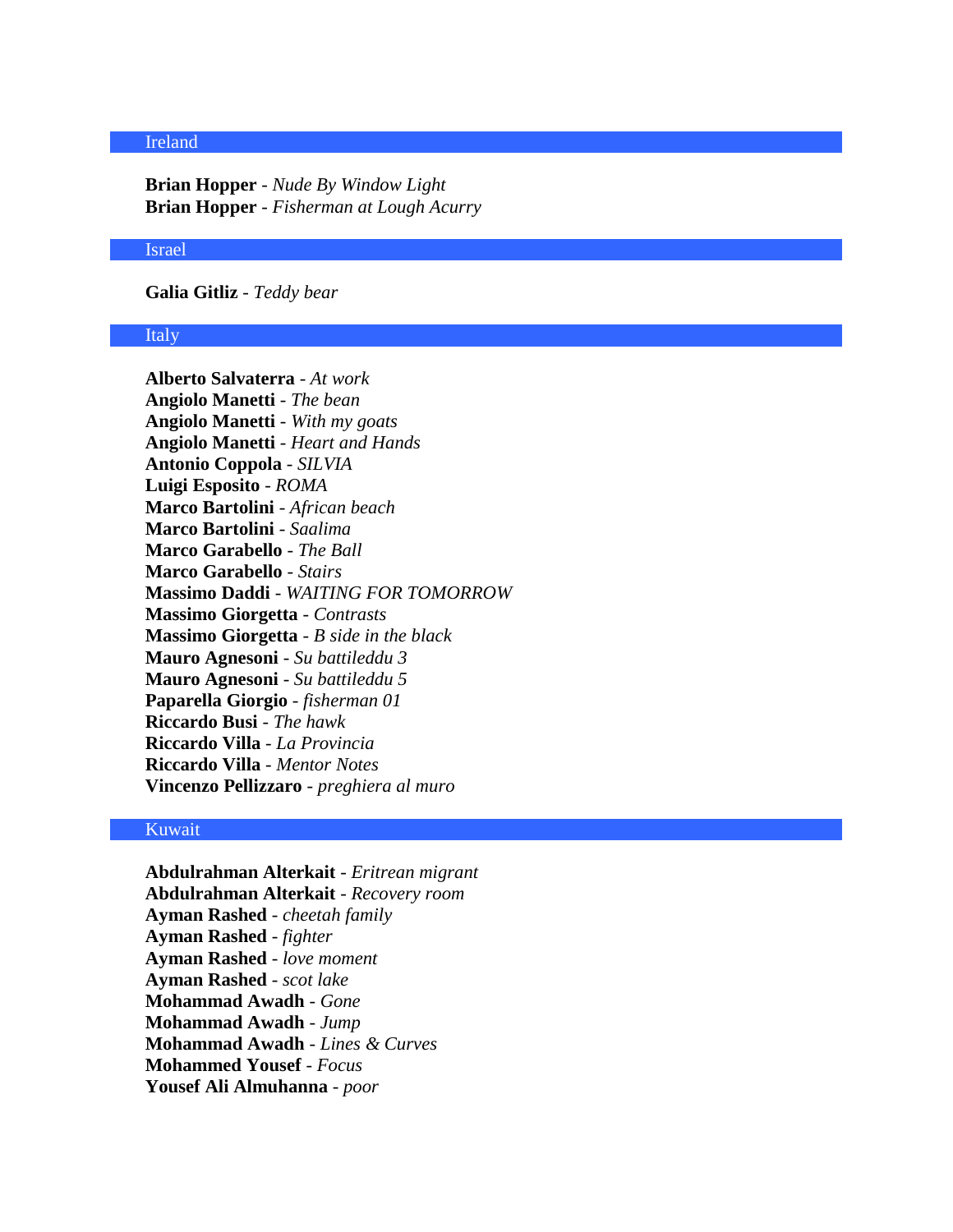#### Luxembourg

**Harry Daemen** - *The castle* **Harry Daemen** - *Auf Mäusefang* **Harry Daemen** - *Jonken Hirsch*

# Macao

**Chan Seng Tang** - *Exciting Game* **Chan Seng Tang** - *Ballet Dancer 4* **Chan Seng Tang** - *The Winner* **Chan Seng Tang** - *Memory* **Chi Yip Yeung** - *Fisherman* **Chi Yip Yeung** - *Lijiang River* **Kai Lon Tang** - *Working In Mist* **Kai Lon Tang** - *Snow Dance* **Kai Lon Tang** - *Punch* **Kai Lon Tang** - *Hurry up* **Sio Hong Fong** - *Selling sac cake* **Sio Hong Fong** - *Nepal Ascetic*

#### Malaysia

**Sung Wee Ho** - *Mud Bull Racing*

**Netherlands** 

**Daniel Lybaert** - *Stiekem*

#### Norway

**Atle Sveen** - *Ilva by the window* **Atle Sveen** - *Ilva V* **Atle Sveen** - *Fredau* **Knut Ivar Skogland** - *Spotlight of Loneliness* **May Britt Sorensen** - *Afternoon bath* **Rolf Tore Kjaeran** - *Girls hopscotching* **Rolf Tore Kjaeran** - *Youth* **Sandra Upe-Vaage** - *Sea sculpture* **Sandra Upe-Vaage** - *Forms* **Trond M. Skaret** - *Nymphs iPM II* **Trond M. Skaret** - *Patrick Pose I* **Trond M. Skaret** - *Set table D1* **Trond M. Skaret** - *Three, but four*

# Oman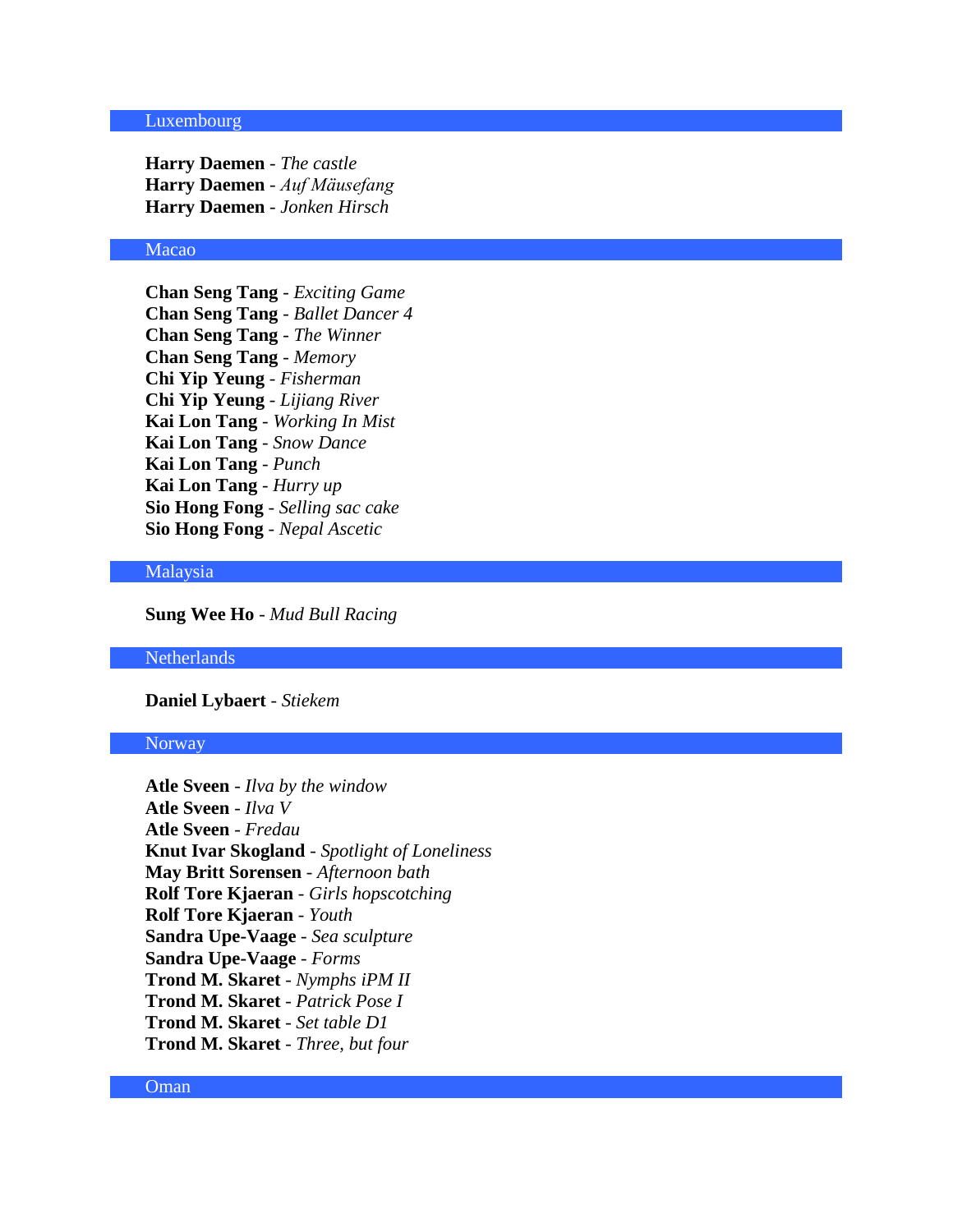**Habib Alzadjali** - *Black Portrait* **Habib Alzadjali** - *Girl 8* **Haitham AL Farsi** - *i love school* **Haitham Alshanfari** - *In order to live* **Hamed AlGhanboosi** - *Zahra2-BNW* **Hamed AlGhanboosi** - *Careless-BNW* **Hamed AlGhanboosi** - *OldWoman-1BNW* **Majid Alamri** - *Start* **Majid Alamri** - *Fisher3* **Majid Alamri** - *Fisher10* **Majid Alamri** - *Quran Reader4* **Mohd Alhadi** - *mohdalhadi06* **Mohd Alhadi** - *Between the baskets* **Mohd Alhadi** - *Deep sorrow* **Salim Albusaidi** - *aldhafra boy*

#### Poland

**Lukasz Gurdak** - *Marta* **Lukasz Gurdak** - *rudawka rock* **Lukasz Gurdak** - *blendowska desert*

# Portugal

**Joao Taborda** - *climb the moutain* **Joao Taborda** - *Moments of love* **Joao Taborda** - *Learning*

#### **O**atar

**Mohammed Alshafai** - *mohganem*

#### Romania

**Csaba Toth** - *CURIOSITY* **Csaba Toth** - *BREAKFAST* **Lajos Nagy** - *Running with the wind* **Ovi D Pop** - *Spinning* **Ovi D Pop** - *Old Man With The Dog* **Rodica Tanase** - *Wires - vibrating thousands of miles in a breathless point of time...* **Rodica Tanase** - *Hidden* **Stefan Magdo** - *Going home*

# Russia

**Sergey Anisimov** - *morning storm in Iceland* **Sergey Anisimov** - *amresling*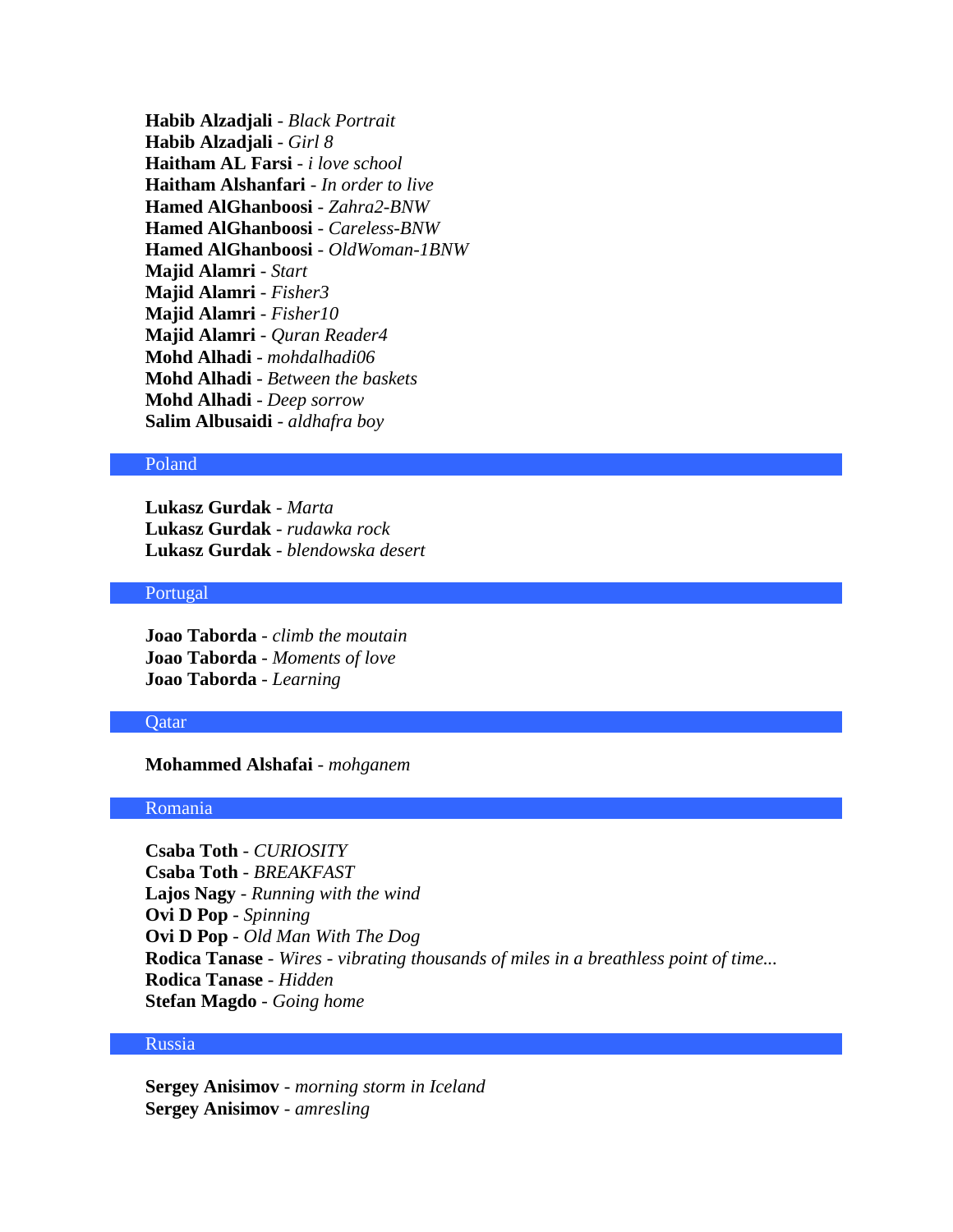**Viktor Kanunnikov** - *People and shadows 6* **Yury Pustovoy** - *Metamorphosis* **Yury Pustovoy** - *U Bein Bridge, Myanmar* **Yury Pustovoy** - *White Nights in Iceland* **Yury Pustovoy** - *Fishermen on Li River, China*

# Saudi Arabia

**Ahmed Al-Ibrahim** - *Through Her 1* **Ahmed Al-Ibrahim** - *Sand Line 3* **Ahmed Al-Ibrahim** - *Elegance* **Ahmed Al-Ibrahim** - *On the Move* **Ahmed Alibrahim** - *Dreaming* **Alawi Almajid** - *Indian Man* **Alawi Almajid** - *Artist* **Bashar Al Jafar** - *Feeling* **Fatimah Ibraheem** - *Green eyed girl* **Fatimah Ibraheem** - *dream* **Fatimah Ibraheem** - *Elder sister2* **Jassim Ali Al-Mulla** - *Sadness Child 2* **Jassim Ali Al-Mulla** - *Tailer Man* **Jassim Ali Al-Mulla** - *My Falcon & me* **Jassim Ali Al-Mulla** - *I need to read* **Mohammed Al Sulaili** - *The Man 2* **Mohammed Al Sulaili** - *Hores* **Mohammed Alnaser** - *Cluster* **Mohammed Alnaser** - *Great Escape* **Mohammed Alnaser** - *At School* **Naseem Alabduljabar** - *angry face* **Naseem Alabduljabar** - *made in the war*

# Scotland

**Bill Terrance** - *Burning in the Shoe*

#### Serbia

**Borislav Milovanovic** - *Grandfather* **Edo Iglic** - *High in the sky*

#### Singapore

**David Candlish** - *Vertical* **David Poey-Cher Tay** - *Clearing rubbish* **David Poey-Cher Tay** - *Making nets bw* **David Poey-Cher Tay** - *Reminiscing* **David Poey-Cher Tay** - *Drink with me*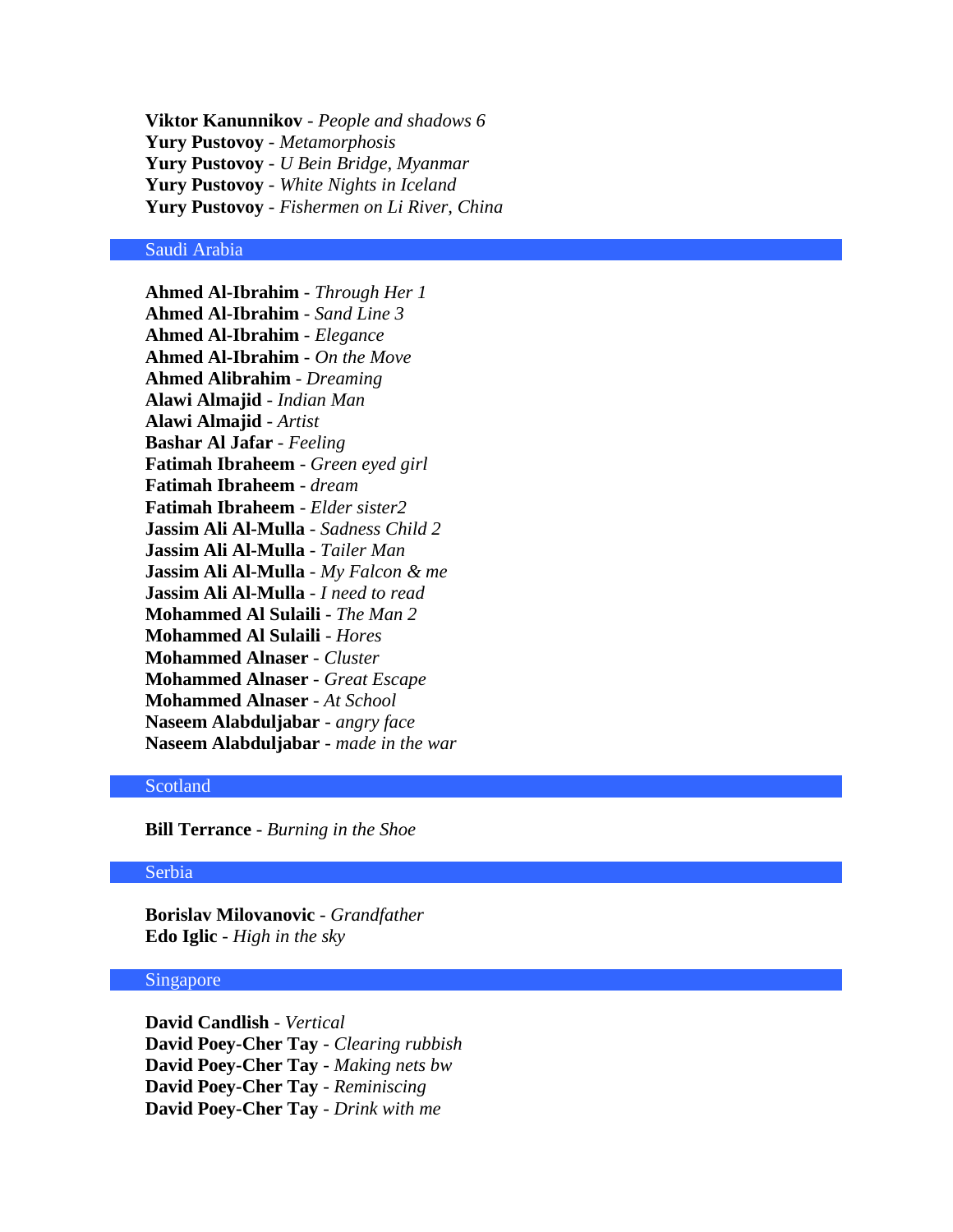**Lim Teck Boon** - *Natural Design* **Lim Teck Boon** - *Seaweed Harvest* **Lim Teck Boon** - *Framed Bridge Crrossing* **Zee Kek Heng** - *Lady in the forest*

#### Slovakia

**Ivan Mocko** - *Self touch* **Juraj Cicatko** - *Motion*

# Slovenia

**Aleksander Cufar** - *Prelet-XBW* **Biserka Sijaric** - *Priest* **Biserka Sijaric** - *Trinity* **Biserka Sijaric** - *Checkmate* **Biserka Sijaric** - *The last song* **Nevenka Papic** - *The Commuters*

# Spain

**Jordi Egea Torrent** - *Camí dins el delta.* **Jordi Egea Torrent** - *Pont del petroli* **Pedro Luis Ajuriaguerra Saiz** - *Hombres Voladores*

### Switzerland

**Martin Zurmuehle** - *Small Hills and Lakes B&W* **Martin Zurmuehle** - *The Lost Island B&W* **Martin Zurmuehle** - *Wind and Cliffs B&W* **Martin Zurmuehle** - *In her own Shade B&W*

#### Taiwan

**Lung-Tsai Wang** - *Bull Race* **Lung-Tsai Wang** - *Story Telling* **Lung-Tsai Wang** - *Snow Rush* **Lung-Tsai Wang** - *Catch First 2* **Min Sheng Ku** - *Going To Farm M1* **Min Sheng Ku** - *Mysterious Sea M1* **Min Sheng Ku** - *Dancing M15*

#### Turkey

**Cetin Alkilic** - *Kars winter 5* **Onur Palabiyik** - *rain escapers 1* **Selnur Okudan** - *the passenger*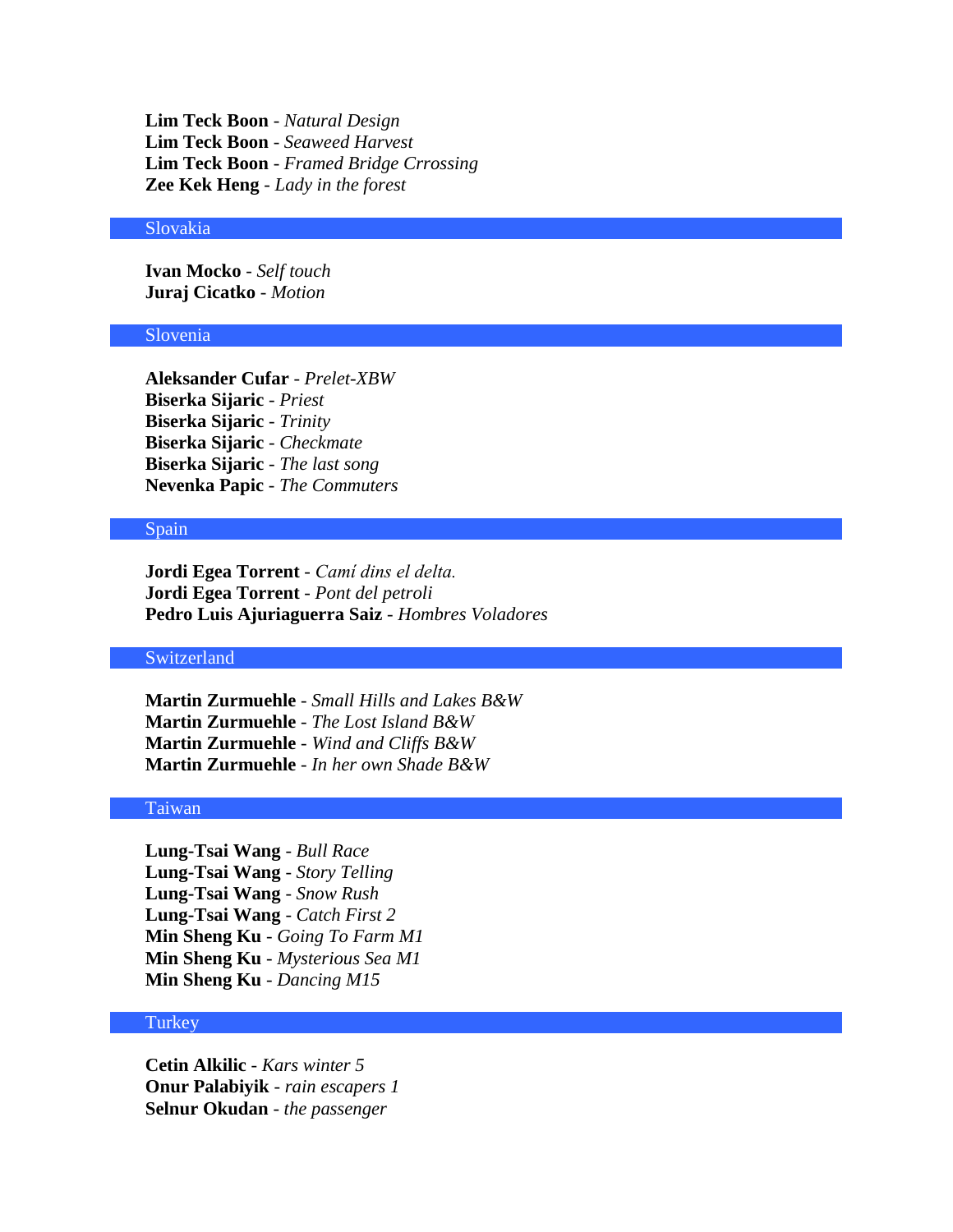# **Semih Akca** - *amusement park.jpg*

# Ukraine

**Anatoliy Volokh** - *dance of the soul* **Anatoliy Volokh** - *rebirth of life* **Anatoliy Volokh** - *portal of time* **Oksana Odynets** - *Life statues1* **Oksana Odynets** - *Life statues2* **Oksana Odynets** - *Master* **Yuriy Zilinskyy** - *Accent* **Yuriy Zilinskyy** - *Living merger* **Yuriy Zilinskyy** - *Dedication*

# United Arab Emirates

**Maitha bint Khalid** - *Dryness* **Mohammed Salim** - *Falconry* **Nader Al Jneibi** - *fisherman*

#### United Kingdom

**Barbara Jenkin** - *Tessa* **Bob Devine** - *brown bear running b&w* **Bob Devine** - *cape buffalo with oxpecker b&w* **Bob Devine** - *cheetah with kill in masai b&w* **Ian Montague** - *My name is Jack* **John Harding** - *Young Victorian* **Malcolm Jenkin** - *Treescape 2* **Marie-Laure Stone** - *No escape*

# USA

**Almoatasem Alismaili** - *different expressions* **Larry Cowles** - *Nicole Blue Scarf* **Larry Cowles** - *Sabrina New Black Hat* **Larry Cowles** - *Sierra Black Vintage* **Larry Cowles** - *Coco One Eye* **Mohammad Ali Salim** - *Washing Fish* **Mohammad Ali Salim** - *Brickyard Girl* **Susan Cowles** - *Sierra White On White BW* **Susan Cowles** - *Ashlynn In Paisley Scarf* **Susan Cowles** - *Jasmeet In Maroon Wrap BW*

# Vietnam

**Duy Tuong Nguyen** - *Lake Tuyen Lam 3*